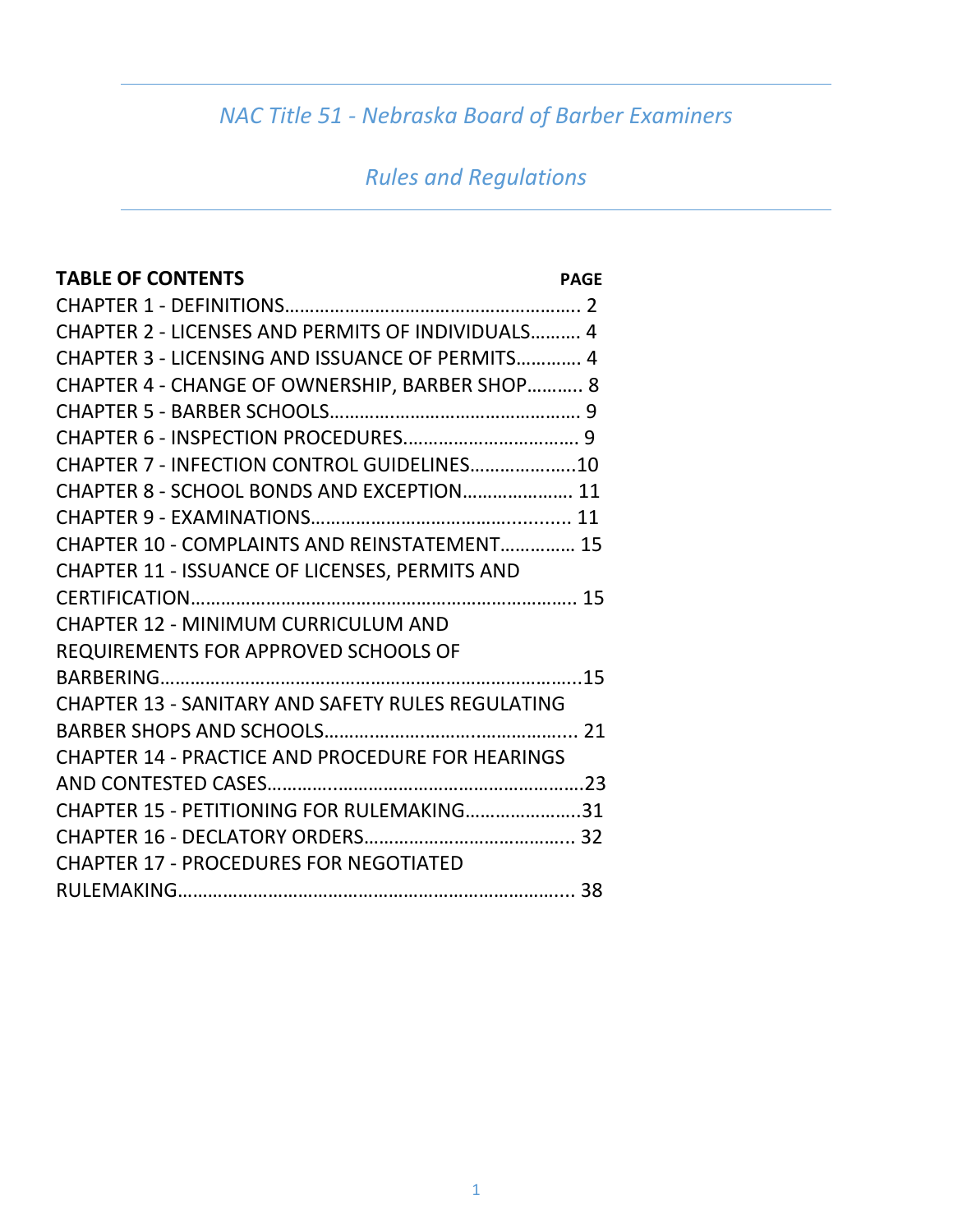### **CHAPTER 1 – DEFINITIONS**

**ADEQUATE** refers to both quantity, quality and equivalent to sufficient.

**ACCEPTABLE** means fulfilling the needs and requirements.

**APPROVED** means accepted by the Board.

**ASSISTANT INSTRUCTOR** as defined in Neb. Rev. Stat. 71-202.01**.**

**BARBER** as defined in Neb. Rev. Stat. 71-202.01.

**BARBER ACT** as cited in Neb. Rev. Stat. 71-201 through 71-248.

**BARBER SHOP** as defined in Neb. Rev. Stat. 71-202.01.

**BARBER SCHOOL OR COLLEGE** as defined in Neb. Rev. Stat. 71-202.01.

**BOARD** as defined in Neb. Rev. Stat. 71-202.01.

**BOOTH** means that portion of a barber shop rented or proposed to be rented to a person who is or will be practicing barbering under a booth rental permit. A booth may be either a station in an open shop area or an enclosed suite.

**BOOTH RENTAL PERMIT** means authorization issued by the Board to engage in the practice of barbering as an independent contractor or self-employed person in a space rented on the premises of a licensed barber shop.

**BUSINESS HOURS** means the office hours of the Board, Monday through Friday, from 8:00 to 5:00, exclusive of state holidays, for purposes of conducting business with the Board or meeting time requirements set by these regulations. For purposes of inspection, business hours include office hours of the Board and those hours stated as shop or booth hours on the application by the licensee or permittee.

**CHANGE OF LOCATION** means relocation into new surroundings not currently registered with the Board office as a barber shop, booth, or school.

**CLEAN** means the absence of soil or dirt or the removal of soil or dirt by washing, sweeping, clearing away or any other method.

**COMMON AREAS** means those portions of a shop premises which all barbers performing services in the shop, or operating under a booth rental permit, use, which may include but are not limited to: reception area, dispensing area, sinks, shampoo bowls, hair dryers and employee lounges.

**DISINFECT** means to use a process to destroy harmful bacteria.

**EFFECTIVE DATE** means the date a rule or disciplinary decision goes into effect.

**ENCLOSURE** means a cabinet, drawer or container.

**HAIR INDUSTRY** means individuals licensed as a barber or barber instructor, or in states issuing a combination form of licensure, individuals licensed as a barber-cosmetologist or a barber-cosmetology instructor.

**INCOMPETENCE** means lack of knowledge or skills in discharging professional obligations.

**INDEPENDENT CONTRACTOR** means a self-employed person who performs work for another but is subject to that person's control only as to the result of the work, and not as to the methods or means used.

**INSTRUCTOR** as defined in Neb. Rev. Stat. 71-202.01.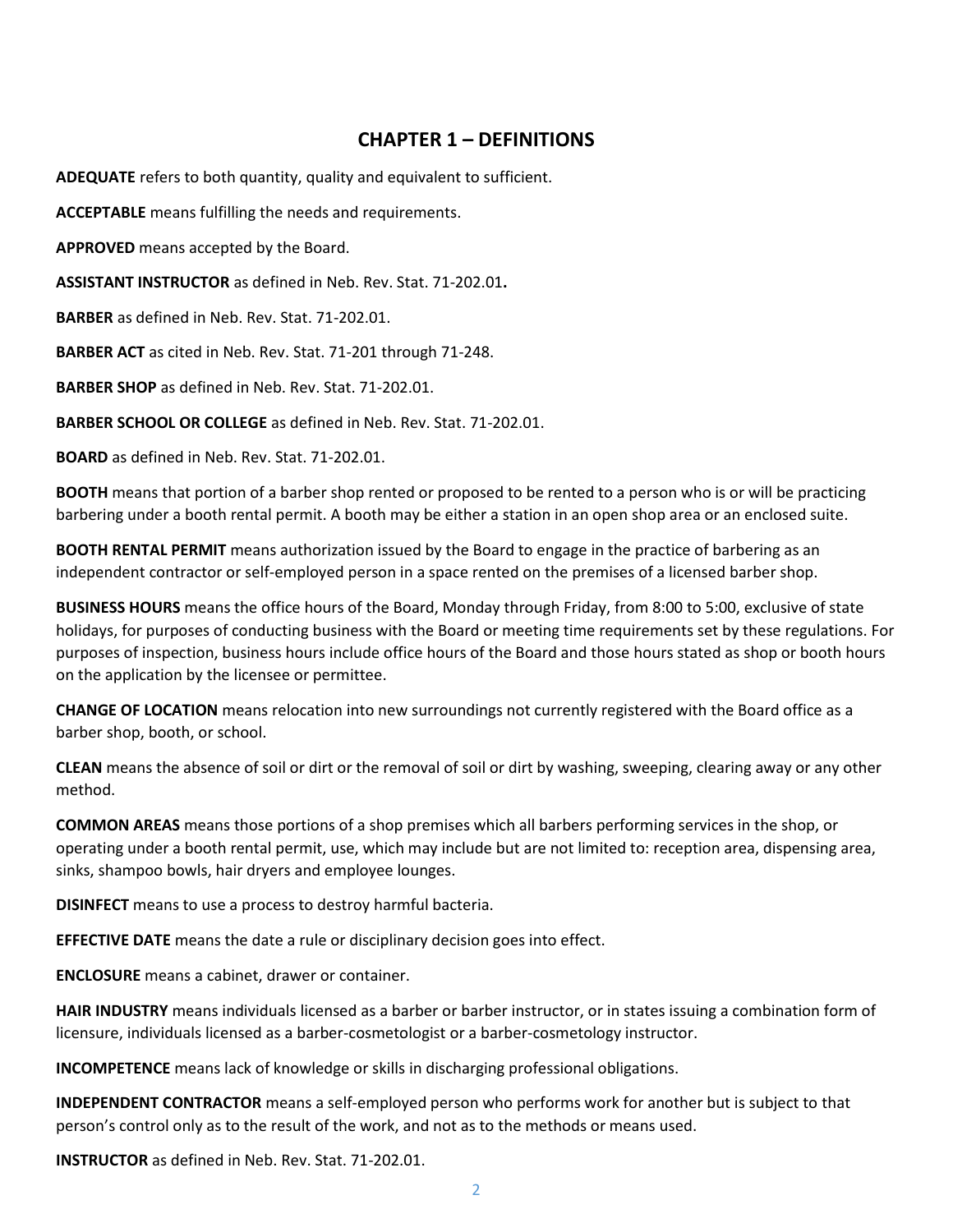**LICENSE** as defined in Neb. Rev. Stat. 71-202.01.

**MANAGER** as defined in Neb. Rev. Stat. 71-202.01**.**

**MOBILE BARBER SHOP** as defined in Neb. Rev. Stat. 71-202.01, which meets all applicable rules and regulations under the Barber Act applicable to barber shops except for Ch.3 003.03 in this section.

**NEW BARBER SHOP** means an application has been made to the Board office requesting an inspection and approval of the premises for licensing.

**PERMIT** means a booth rental permit issued by the Board.

**PRACTICAL WORK AREA** means the act of performing barbering services.

**PREMISES** means the entire area of the shop or school which the Board has licensed and designated as a shop or school.

**PROPERLY** means requisite standard of competence and validity.

**REGISTERED BARBER** as defined in Neb. Rev. Stat. 71-202.01.

**RESTORATION FEE** means the annual fee assessment for an inactive license or registration.

**REVOKED** means the license is cancelled, voided, annulled, rescinded. The right to practice barbering is ended.

**RULES AND REGULATIONS** means any rules authorized to be made by the Board which have been promulgated and filed, as provided in Chapter 84, Article 9, of the Nebraska Revised Statutes.

**SANITARY** means free from agents of infection, disease or infestation by insects and vermin and free of soil, dust or foreign materials.

**SANITIZED** means rendered free of soil, dust, foreign materials and agents of disease or infestation by insects or vermin through the use of effective cleaning and disinfecting processes.

**SANITIZER** means a container holding a sanitizing agent which is large and deep enough to submerge tools or implements, or portions thereof, which are to be disinfected.

**SECRETARY TO THE BOARD** means the Director appointed by the Board who shall keep a record of the proceedings of the Board.

**SELF-EMPLOYED PERSON** means an individual who is a sole proprietor, an independent contractor, a member of a partnership, or someone who is otherwise in business for him or herself.

**SOILED** means an article which has been used and has not been cleaned or sanitized.

**STATION** shall include, but not be limited to: barber chair, back bar with cabinet storage, linen enclosure, mirror and container for the disposal of soiled towels.

**STUDENT** as defined in Neb. Rev. Stat. 71-202.01.

**SUSPENSION** means the licensee is prohibited from practicing for a specific period of time.

**THEORY** means the written knowledge applicable to approved principles of barber science and practices, including demonstrations and lecturing.

**TRANSFER OR CHANGE OF OWNERSHIP** means the conveyance of title or property from one person to another.

**VERIFICATION OF INCORPORATION** consists of articles of incorporation or good standing certificate or annual tax report.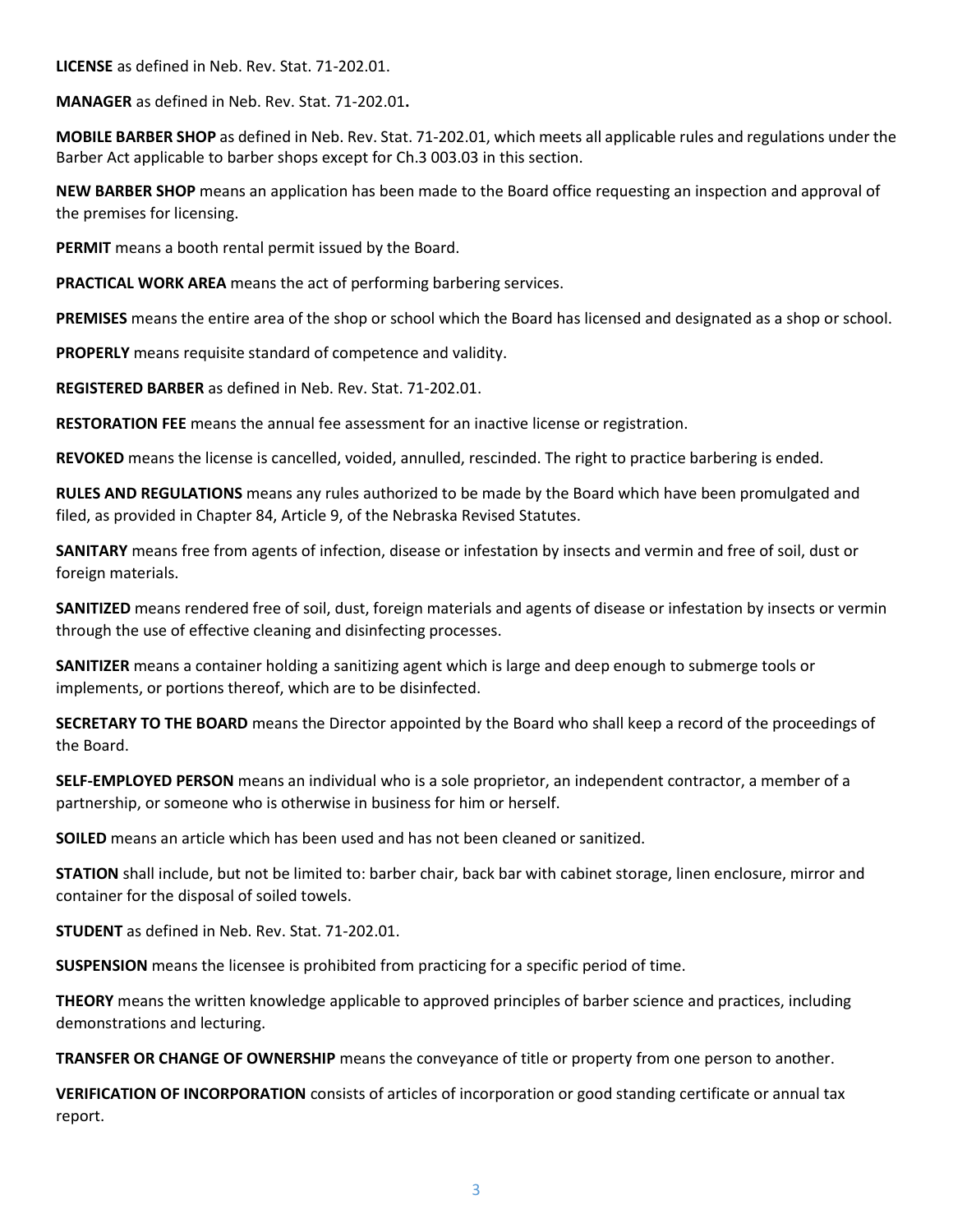## **CHAPTER 2 - LICENSES AND PERMITS OF INDIVIDUALS**

**001 FORM:** Every license or permit issued shall be in the form of a certificate which shall have thereon:

**001.01** The name of the applicant.

**001.02** The class of license or permit.

**001.03** The date on which issued.

**001.04** The official name of the Board together with its seal.

**001.05** The signatures of the members of the Board and the Director.

#### **002 CHANGE OF ADDRESS AND/OR NAME:**

**002.01** Any licensed barber who changes his or her name and/or address must notify the Board office within thirty (30) days of the change.

**002.02** Any holder of a booth rental permit shall provide the Board with ten days' written notice before changing his or her work address.

**003 LATE FEE - BARBER, INSTRUCTOR, ASSISTANT INSTRUCTOR, BARBER SHOP, BARBER SCHOOL:** A licensee or booth rental permit holder eligible for renewal of an expired license or permit, pursuant to the Barber Act, may renew such license or permit by payment of the renewal fee and a late fee on or before the 60th day after its expiration date.

**004 INACTIVE FEE - BARBER, INSTRUCTOR:** A licensee eligible for restoration of an inactive license, pursuant to the Barber Act, may restore such license within five (5) years of its expiration date by payment of the renewal fee and a restoration fee.

# **CHAPTER 3 - LICENSING AND ISSUANCE OF PERMITS**

#### **001 LICENSING OF NEW BARBER SHOPS OR CHANGE OF LOCATION**

**001.01 Application.** Before any person or persons may open a new barber shop or change the location of an existing barber shop, an application shall be made requesting an inspection and approval of the premises.

**001.02 Contents of Application.** Each application is to be made on a form provided by the Board and submitted with the fee set pursuant to the Barber Act, and shall provide the following:

**001.02A** Barber shop name.

**001.02B** Barber shop address.

**001.02C** Barber shop owner.

**001.02D** Owner's notarized signature and Social Security number.

**001.02E** Verification of incorporation if applicable.

#### **001.02F Booth Rental Information**.

**001.02F1 Rental Agreement**. If the applicant proposes to lease any portion of the shop to any independent contractor or self-employed person under a booth rental permit, applicant is to have available for inspection the proposed rental agreement, which is to:

**001.02F1a** contain notice defined in Nebr. Rev. Stat. 71-219.02 (2).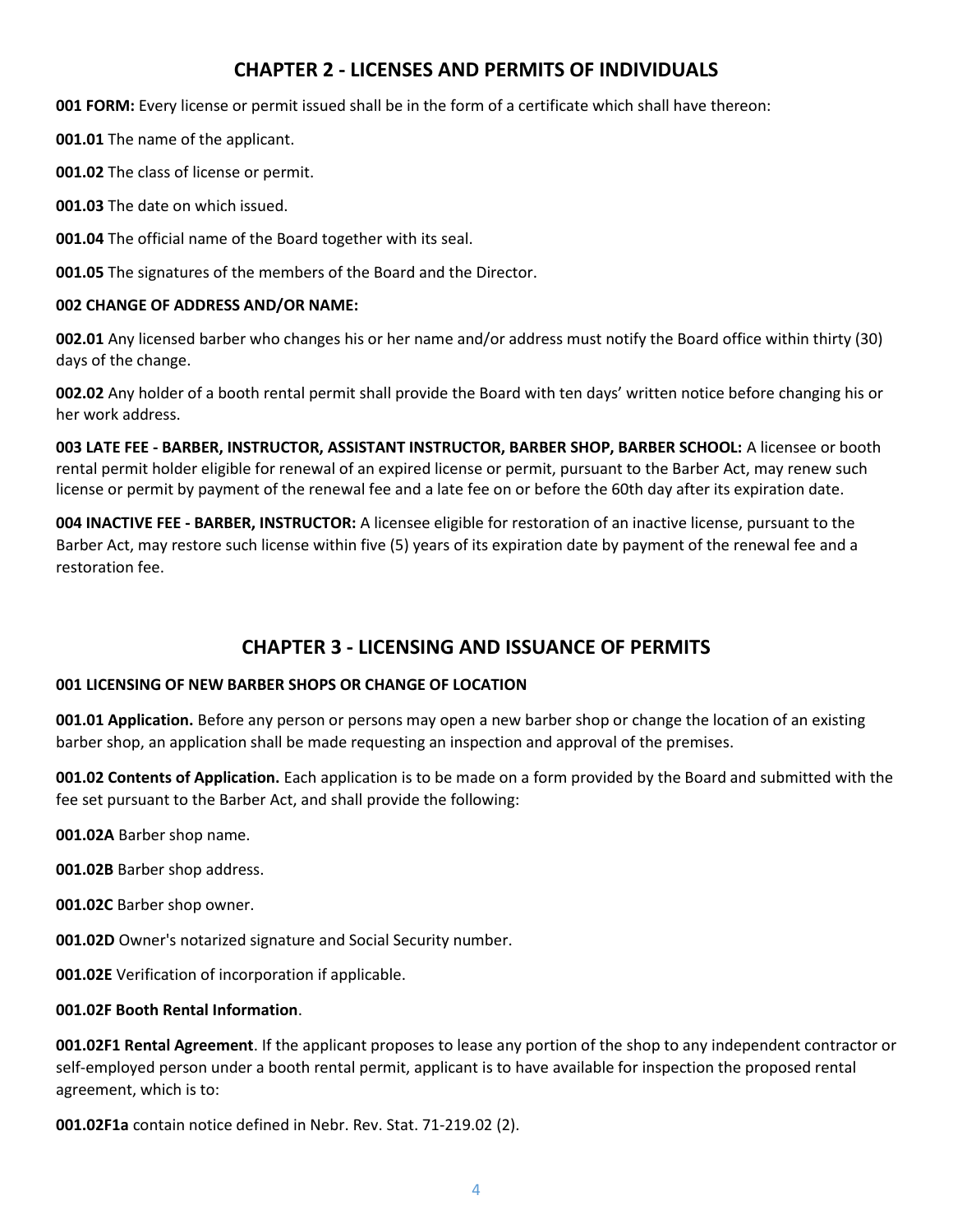**001.02F1b** identify the respective responsibilities of the shop owner and booth rental permit holder with regard to the booth and any common areas or other shop premises available to the booth rental permit holder consistent with the laws and rules and regulations governing requirements for barber shops; and

**001.02F1c** require that a key to a rental booth that is an enclosed suite be readily available to inspectors at any time during business hours as defined in these regulations, whether or not the permit holder is present or the booth is open for operation during such hours.

**001.02F2 Status of Barbers.** Applicant shall identify all barbers who will provide services in the shop as employees and those who will operate in the shop under a booth rental permit. Applicant is to provide proof of employment for all barber employees and, upon request, shall make available for inspection all rental agreements for those who will operate under booth permits.

**001.02G Description of the Premises**. The application shall describe the physical characteristics of the shop, including the information set forth below. If any portion of the shop is to be leased as a booth, the applicant shall identify those portions of the shop to be leased and shall provide the physical characteristics and other information required with respect to each booth.

**001.02G1** Room size.

**001.02G2** Type of floor.

**001.02G3** Type of wall

**001.02G4** Type of ceiling.

**001.02G5** Type of lighting.

**001.02G6** Methods of ventilation.

**001.02G7** Restroom facilities.

**001.02G8** Other rooms available and their usages, if applicable.

**001.02G9** Water supplies.

**001.02G10** Waste disposal.

**001.02G11** Hot water capacity/recovery rate.

**001.02G12** Number of barber chairs.

**001.02G13** Number of shampoo bowls.

**001.02G14** Number and description of immersion sterilizers.

**001.02G15** Trade names of germicidal solutions.

**001.02G16** Proposed opening date.

**001.02G17** Any other information the Board deems necessary.

**002 BOOTH RENTAL PERMITS** 

**002.01 Application Required**. as defined in Neb. Rev. Stat. 71-219.02.

**002.02 Contents of Application** as defined in Neb. Rev. Stat. 71-219.02:

**002.02A** Days and hours of operation.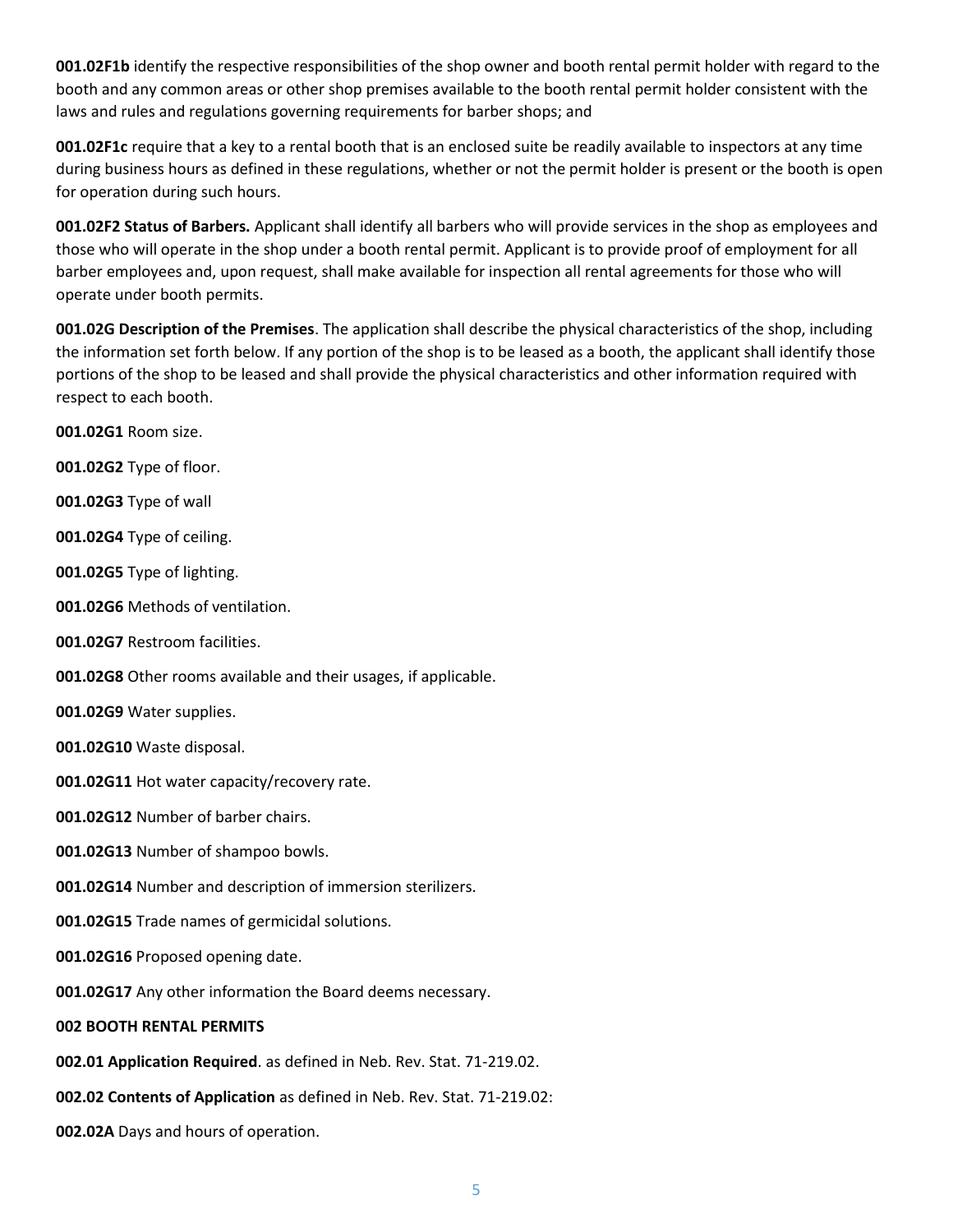**002.02B** A description of where and/or with whom a key to the booth is to be found and made readily available to the inspector.

#### **003 LIMITATION ON LOCATION AND USE OF ROOMS USED AS A BARBER SHOP.**

**003.01** A barber shop in a place where food is prepared and served must be separated by a partition, ceiling height, of lath and plaster, glass or other solid material. If a door is cut through, it shall be hung with spring hinges or other selfclosing appliances. If confectionery is sold in a barber shop, it must be in sealed packages.

**003.02** No room or rooms licensed as a barber shop shall be used as a sleeping room.

**003.03** A barber shop shall be a fixed, permanent structure or a part of one, except for a Mobile Barber Shop as defined in Neb. Rev. Stat. 71-202.01.

**003.04** In barber shop/cosmetology salons that occupy the same location, the barber practical work area shall be visually distinct from the other and shall be clearly identified as such to the public by a sign.

**003.05** A barber shop located in any private dwelling shall permit patrons to enter the shop directly from a public thoroughfare without passing through any other portion of the building. The barber shop area shall be separated from the living area by walls extending from floor to ceiling, except that there may be one connecting door to the private dwelling which shall be kept closed/locked while the shop is in actual operation, and shall not be for use by the general public. Such door into the private dwelling shall only be permitted where a toilet facility exists in that portion of the private dwelling licensed as a barber shop. Both the residence and the barber shop may be serviced by the same electric, gas, water and sewer facilities.

**003.06** An application for a barber shop in a private dwelling in any village or city must be accompanied by a document from that government body stating that the new owner has complied with all laws, regulations and codes for that particular location.

#### **004 FIXTURES REQUIRED (MINIMUM)**

**004.01 In general.** The minimum fixtures required for every barber shop are as follows:

**004.01A** Barber pole or barber sign.

**004.01B** Barber chair.

**004.01C** Back bar.

**004.01D** One shampoo bowl for every five stations.

**004.01E** Mirror.

**004.01F** Enclosure for clean towels and implements.

**004.01G** Containers for disposal of soiled towels and other waste materials.

**004.01H** Hot water system.

**004.01I** Restroom facilities.

**004.01J** Immersion sterilizer.

**004.01K** Approved germicidal solution.

#### **004.02 Rental booths**

**004.02A Enclosed Suites**. Each booth rented by a barber shop that is an enclosed suite shall contain the minimum fixtures of 004.01, except that: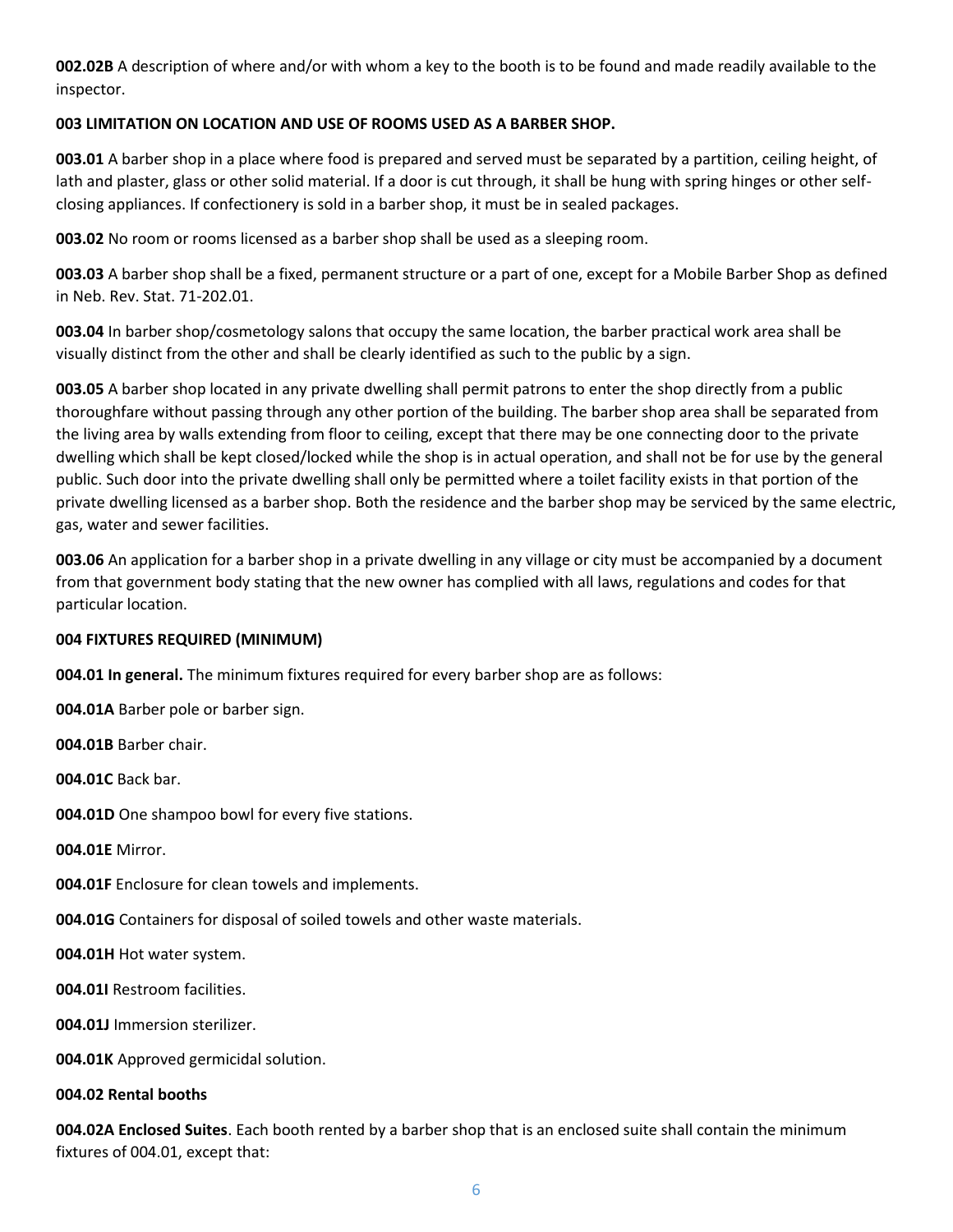**004.02A1** One barber pole or barber sign is sufficient for the shop as a whole.

**004.02A2** Every suite is to contain at least one shampoo bowl.

**004.02A3** Separate toilet facilities for each suite are not required, provided that access is available to facilities as provided by section 005.07 of these regulations.

**004.02B Booths in Open Shops**. When rental booths are not enclosed suites, the minimum fixtures described in 004.01 shall be available without obstruction.

#### **005 PROPER QUARTERS**

**005.01** All fixtures and equipment, including those in the waiting area, shall be kept in a clean, orderly and sanitary condition.

**005.02** Sanitized tools and implements shall be stored separately from all others.

**005.03** Storage drawers for sanitized tools and implements shall be clean, free of hair and used only for the sanitized tools and implements.

**005.04** All soiled tools and implements shall be deposited in a separate receptacle. Nail care and waxing implements that come into direct contact with a client and are not capable of being sanitized in accordance with Rule 8 shall be disposed of in a waste receptacle immediately after use. i.e., emery boards, spatulas, wax and waxing strips.

**005.05** Shampoo bowls located in common areas shall have access without obstruction.

**005.06** Each barber chair must be in good condition, mechanically sound and with acceptable covering of a material capable of being sanitized and free of tears. Barber chairs shall be placed at least four and one-half feet apart, center to center, and each chair must occupy not less than thirty-five square feet of floor space.

**005.07** A barber shop shall have toilet facilities which shall be located on shop premises, except for a barber shop located in a commercial building in which public toilet facilities are available and reasonably accessible directly from the public thoroughfare. All toilet facilities located on the shop premises shall be kept clean, sanitary and in working order at all times. Toilet facilities shall not be required in barber shops holding a valid barber shop license March 25, 1989.

**005.08** Floor surfaces in the work area of a shop shall be of washable, non-absorbent material and shall be kept clean and in good condition. Plastic floor mats or runners are required in shops with carpeted floor covering in the work area, holding a valid barber shop license prior to the effective date of this rule. Wooden floors may be acceptable if they have a water-proof finish.

**005.09** Tanning areas, including tanning devices and equipment located on the licensed premises, is to be maintained in a clean and sanitary condition and operated in accordance with the manufacturer's instructions. Owners' request the manufacturer include in the purchasing agreement that their equipment, materials and advertising are in compliance with FDA laws and regulations. Tanning equipment shall be sanitized after each use, a sanitary towel provided to each client, a receptacle available for the disposal of all soiled towels and the client furnished with protective eye wear.

#### **006 INSPECTION**

**006.01** An inspection of the new barber shop shall be conducted to determine compliance with sanitary requirements. The inspector shall file a report of this inspection. No barber shop license shall be issued until the shop has been inspected and deemed satisfactory.

**006.02** Every barber shop licensed by the Board is subject to entry for inspection at least once during each licensing period, at any time during business hours as defined in these regulations, to be eligible for renewal of certification or registration.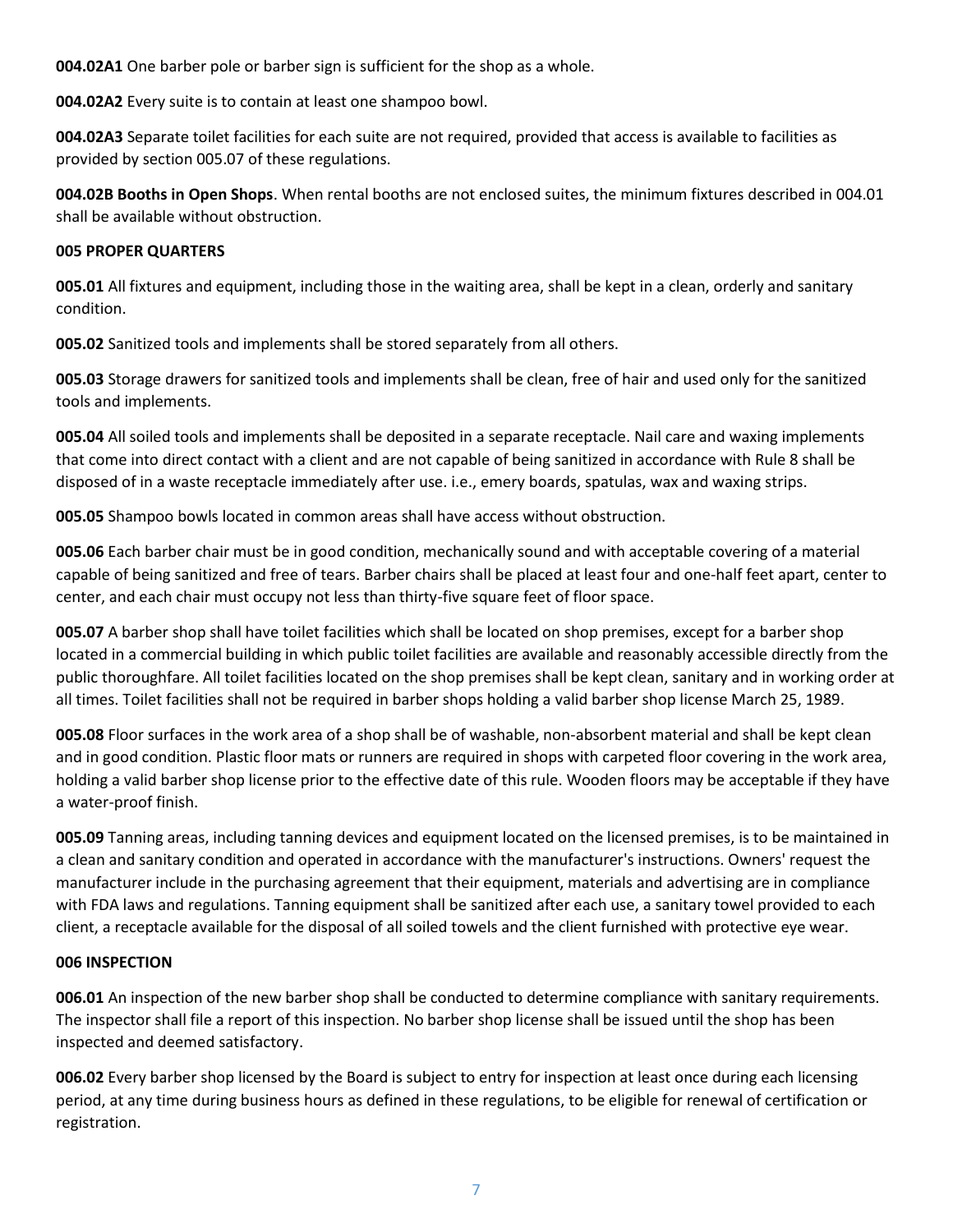**006.02A Responsibilities of Shop and Booth Rental Permit Holders**. For purposes of inspection and compliance with laws and regulations, when a barber shop leases booths for practice of barbering by independent contractors or selfemployed persons:

**006.02A1** The shop owner is responsible for compliance with all laws and regulations governing barber shops, except that the holder of a booth rental permit shall meet all sanitary and infection control requirements with respect to the premises covered under the booth permit and for his or her use of the premises consistent with the laws and regulations governing barber shops;

**006.02A2** It is the responsibility of both the shop owner and permit holder to insure that a key to the booth is readily available to inspectors at any time during business hours as defined in these regulations, whether or not the permit holder is present or the booth is open for operation during such hours.

#### **007 CLOSING A SHOP**

**007.01** Shop owners closing their shop shall inform the Board office within thirty (30) days of closure. If the same owner re-opens the shop while the license is still current, the Board office must be notified prior to the opening.

# **CHAPTER 4 - CHANGE OF OWNERSHIP, BARBER SHOP**

#### **001 APPLICATION REQUIRED**

**001.01** Each license issued shall be in effect solely for the owner or owners named therein. Application for a transfer or change of ownership of a barber shop license shall be filed with the Board within thirty (30) days of completion of the business transaction.

**001.02** A fee shall be collected in the amount set by the Board, but no fee shall be collected if the ownership results merely from a current license holder incorporating his or her business. Verification of incorporation shall be submitted with the application if applicable.

#### **002 CONTENTS OF APPLICATION**

**002.01** Name of applicant, i.e. the new owner or assignee.

**002.02** Name of current owner.

**002.03** Registration number and name of new managing barber if different than 002.01.

**002.04** Name and number of shop as licensed.

**002.05** New name of shop.

**002.06** Notarized signature and Social Security number of new owner.

**002.07** Notarized signature of current owner releasing the shop license number for transfer, or other legal documents verifying the transfer.

**002.08** Identification of all barbers who will provide services in the shop as employees and those who will operate in the shop under a booth rental permit. Applicant shall provide proof of employment for all employees and shall make all rental agreements for those who will operate under booth permits available for inspection upon request.

**002.09** Any other information the Board deems necessary.

#### **003 COMPLIANCE**

**003.01** A barber shop must be under the supervision and management of a registered barber. If all or some of the barbers practicing in any barber shop are leasing space under a booth rental permit, the shop owner or a designated registered barber, if different from the shop owner, shall manage the overall shop premises.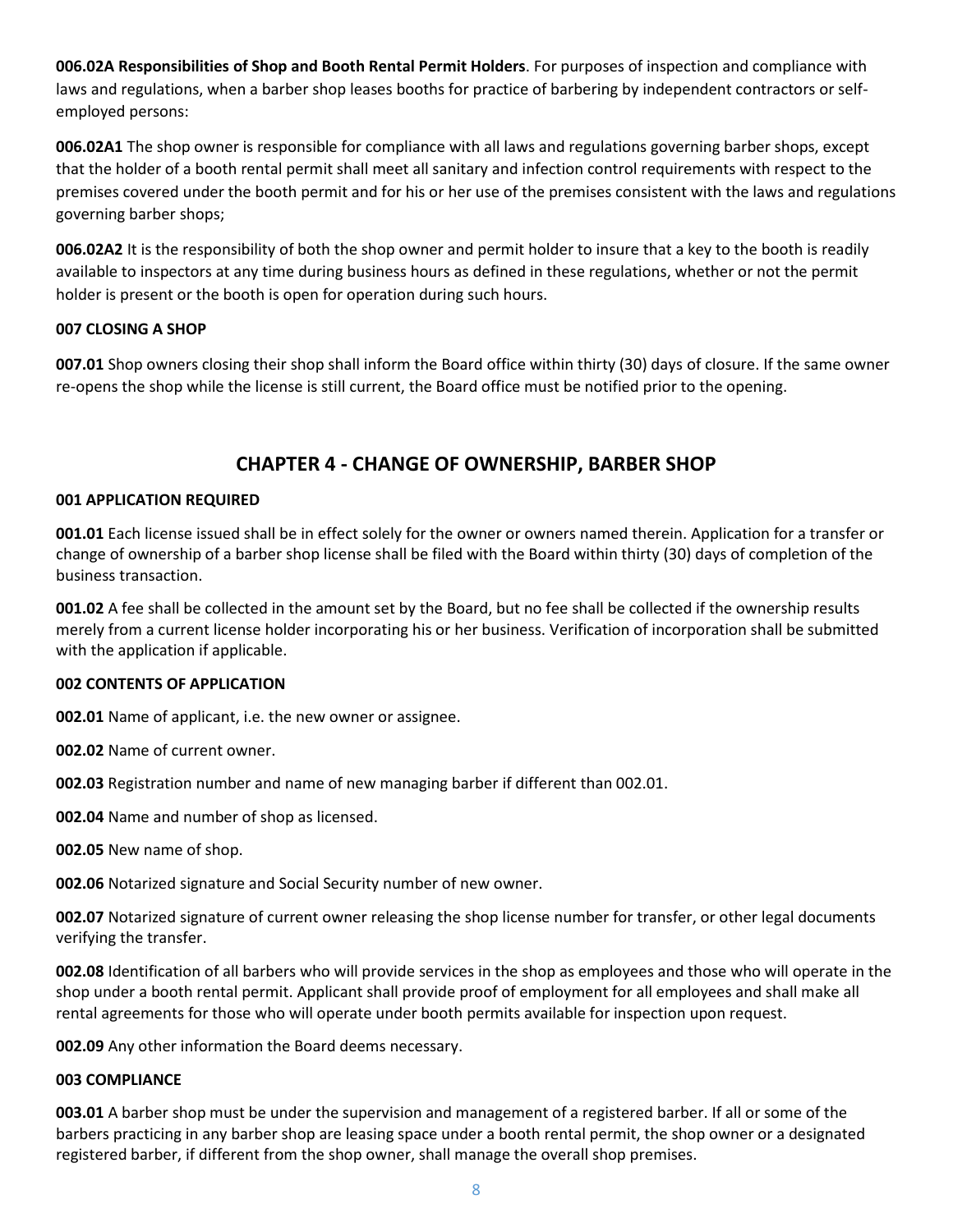**003.02** If a shop changes its designated barber manager, it must notify the Board office within thirty days, giving the name and certificate number of the new designated barber manager.

**003.03** If a shop changes its name, the licensee must notify the Board office within thirty (30) days.

# **CHAPTER 5 - BARBER SCHOOLS**

**001 CONTENTS OF APPLICATION:** An application for a new or change of location of a barber school must be filed, and shall include:

**001.01** Name of prospective owner of the school.

**001.02** Name of prospective manager of the school.

**001.03** Physical location and postal address of the school.

**001.04** Description of proposed facilities of the school.

**001.05** Names of prospective instructors and assistant instructors.

**001.06** Expected number of enrolled students on the opening date.

**001.07** Signature and Social Security number of school owner.

**001.08** Any other information the Board deems necessary.

**002 BONDS:** The Board shall furnish forms for filing barber school bonds, which shall include:

**002.01** Name of principals (person, firm or corporation).

**002.02** Address of principal.

**002.03** Bonding agency.

**002.04** Condition of obligation.

**002.05** Witness.

**003 NEW - CHANGE OF OWNERSHIP - CHANGE OF LOCATION**: The Board shall furnish forms which shall include the same information as set out in Chapter 5, 001 and 002, and shall be filed thirty days in advance of the proposed opening date of operation. A fee shall be collected in the amount set by the Board, but no fee shall be collected if the ownership results merely from a current license holder incorporating his or her business. Verification of incorporation shall be submitted with the application if applicable.

### **CHAPTER 6 - INSPECTION PROCEDURES**

**001** All inspectors shall identify themselves to the personnel of the establishment to be inspected and shall be entitled to inspect the premises after such identification with no advance notice. Shop owners with irregular hours must contact the Board office and negotiate for inspection if, after one year, the Board has been unable to perform an inspection because the shop was closed.

**001.01 Booths**. Shops which rent booths that are enclosed suites shall either designate a person or persons in the establishment to whom inspectors may identify themselves during business hours to obtain keys, or shall supply the Board with a key to a lockbox on the premises containing keys to all rental booth suites.

#### **002 ITEMS COVERED BY INSPECTION**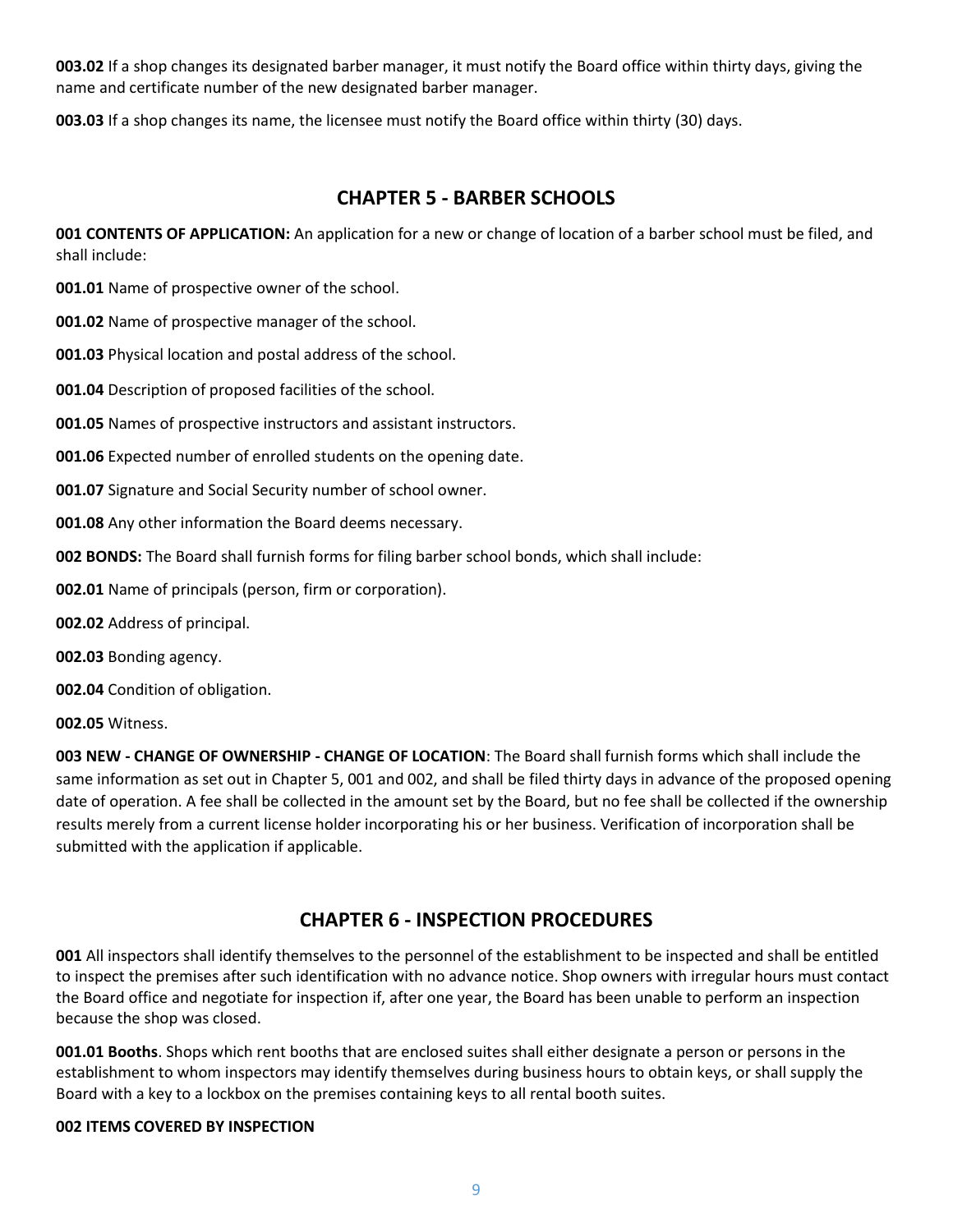**002.01** The inspector shall examine the premises to ascertain whether there is compliance with the sanitation rules. Such sanitary requirements and inspections shall include all activities, in addition to barbering as defined in section 71- 202, taking place on the licensed premises.

**002.02** The inspector shall ascertain that all licenses, permits and necessary sanitation rules are posted conspicuously in full view of the general public. For good cause, a barber may request that the portion of his or her license that lists his or her address be omitted. The posting of a reproduction of any certificate or license is prohibited unless the Board has issued the reproduction/duplicate.

#### **003 REPORTS**

**003.01** The inspector shall file a report in writing, on a form to be provided by the Board, setting out the results of the inspection and noting any comments he or she has, or violations which were issued.

### **CHAPTER 7 – INFECTION CONTROL GUIDELINES**

#### **001 INFECTION CONTROL GUIDELINES FOR BARBERS, STUDENTS OF BARBERING, UNIVERSAL PRECAUTIONS AND PROCEDURES**

**001.01** The majority of persons who are infected with HIV & HBV have no symptoms. For this reason, it is important that barbers and students of barbering consider every client as potentially infectious and exercise appropriate precautions.

**001.02** Wash hands with soap and water prior to serving each client.

**001.03** Have at least two sets of tools to ensure that all instruments can be disinfected correctly after each use.

**001.04** Immediately disinfect any instrument which causes skin abrasion or a cut to the skin. If bleeding occurs, wear gloves to avoid direct skin contact with blood. Use facial tissue, paper towels or cotton to absorb the blood. Dispose of blood contaminated materials immediately in a double plastic bag and seal it. Wash hands immediately. Thoroughly clean implements, wearing gloves, before placing in disinfectant solution.

**001.05** If disinfectant solution becomes contaminated with blood, change immediately.

**001.06** Disinfectant solutions shall be prepared and used in accordance with the manufacturer's instructions.

**001.07** Disposable gloves should be worn when handling possible contaminated implements or other materials.

**001.08** Surfaces contaminated with blood shall be cleaned with a solution known to inactivate the viruses.

**001.09** Soiled linen, towels, uniforms, etc., should be tagged and washed in hot water with an agent known to inactivate HIV-HBV. When possible, disposable towels should be used and proper disposal procedures employed for soiled materials.

**001.10** Sodium hypochlorite (household bleach) mixed with water (one part bleach and 9 parts water) may be used to clean any blood spills. These solutions should be prepared fresh daily. Agents labeled as hospital disinfectants are also acceptable cleaning agents. Common agents that destroy HIV & HBV include, but are not limited to: Lysol, hydrogen peroxide, betadine, glutaraldehyde, isopropyl alcohol.

**001.11** It is not recommended to use a sodium hypochlorite (household bleach) solution if the spill is on carpet or rugs. Use a disinfectant agent according to the manufacturer's directions.

**001.12** Barbers and barber students who have open wounds or otherwise non-intact skin should cover them with a dressing that will prevent contamination from other sources or wear disposable latex gloves while performing any service. If the effectiveness of a bandage type dressing is affected by moisture, it should be replaced if it becomes wet.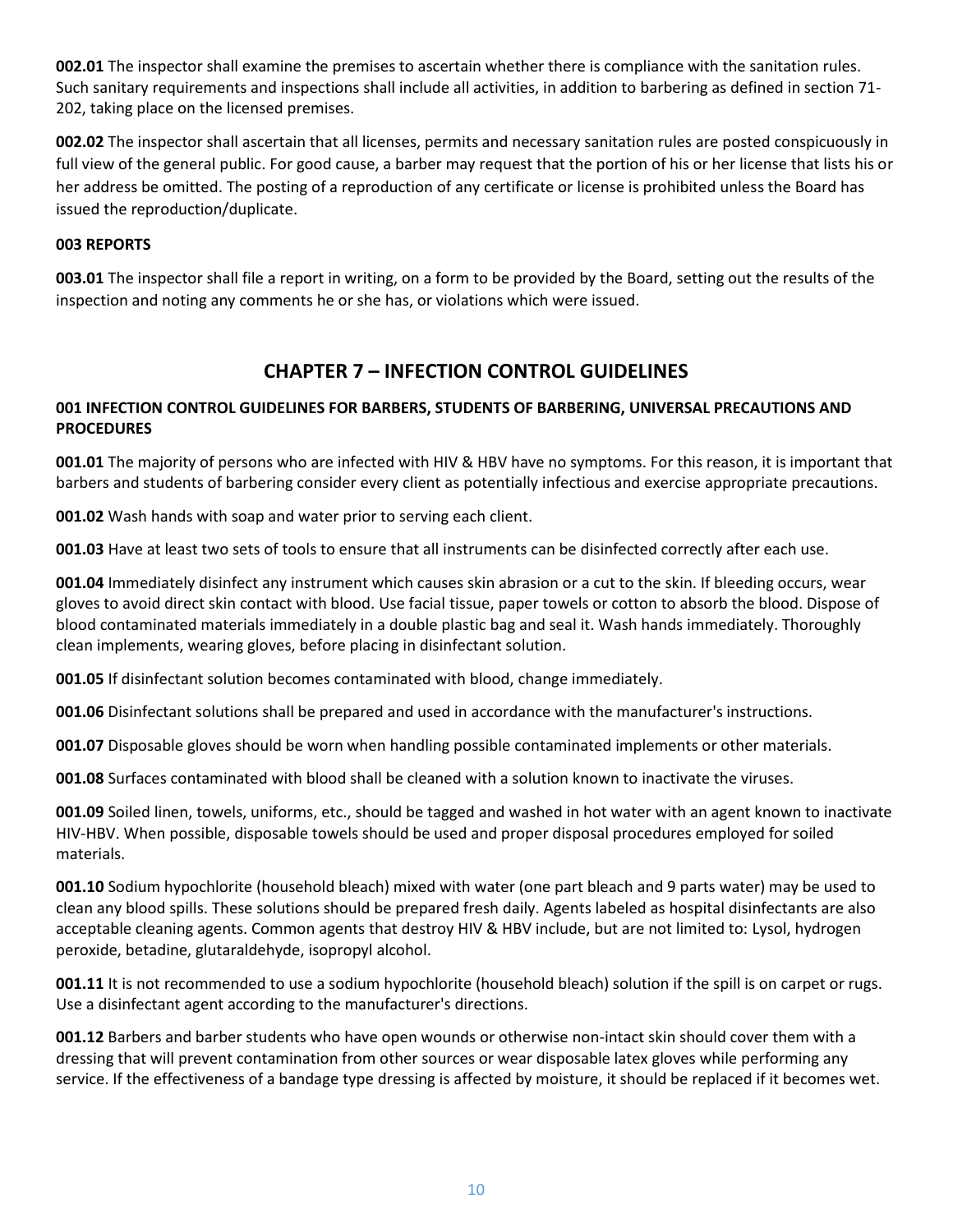# **CHAPTER 8 - SCHOOL BONDS AND EXCEPTION**

**001** A surety bond in the sum of \$25,000 shall be maintained by each privately owned barber school for the first fifty students enrolled in the barber school.

**002** The surety bond shall be increased by an additional \$25,000 anytime the enrollment of the barber school exceeds fifty students.

**003** Each barber school shall at all times keep and maintain in full force and effect a surety bond with a reputable bonding company licensed to do business in the State of Nebraska for the benefit of all of its students, sufficient in amount to insure to such students a refund of any portion of their tuition paid but not used, in the event that the school discontinues operations for any reason prior to the time that the student has completed his or her education at the school. A surety bond shall not be required for any barber school that is operated by a nonprofit organization which neither charges any tuition to its students nor make any charge to persons upon whom such work is performed or a barber school which participates in the assessment program established under sections 85-1654 to 85-1658 relating to the Tuition Recovery Cash Fund.

# **CHAPTER 9 – EXAMINATIONS**

**001 APPLICATION REQUIRED FOR EXAMINATION:** Any person desiring to take the examination for a license to practice barbering shall make application to the Board at least fifteen (15) days before the examination, on a form provided by the Board, and sworn to by the applicant. Such application shall be accompanied by the examination fee, license issuance fee and such documents and affidavits as are necessary to show the eligibility of the candidate to take such examination.

**002 NOTICE OF EXAMINATION:** The Board shall affix the dates of barber examinations to be given for a year in advance, and such list shall be obtainable at the Board office.

**003 BOARD TO FIX TIME FOR EXAMINATION:** The regular sessions for the purpose of giving examinations shall be held at such times and places as the Board may fix, such examinations shall be held not less than four (4) times per year, and any other times the Board deems necessary.

**004 FORM OF APPLICATION:** Application forms for examination to become registered as a barber, barber instructor or for registration as an assistant instructor shall show the following information where applicable:

**004.01** Name.

**004.02** Residence address.

**004.03** Birth date.

**004.04** Social Security number.

**004.05** Photocopy of high school diploma or certification from high school, or certification of educational equivalency (GED).

**004.06** Photocopy of barber school diploma.

**004.07** Certification of student hour credit.

**004.08** Certification of licensure in other state or country.

**004.09** Certification of licensure as a Nebraska cosmetologist.

**004.10** Two signed original portrait type photographs of the applicant of sufficient clarity and of at least passport size, but not to exceed three by five inches.

**004.11** Number of years as a licensed barber.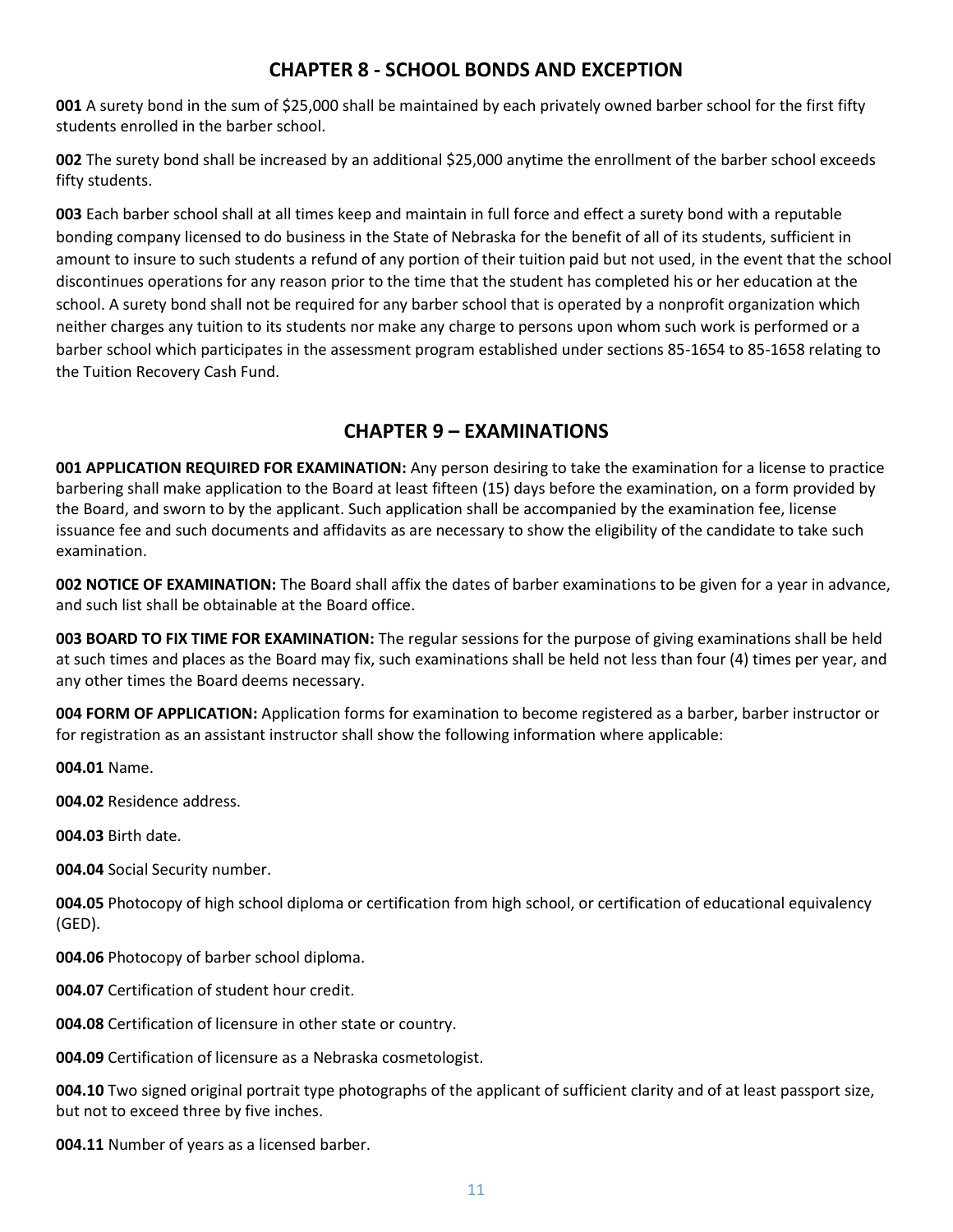**004.12** Certification of college or university record.

**004.13** Any other information the Board deems necessary.

**005 LIST OF ELIGIBLE APPLICANTS TO BE COMPILED PRIOR TO EACH EXAMINATION:** The Board shall prepare a list of applicants who are eligible to take the examination and determine such eligibility by review of credentials.

**005.01** An examination authorization/instructional form will be mailed to the address submitted on the application form notifying the applicant of the location, date and time to appear for the examination.

**005.02** The applicant shall present to the examiner, the examination authorization/instructional form and an original photograph, or other photo identification, with his or her signature.

**006 WRITTEN EXAMINATIONS**: The following is a list of content areas to be covered, but not exclusively to:

**006.01** Scientific Concepts.

**006.01A** Sanitation, safety precautions and first aid.

**006.01B** Hair, skin, scalp and nails.

**006.01C** Conditions and disorders.

**006.02** Physical Services.

**006.02A** Shampoo and rinse.

**006.02B** Scalp and hair care.

**006.02C** Facials.

**006.02D** Client protection.

**006.03** Chemical Services.

**006.03A** Hair coloring and lightening.

**006.03B** Chemical waving.

**006.03C** Chemical hair relaxing.

**006.03D** Safety precautions/measures.

**006.04** Hair Designing.

**006.04A** Hair shaping.

**006.04B** Thermal techniques and braiding.

**006.04C** Shaving and styling beards and mustaches.

**006.05** Laws relating to the Barber Act.

#### **007 PRACTICAL EXAMINATION**

**007.01** The practical examination shall be conducted by at least two (2) of the Board members or their duly appointed agent, the Director. The Board shall inspect all models and shall have the right to reject any model not acceptable in fulfilling the needs and requirements of the examinees.

**007.02** The practical examination shall consist of any number of the following procedures:

**007.02A** Tapered haircut.

**007.02B** Long style haircut.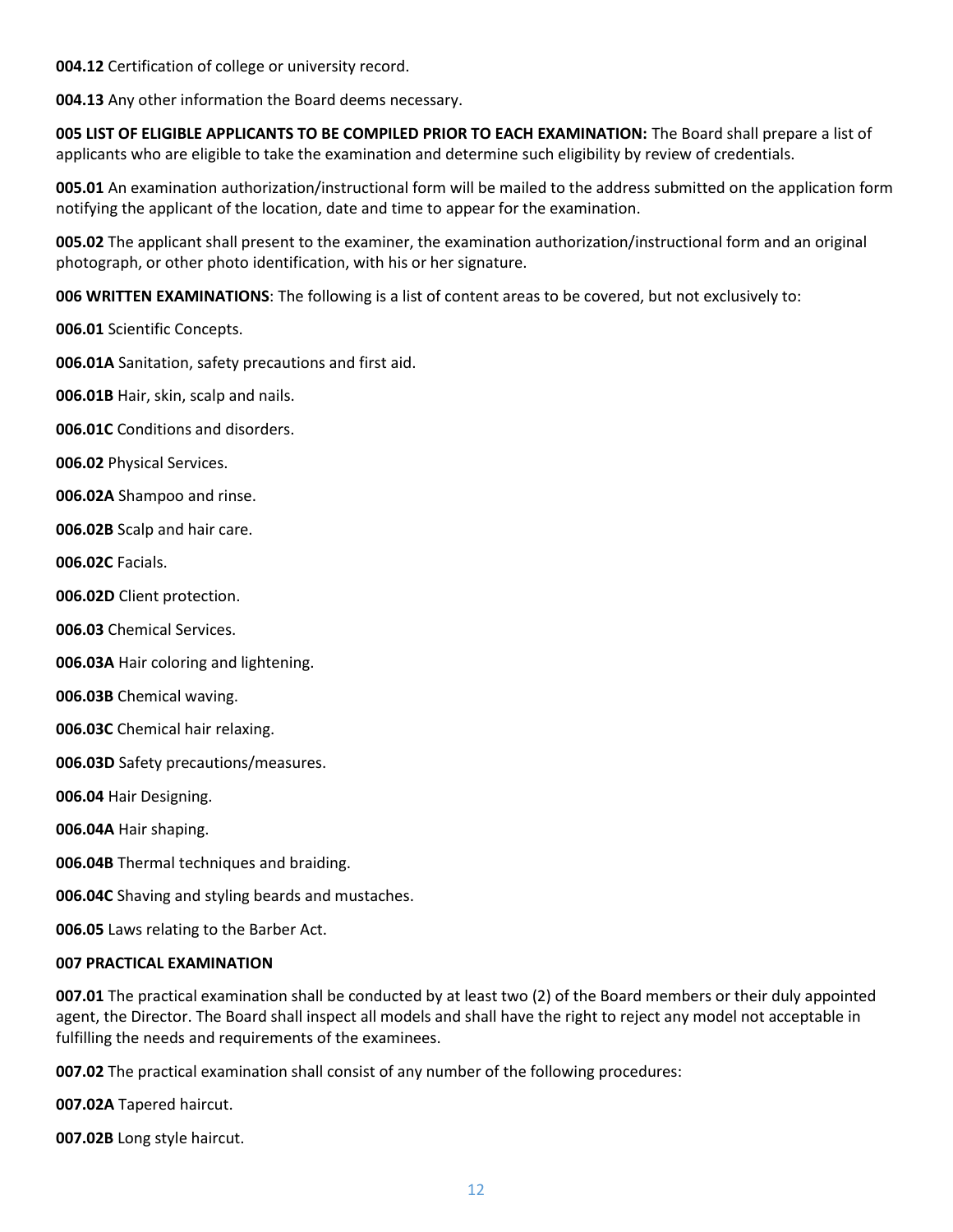**007.02C** Shave.

**007.02D** Shampoo.

**007.02E** Massage, face and head.

**007.02F** Perm rod rolling.

**007.02G** Hair coloring.

**007.02H** Hair bleaching.

**007.02I** Hair relaxing.

**007.02J** Sanitation procedures.

**007.02K** Personal appearance and cleanliness.

**007.02L** Any practices as described in 71-202.

**008 STANDARDS FOR PASSING:** When an applicant is graded less than 75% in either the written or practical examination, he or she shall be considered to have failed the examination and must meet the statutory requirements for re-examination.

**009 FAILURE OF APPLICANT FROM FOREIGN COUNTRY OR ANOTHER STATE:** Registered barbers from another state or country who fail to pass the examination shall be called for the next examination for registered barbers as specified by Section 71-212.

**010 NONDISCLOSURE OF IDENTITY OF EXAMINEE:** In all examinations in theory of barber practices, the identity of persons taking the same shall not be disclosed on the examination paper in such way as to enable the Board to know by whom it was written. In practical examinations, the identity of the candidate shall also be concealed as far as possible and the Board shall in every way endeavor to carry out the intent of these rules.

**011 BOARD TO BE PRESENT AT EXAMINATION:** The Board shall be represented at all examinations by members of the Board or its appointed agent, the Director. Such representatives shall look after the details connected therewith.

**012 CERTIFICATION OF GRADES AND SETTLEMENT OF DISPUTES:** In cases of dispute in grading, the majority of the members of the Board shall decide. After each examination, the Board shall certify the grades of the applicants to the Board Secretary. The Board Secretary shall make the required entry in the registry record.

**013 FILING AND INSPECTION OF EXAMINATION PAPERS:** All written papers connected with any examination for a license shall be filed with the Board and preserved for two years as a part of its records, during which time a copy of such papers of any applicant who has failed the written portion shall be open for review by the applicant or an appropriate representative, providing not less than the Director or one member of the Board is present at the review of examination papers. No materials made available for review may be copied in any manner by the applicant or his or her representative.

**014 NOTIFICATION:** All applicants who have taken an examination shall be notified of the results of such examination as soon as possible.

**015 FAILURE OF EXAMINATION, PETITIONS FOR RECONSIDERATION:** Any applicant who is notified that he or she has failed the examination may, within fifteen days of the notification, petition the Board for a hearing on reconsideration. The Board may, at its discretion, grant such hearing and reconsider the applicant's grades.

#### **016 LICENSURE WITHOUT EXAMINATION**

**016.01 When**. In addition to issuance of licenses without examination by reciprocity as provided in section 71-242, the Board may issue a license to practice barbering or registration as a barber instructor without examination to a person licensed in a state, territory, or country with which the board has not entered into a reciprocal agreement under 71-239 as provided in this section.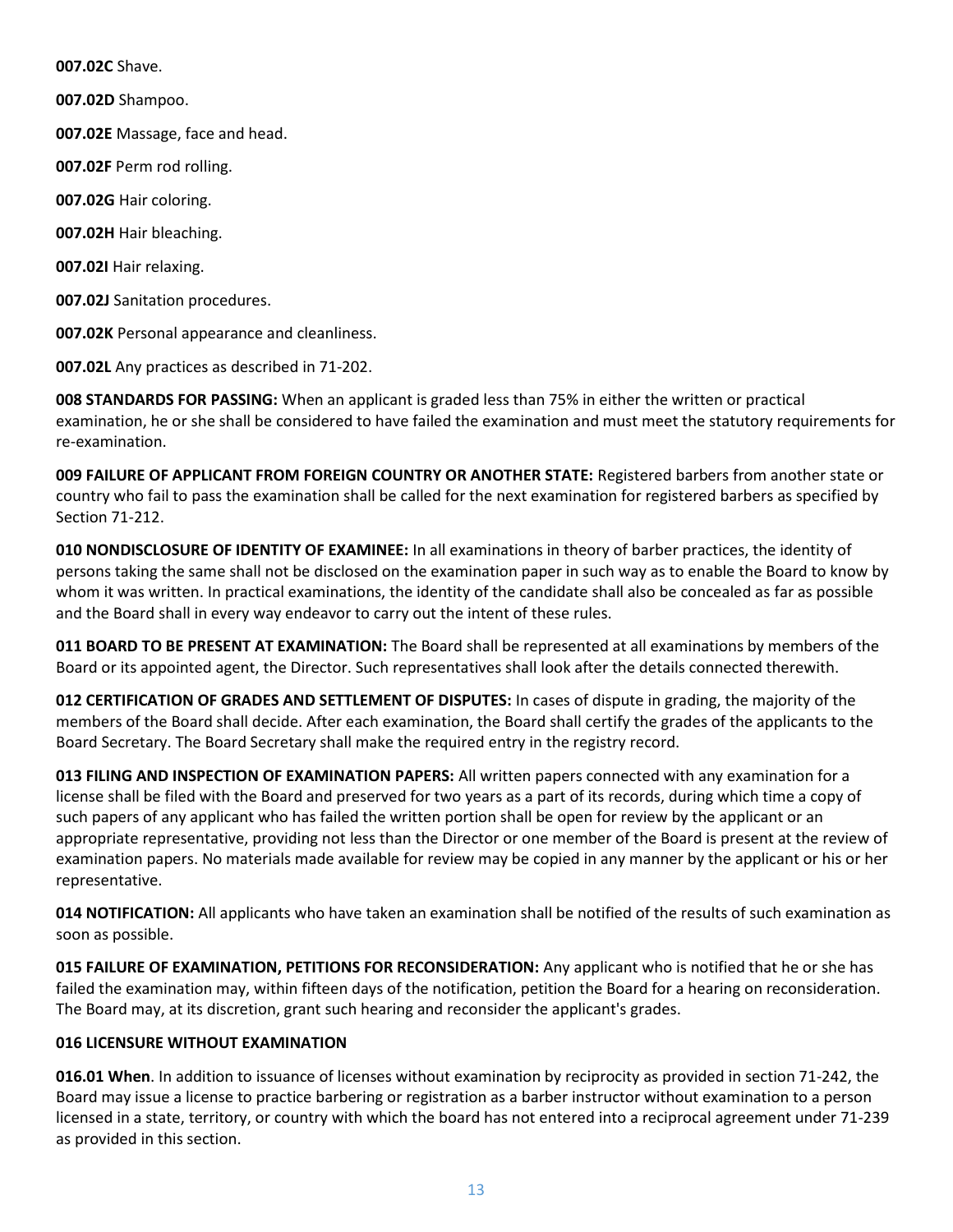**016.02 Requirements**. An applicant for licensure without examination under this section shall file with the Board (a) an application on a form provided by the Board, (b) a copy of the license issued by the state, territory, or country in which the applicant is licensed, (c) the applicant's social security number, (d) documents demonstrating that the requirements for licensure in such state, territory, or country are substantially equivalent to the requirements for licensure under the Barber Act, and (e) the fee required pursuant to section 71-219.

**016.03 Restoration**. An applicant licensed as a barber in this state within the previous five years may be licensed without examination upon payment of the required renewal fees and restoration fees under 71-216.

**016.04 Nebraska Licensees-Barbers.** Provided all other requirements for licensure under this section are met, the Board may consider the application of an applicant formerly licensed as a barber in good standing in this state and returning to this state to have satisfied the requirement for documentation of substantially equivalent standards. The Board may license such applicant without examination provided that:

**016.04A** Applicant is licensed as a barber in the jurisdiction from which applicant comes; or

**016.04B** Applicant is licensed in the hair industry in the jurisdiction from which applicant comes, and he or she

**016.04B1** has been continuously licensed and in active practice in the hair industry prior to application; and

**016.04B2** has been licensed as a barber at any time preceding application.

**016.05 Applicants Licensed in Other Jurisdictions**. Provided all other requirements for licensure without examination are met, including documentation of substantial equivalence, an applicant not a Nebraska licensee, but licensed in the hair industry in the state or jurisdiction from which he or she comes, may be considered for licensure without examination under this section if he or she:

**016.05A** has been continuously licensed and in active practice in the hair industry prior to application; and

**016.05B** has been licensed as a barber at any time preceding application.

#### **016.06 Nebraska Licensees-Barber Instructors.**

**016.06A** An applicant licensed as a barber instructor in this state within the previous five years may be licensed without examination upon payment of the required renewal fees and restoration fees under 71-208.07.

**016.06B** Provided all other requirements for licensure under this section are met, the Board may consider the application of an applicant licensed as a barber instructor in good standing in this state and returning to this state to have satisfied the requirement for documentation of substantially equivalent standards. The Board may license such applicant without examination provided that:

**016.06B1** Applicant is licensed as a barber instructor in the jurisdiction from which applicant comes; or

**016.06B2** Applicant is currently licensed as an instructor in the hair industry in the jurisdiction from which he or she comes, and he or she;

**016.06B2a** has been continuously licensed and in active practice as an instructor in a school of instruction in the hair industry prior to application; and

**016.06B2b** has been licensed as a barber instructor at any time preceding application.

**016.06C Instructor License in Other Jurisdiction**. Provided all other requirements for licensure without examination are met, including documentation of substantial equivalence, an applicant not a Nebraska licensee, but licensed as an instructor in the hair industry in the state or jurisdiction from which he or she comes, may be considered for licensure as a barber instructor without examination under this section if he or she:

**016.06C1** has been continuously licensed and in active practice as an instructor in a school of instruction in the hair industry prior to application; and

**016.06C2** has been licensed as a barber instructor at any time preceding application.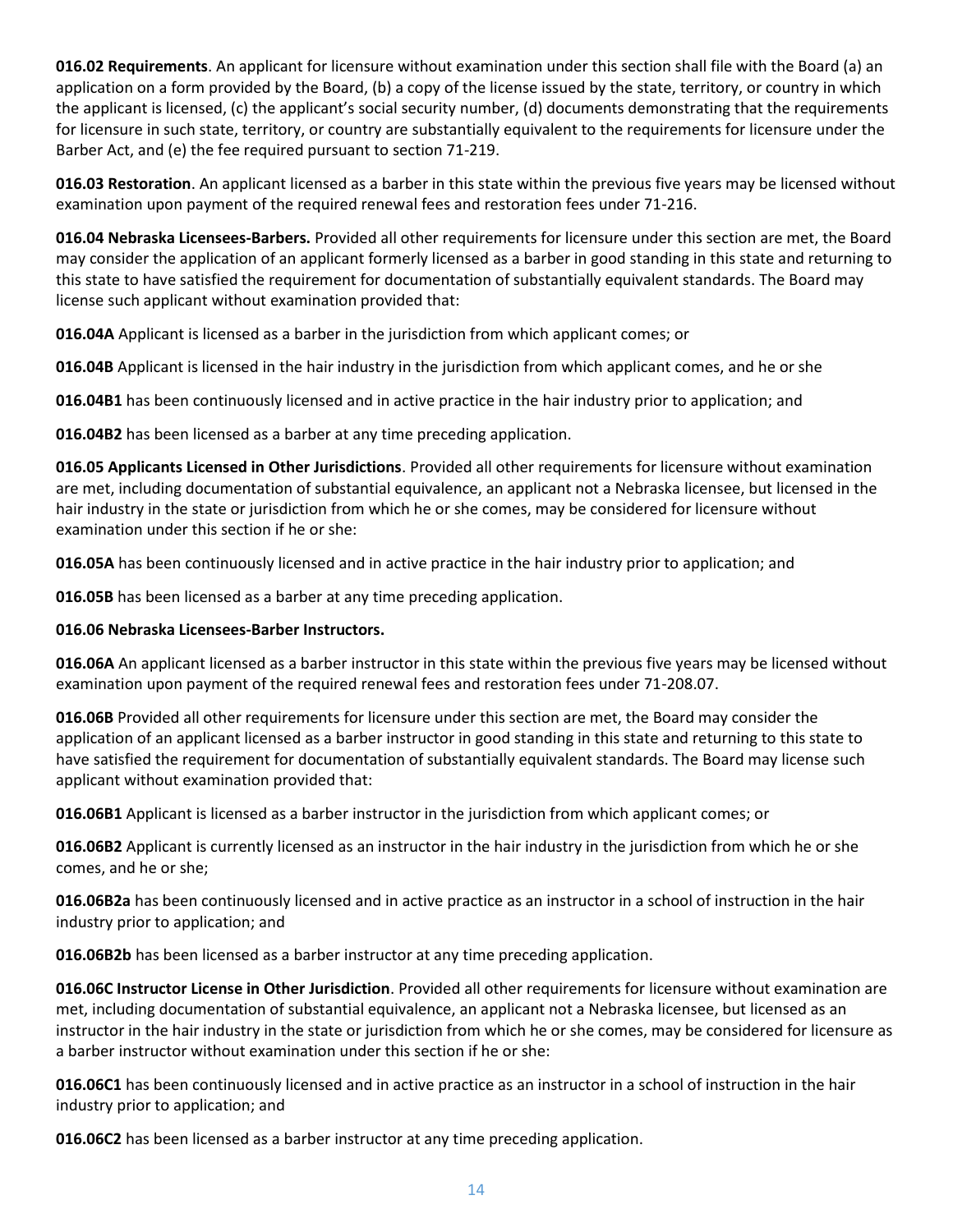**016.07 Board Review.** The board shall review each application and the documents submitted under this section and determine within sixty (60) days after receiving such application and documentation whether to issue a license without examination to the applicant. The Board shall notify the applicant of its decision within ten (10) days after the date of making the decision. If the Board determines not to issue a license without examination to the applicant, he or she may appeal the decision of the Board and the appeal shall be in accordance with the Administrative Procedure Act.

# **CHAPTER 10 – COMPLAINTS AND REINSTATEMENT**

#### **001 VERIFICATION OF COMPLAINTS**

**001.01** Complaints against persons licensed to barber or operate barber shops or schools shall be filed in writing with the Board, shall be verified and signed by the person making the complaint.

#### **002 PAYMENT OF RENEWAL FEES FOR SUSPENSION OR REVOKED LICENSES**

**002.01** No license or permit suspended by order of the Board shall be reinstated unless all current renewal premiums from the time of reinstatement have been paid and other licensing requirements met.

**002.02** Any suspended license or permit shall be automatically reinstated at the end of the term of suspension if all renewal fees have been paid and other licensing or permit requirements are met.

# **CHAPTER 11 –ISSUANCE OF LICENSES, PERMITS AND CERTIFICATION**

**001 BOARD TO ISSUE LICENSES OR PERMITS:** The Board shall issue new licenses or permits for those lost or mutilated or for any just cause, for a fee to be set by the Board.

**002 BOARD AFFIDAVIT OR CERTIFICATION OF RECORDS:** The Board shall make available an affidavit for purposes of reciprocity or for issuance of a certification of licensure for a fee to be set by the Board.

# **CHAPTER 12 - MINIMUM CURRICULUM AND REQUIREMENTS FOR APPROVED SCHOOLS OF BARBERING**

#### **001 HOURS IN WORKING DAY, STUDENT RE-ENROLLMENT**

**001.01** Period of daily classes shall be at the discretion of the faculty of the school.

**001.02** A barber student re-enrolling into a barber school or college following a two-year or longer absence may be assessed additional clock hours for each month beyond the two-year absence. All re-enrollment requests shall be reviewed by the Board.

**001.03** Said course is to be under the tutelage of a registered barber instructor and assistant instructor.

**002 ORIENTATION PERIOD, BARBER COURSE 300 HOURS - THEORY AND SUPERVISED PRACTICES ON STUDENTS AND MANNEQUINS** include, but not be restricted exclusively to:

**002.01** Laws and rules and regulations for barbering.

**002.02** History of barbering.

**002.03** Barber equipment and product knowledge, its uses and safety precautions.

**002.04** Sanitation, sterilization, hygiene and first aid.

**002.05** Haircutting, long and tapered styles, haircutting techniques and braiding.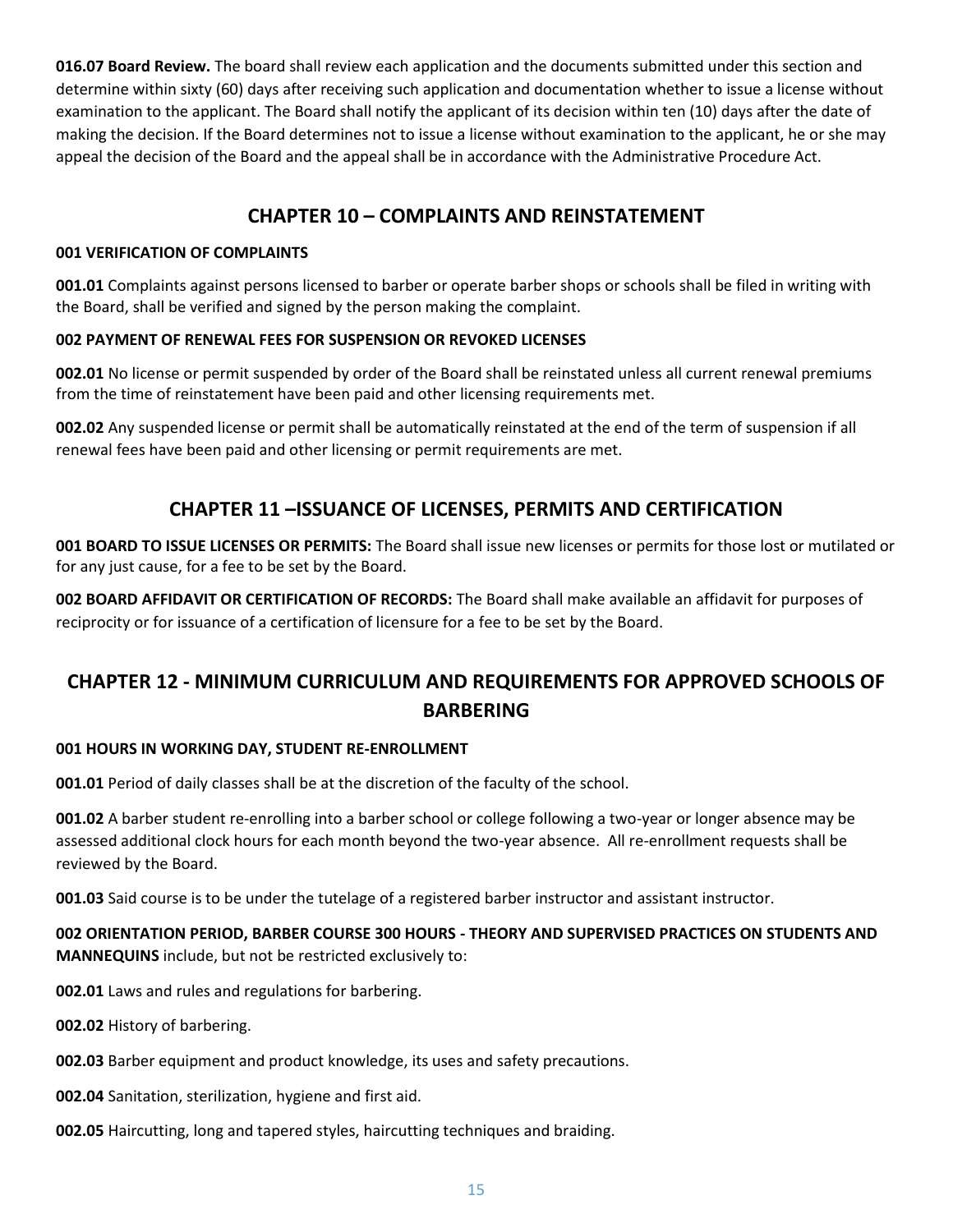**002.06** Shaving, honing and stropping.

**002.07** Scalp care, treatments and shampooing.

**002.08** Facials, massages and packs.

**002.09** Coloring, bleaching and rinsing.

**002.10** Chemical waving and relaxing.

**002.11** Natural and artificial nail care.

**002.12** Waxing.

**002.13** Cosmetologists licensed, or eligible for licensure, in the State of Nebraska, attending a school of barbering, is to be required no fewer than eighty (80) hours in the orientation period. The contents of these eighty (80) hours is to be at the discretion of the instructor, based upon the knowledge and experience of the student.

**002.14** No student is permitted to render practical services on members of the public until such student has completed the orientation period, except that the Board may establish guidelines by which it may approve such practical services as part of the orientation period.

**003 MINIMUM NUMBER OF REQUIRED SERVICES:** Following are the services and the number of each that are to be performed by each student during his or her tenure in school. These services are to be performed in the clinic area. Services performed during the student's orientation period are not to be counted. These are the minimum number of services to be performed on members of the public, spread out over the entire course, not condensed into a small period of time:

|                                  | <b>BARBER</b> | <b>BARBER/COS</b> |
|----------------------------------|---------------|-------------------|
| 003.01 Haircut, taper            | 75            | 75                |
| 003.02 Haircut, long style       | 75            | 50                |
| 003.03 Shampoo                   | 75            | 50                |
| 003.04 Shave                     | 10            | 10                |
| 003.05 Beard trim                | 10            | 10                |
| <b>003.06 Facial</b>             | 24            | 12                |
| 003.07 Chemical waving           | 24            | 12                |
| 003.08 Perm rod rolling /        | 90            | 45                |
| braiding (mannequin)             | 10            | 5                 |
| 003.09 Hair coloring             | 20            | 10                |
| 003.10 Bleaching or highlighting | 6             | 3                 |

**004 THEORY - DEMONSTRATIONS AND LECTURES** include the following, but not be restricted exclusively to:

**004.01** Laws, rules and regulations for barbering.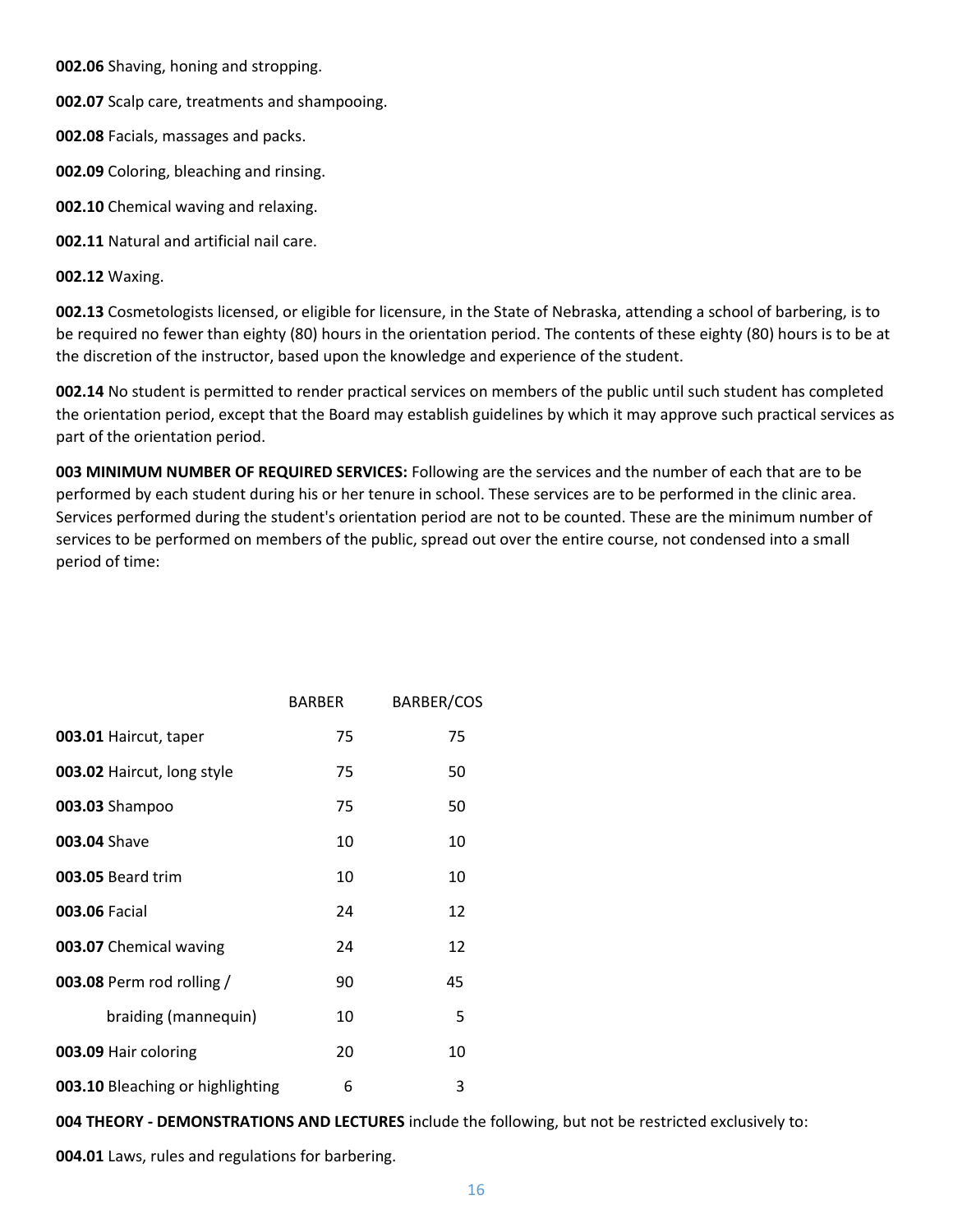**004.02** Barber equipment and product knowledge, its uses and safety precautions.

**004.03** Barber shop management, ethics and economics.

**004.04** Sanitation, sterilization, personal hygiene and first aid.

**004.05** Bacteriology.

**004.06** Applied electricity.

**004.07** Hairpieces.

**005 INSTRUCTORS AND ASSISTANT INSTRUCTORS:** All Barber Instructors and Assistant Instructors must meet all the requirements set forth in Section 71-208.02**.** 

**005.01** A person shall be eligible for registration as a barber instructor if he or she has earned at least eighteen hours of college credit at or above the post-secondary level, including at least three (3) credits each in:

**005.01A** Methods of Teaching, 3 hours - Principles of teaching vocational subjects is designed to acquaint the teacher with various activities involved in the teaching of vocational education. Further, it will help the prospective teacher develop and perfect the methods, procedures and techniques which have been found to be most effective in successful teaching.

**005.01B** Curriculum Development, 3 hours - This is a professional vocational education course. It is designed to provide the opportunity to develop techniques and procedures in writing, selection and organization of subject matter for instructional purposes. The course has been organized into five major units of instruction as listed: (1) course planning and the lesson plan format (2) writing and classifying objectives (3) developing lesson plans (4) student evaluation and (5) texts and the instructional systems.

**005.01C** Special Vocational Needs, 3 hours - This course is designed to introduce the prospective vocational teacher to learners with special needs. Emphasis will be placed on (A) recognizing vocational special needs students as individuals with legitimate rights to respect and dignity (B) nurturing an appreciation for individual differences (C) changing negative attitudes, prejudice and bias toward vocational learners with special needs.

**005.01D** Educational Psychology, 3 hours - Explore psychological concepts as they relate to the developmental studies area. Topics covered include: the learning process, clarifying values and attitudes, problem solving, decision making, coping with stress and setting goals.

**005.01E** Speech Communication, 3 hours - Basic principals of effective communications, theory and practical, with emphasis on developing the preparation and delivery of effective oral communication skills.

**005.01F** Introduction to Business, 3 hours - Basic factors of organization, operations, business control and procedures effecting each. Broad look at interrelated roles of operating a small business.

**005.02** A person shall be eligible for registration as a assistant barber instructor if he or she has completed application and paid the fee prescribed by section 71-219, has been a licensed and actively practicing barber for one year, and is currently enrolled or will enroll at the first regular college enrollment date after registration in an educational program leading to the completion of the hours required under subsection (2) (a) of 71-208.02. Applicants for registration as an assistant barber instructor must provide the Board with evidence of enrollment or acceptance into the educational program for at least one course resulting in credit for one of the requirements of 71-208.02 (2) (a).

**005.03** Courses required in Section 71-208.02 (2) (a) must be accredited by the Career College Institute, Higher Learning Commission of the North Central Association of Colleges and Schools or by a substantially equivalent accrediting agency as determined by the Board, or be validated otherwise by the Board upon application on a form provided by the Board. The Board or an individual approved by the Board must proctor all final course examinations, including examinations for courses offered on-line.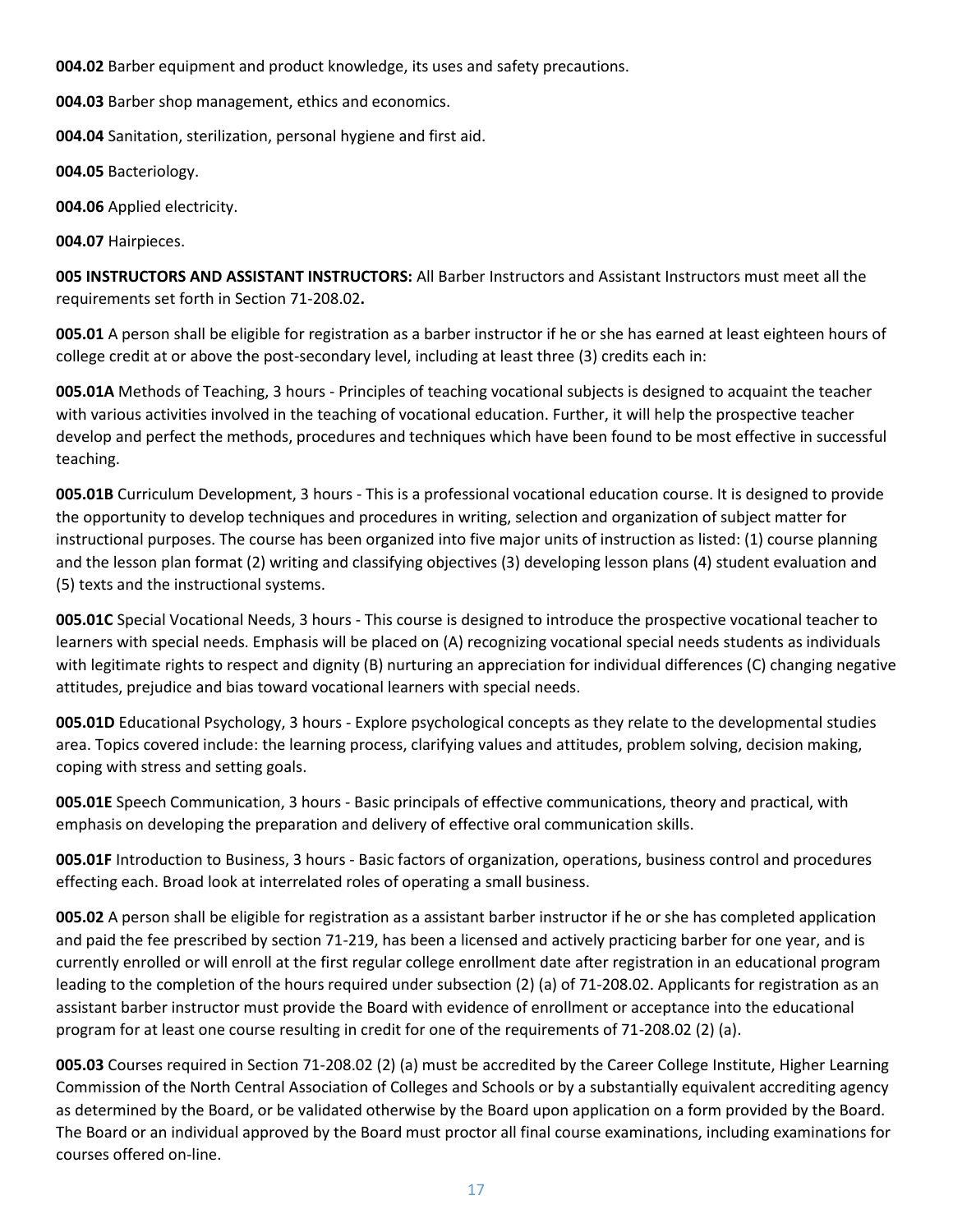**005.04** Instructors and Assistant Instructors are to devote their entire time during school hours to instructing and supervising all student work and shall not apply their time to private or public practice of barbering for any reason.

#### **005.05 Supervision of Assistant Barber Instructors.**

**005.05A Direct Supervision**. A person registered as an assistant barber instructor who is or will be enrolled in an educational program leading to completion of the hours required under 71-208.02(5)(a) shall serve under the *direct*  supervision of the supervising Barber Instructor. For purposes of this section, "direct supervision" means the physical presence of the supervising barber instructor in the clinical area, practice lab or theory classroom to instruct, guide, direct, demonstrate, evaluate or supervise practice by an assistant barber instructor.

**005.05B Indirect Supervision.** "Indirect supervision" means the supervising barber instructor is present within the facility in which the assistant barber instructor is providing services, and is available to provide immediate face to face communication with the person being supervised. A person registered as an assistant barber instructor who has completed nine college credit hours as required by 71-208.02(5)( b) may serve under the *indirect* supervision of a barber instructor if he or she:

**005.05C1** has completed one year of instructor training under direct in-house supervision of an active, full-time, registered barber instructor; or

**005.05C2** has completed the requirements of a barber instructor course developed or approved by the Board.

**005.06 General Requirements for Assistant Instructor Training**. Training of an assistant barber instructor through either a Board-approved barber instructor course or a one-year training program under a barber instructor in a school must:

**005.06A** Provide a prospective barber instructor with practical, supervised opportunities to develop and to demonstrate that he/she:

**005.06A1** Has a sound understanding of the subject matter he or she will teach;

**005.06A2** Can manage the classroom and the conduct of the students effectively;

**005.06A3** Understands how students learn and how they differ in their approaches to learning, and how to make the subject matter meaningful for students;

**005.06A4** Can plan and carry out daily lessons to accomplish the course goals within the timelines for the course;

**005.06A5** Creates learning experiences that support how students learn, work together, and develop their performance skills;

**005.06A6** Has the skills necessary to be a clear communicator orally and in demonstrating barbering techniques;

**005.06A7** Understands and uses formal and informal assessment strategies to evaluate and ensure the continuous development of the students.

**005.06B** Have effective measures to assure and verify attendance and, in the case of an assistant instructor in a school, the hours of service;

**005.06C** Have effective evaluation mechanisms for assuring that the assistant instructor has satisfactorily attained the knowledge and skills to be an effective barber instructor.

#### **005.07 Requirements for Direct Supervision in a School.**

**005.07A Plan**. A barber instructor who is responsible for the direct supervision of an assistant barber instructor for one year of instructor training in a school is to develop and maintain a plan for the training of the assistant barber instructor that provides for specific, practical experience for the development of basic skills and for expansion of his or her instructional expertise and delivery strategies as skills are gained. The overall plan for the supervision period shall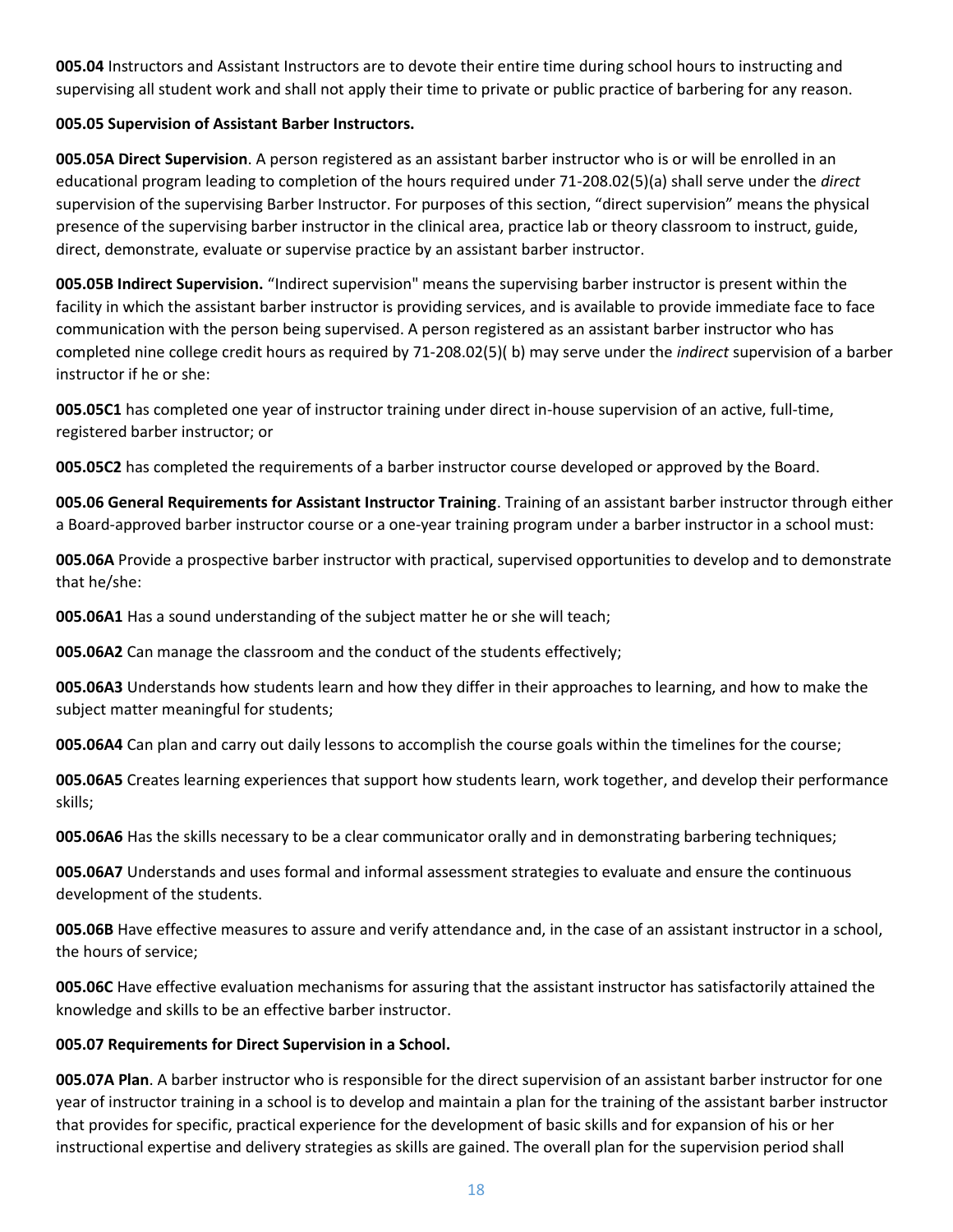encompass the subjects for coursework required for a barber instructor by 71-208.02(2)(a) and shall meet the requirements of **005.06** of this chapter.

**005.07B Evaluation.** The barber instructor is to provide regular informal and formal review of the assistant barber instructor's performance. Formal review shall be made using specific assessment criteria through regular evaluations by the barber instructor with recommendations for continued growth and through:

**005.07B1** An on-site evaluation visitor visits by a member of the Board of Barber Examiners, its Executive Director or other agent appointed by the Board; or

**005.07B2** An onsite evaluation visit or visits by a guest barber instructor approved by the Board; or

**005.07B3** A combination of the foregoing.

#### **005.08 Application**

**005.08A One-Year Supervised Training under a Barber Instructor in a School.** A barber school may apply for approval of one year of supervised training of an assistant barber instructor on a form provided by the Board. The application shall include the plan for training and the proposed tools for formal evaluation, and shall specify the method(s) of evaluation to be used as required by **005.07 of** this chapter.

**005.08B Barber Instructor Course.** The Board may develop a barber instructor course or courses to offer in lieu of one year of supervised training in a barber school. In addition, an educational institution or other entities may apply to the Board to approve a barber instructor course. Applications shall be made on a form provided by the Board and shall demonstrate how the course meets the requirements of section **005.06** of this chapter and provide such other information as the Board may require to assure that the proposed course will be offered by a qualified institution or entity.

**005.09 Board Review**. The Board shall review each application for approval and the documents submitted in support of the application and determine within ninety (90) days whether to approve the course or courses. If the Board determines not to approve a course, the applicant may appeal the decision of the Board in accordance with the Administrative Procedure Act.

**005.10 List of Approved Courses**. The Board shall maintain a list of barber instructor courses developed or approved by the Board for purposes of this section.

#### **006 CLASS ROOMS**

**006.01** An approved school of barbering is to have two (2) rooms accessible.

**006.02** One (1) to be used for class study, examinations and lectures.

**006.03** One (1) to be used for practical demonstrations.

**006.04** Rooms shall be fully equipped to comply in every way, and at all times, with the rules and regulations of the Board.

**006.05** Class rooms shall meet inspection requirements set forth in sections of these rules.

**006.06** Study and lecture room is to be used for the sole purpose of giving scientific instruction.

**006.06A** Writing board and charts of skin, scalp, hair, nails and their disorders.

**006.07** Schedules of classes shall be filed with the Board office.

**007 SCHOOL EQUIPMENT** shall consist of a minimum as follows:

**007.01** One (1) barber chair for each two students enrolled.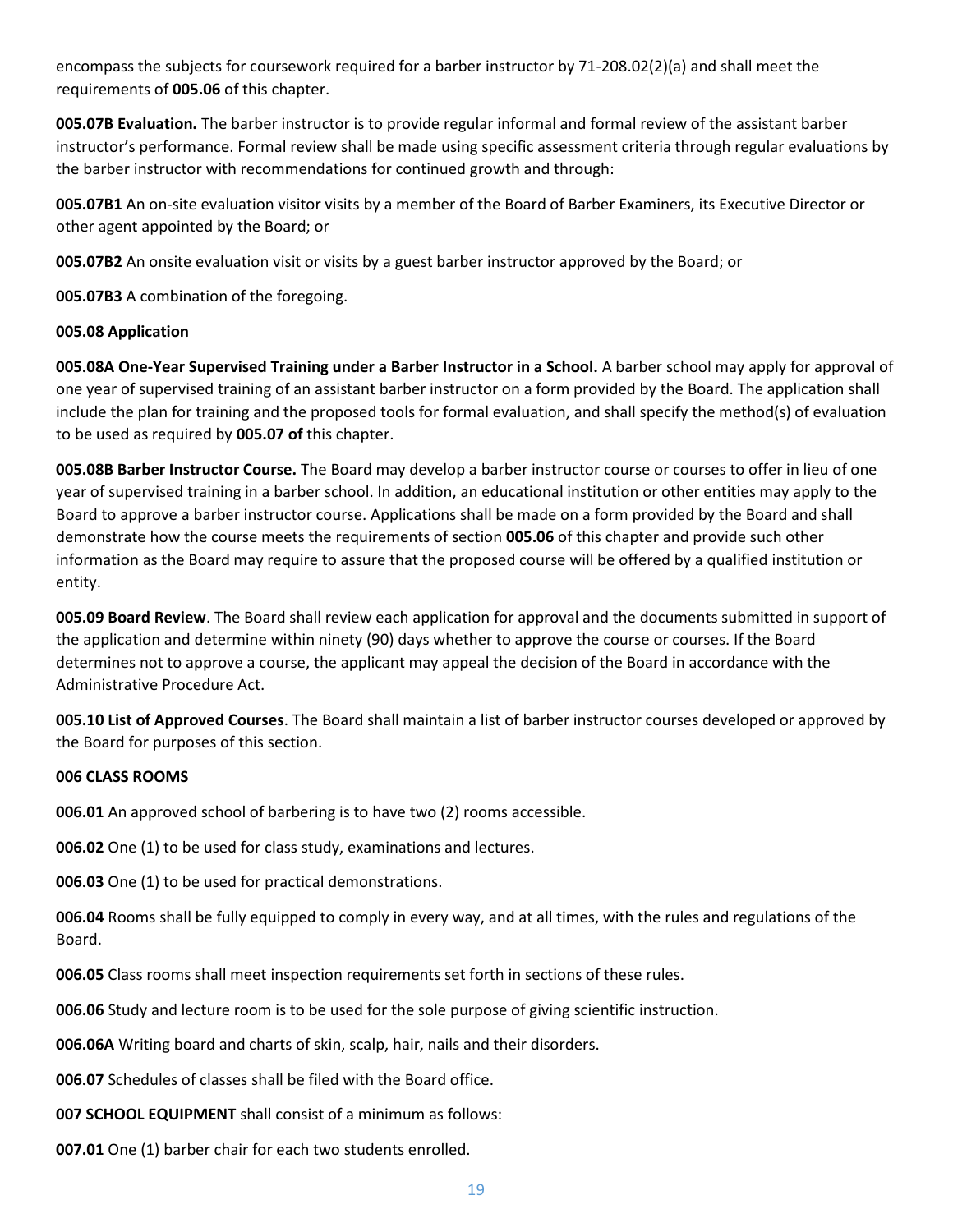**007.02** One (1) shampoo bowl for every-five stations.

**007.03** One (1) station for each two students enrolled.

**007.04** One (1) immersion sterilizer for each student.

**007.05** One (1) text book for each student and instructor.

**007.06** Electrical equipment.

**007.06A** Vibrator.

**007.07** Sufficient clean linen storage in enclosed cabinet/containers.

**007.08** Writing board.

**007.09** Bulletin board, conspicuously located for posting rules and regulations, notices and other information.

**007.10** One (1) set of record files for student history, activities and duplicate copies of reports filed.

**007.11** Sanitary hair removal equipment, either vacuum or individual wipes.

**007.12** Automatic lather mixer or canned lather.

**007.13** Supply of standard tonics, lotions, shampoos and other cosmetics.

**007.14** One (1) time clock.

**007.15** One (1) mannequin for each student.

**007.16** One (1) first aid kit.

**007.17** Hooded hair dryers.

**007.18** Library facilities which shall contain at least the following materials:

**007.18A** Current version of State of Nebraska Laws Relating to the Practice of Barbering.

**007.18B** Current version of Board of Barber Examiners Rules and Regulations.

**007.18C** Standard Dictionary of the English Language.

**007.18D** Standard Medical Dictionary.

**007.18E** Approved textbooks of barbering and hairstyling, hair structure, chemistry and physics.

#### **008 BARBER CHAIR**

**008.01** Each barber chair must be in good condition, mechanically sound and with acceptable covering of a material capable of being sanitized and free of tears.

**008.02** Barber chairs shall be placed at least four and one-half (4 1/2) feet apart, center to center, and each chair must occupy not less than thirty-five (35) square feet of floor space.

#### **009 RECORDS**

**009.01** Enrollment: Each school shall forward to the Board, a record of student enrollment upon the date of admittance of the student.

**009.02** Transfer of student credit hours from one school to another is at the discretion of the official school administrator, specific requirements having been met, as set forth herein.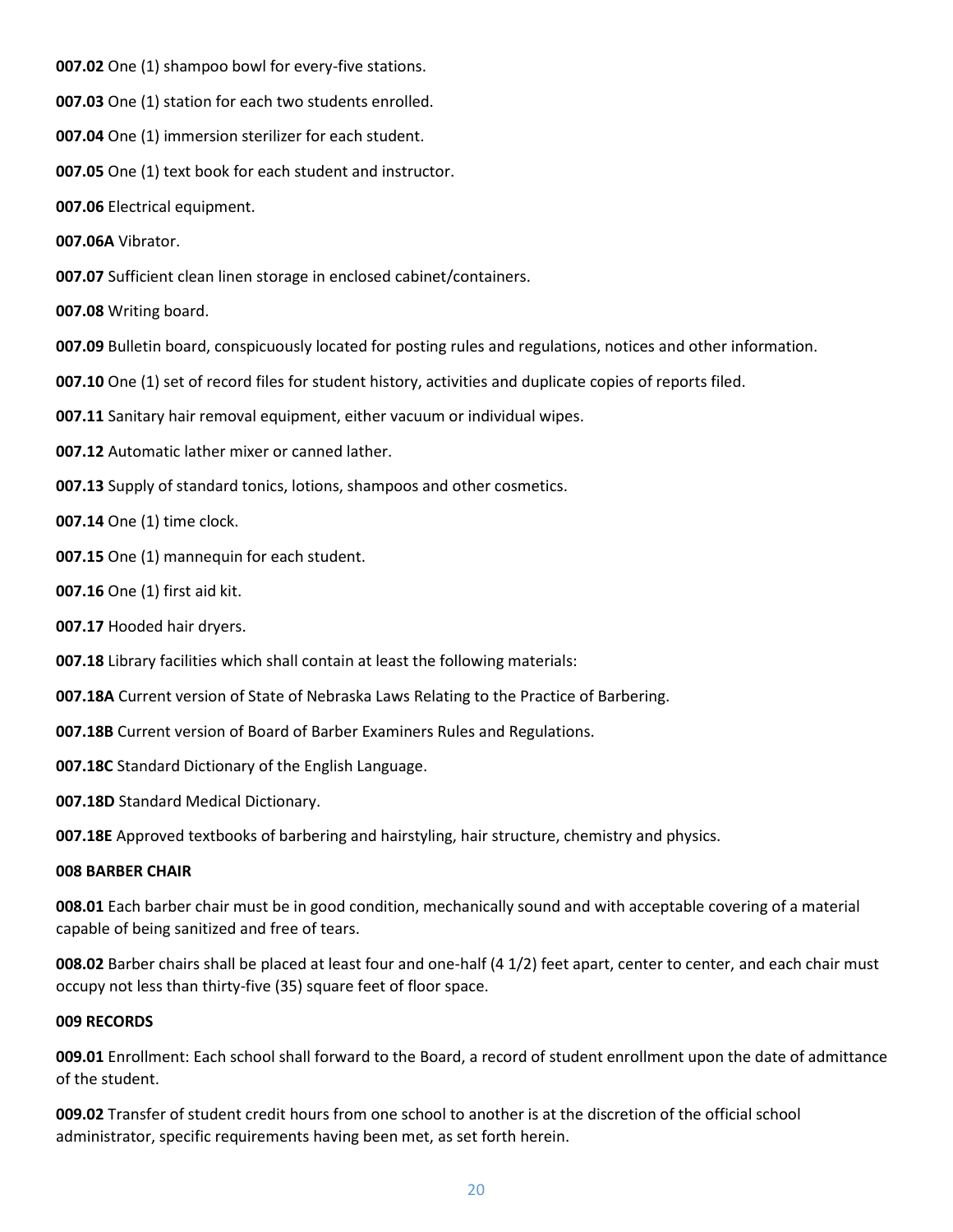**009.03** Student has certificate of enrollment with his state barber administration or board.

**009.04** All student requirements set forth in the statutes of this state have been met.

**009.05** Each school shall keep daily class records of each student, showing information as follows:

**009.05A** Hours devoted to respective subjects.

**009.05B** Hours in attendance.

**009.05C** Records shall be subject to inspection by the examiners or representatives at any time during business hours.

**009.06** An owner of a school shall furnish the Board, at the end of each month, the names of students enrolled, enrollment status and accredited hours earned.

**009.07** The time and clinical operations of each student in each phase of demonstration, lectures and practical supervision shall be filed with the Board office at the end of each quarter.

**010 FINAL RECORD:** The school owner, instructor, manager or other qualified individuals designated by the school owner shall compile from his or her records:

**010.01** A summary of each student's grades.

**010.02** Hour and clinical service reports, shall be presented to the student upon graduation, and such reports shall be made a part of his or her application for examination. Any individual identified in 010 of this section must sign each report required and certify the record is correct and that the student has received a diploma from the school.

#### **011 PROPER QUARTERS:**

**011.01** Shampoo bowls located in common areas shall have access without obstruction.

**011.02** Toilet facilities shall be located on the school premises and kept clean, sanitary and in working order at all times.

**011.03** Barber school/school of cosmetology that occupy the same location, the barber practical work area shall be visually distinct from the other and shall be clearly identified as such to the public by a sign.

### **CHAPTER 13- SANITARY AND SAFETY RULES REGULATING BARBER SHOPS AND SCHOOLS**

**001 Barber shops and barber schools; sanitary requirements; inspections:** The Board or its employees shall regularly inspect all barber shops and barber schools in this state to insure compliance with these regulations. Such sanitary requirements and inspections shall include all activities, in addition to barbering as defined in section 71-202, taking place on the licensed premises. A written report of each such inspection made shall be submitted to the Board. Each school or barber shop shall be called upon at least once each licensing period for the purpose of inspection prior to the issuance of its license to be eligible for renewal of certification or registration.

#### **002 Sanitary and Safety Rules**

**002.01 RULES POSTED**. The owner or manager of every barber shop or school shall keep a copy of these sanitary rules posted in a conspicuous place in the business for the information and guidance of all persons employed and studying therein, and the public generally.

**002.02 WATER/WASTE**. Each barber shop or school must supply adequate hot and cold running water. Connections must be made in cities or villages' where running water is available. Waste water shall be disposed of through a system that carries it away from the building. This shall be done by sewer connections or in a manner meeting the requirements of city ordinances and the approval of the city or village Board of Health, as required by law.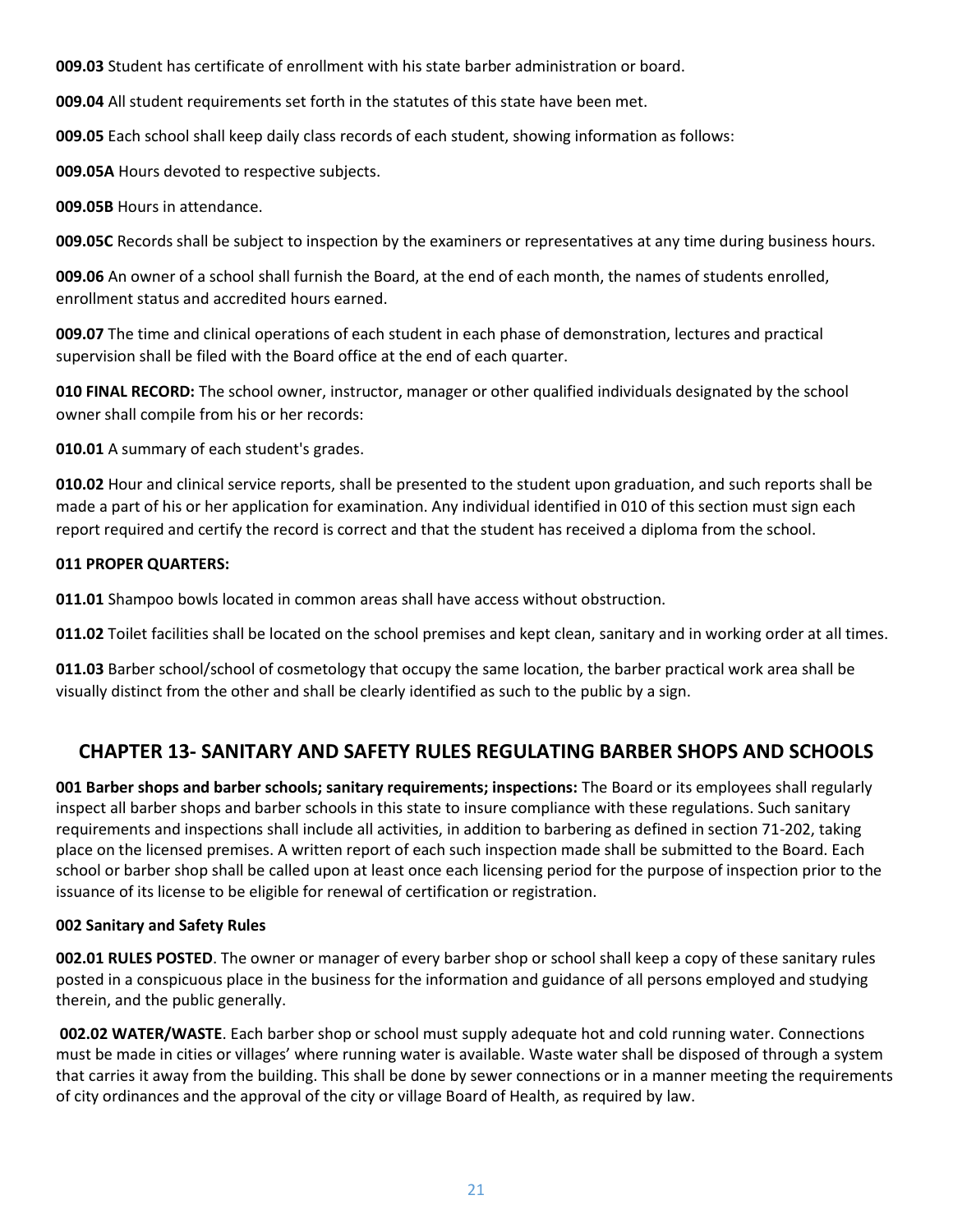**002.03 SIGNS**. A barber school shall display a sign indicating that it is a barber school. The sign shall be clearly visible at the main entrance. A sign shall also be displayed in the clinical area indicating that all services are performed by students.

**002.04 PROPER QUARTERS**. Every barber shop or school, except for mobile barber shops, shall be a fixed, permanent structure, or a part of one. Every barber shop or school shall have adequate lighting and ventilation, plumbing fixtures properly installed, electrical connections and equipment properly installed and grounded, shall have hand washing facilities, and provide soap, dispenser type, and individual towels of cloth or paper, or other hand drying devices, provided in the clinical area. All fixtures and equipment shall be kept in a clean, orderly and sanitary condition as required by rules and regulations of the Board of Barber Examiners.

**002.05 STYPTIC**. Any material used to stop the flow of blood shall be used in liquid or powder form. The use of styptic pencils is strictly prohibited.

**002.06 HEADREST**. The headrest of every barber chair shall be protected with sanitary paper or linen. Such sanitary paper or linen must be changed after its use on each client.

**002.07 PERSONAL CLEANLINESS AND FREEDOM FROM DISEASE**. Every barber and student, while engaged in serving the public, shall be neat and clean in person and in dress and free from any communicable disease. He or she shall wash his or her hands with soap and water or any equally effective cleansing agent immediately before serving each client.

**002.08 IMPLEMENTS**. All barber shops and schools of barbering shall be equipped with, and utilize immersion, wet sanitizers. All tools and implements which come in contact with a client's hair or skin must be sanitized before use on each client. With the exception of hair clippers, the sanitizing process shall consist of three steps, the elimination of any one of which shall be considered to render the sanitizing process ineffective. The three steps are: (1) Thorough washing in hot water and soap or synthetic detergent to remove all traces of soil. (2) Thorough rinsing in clear water to remove all traces of soap or detergent and (3) Complete immersion of combs and brushes and the blades of shears and razors in a fresh, clean and effective germicidal solution prepared and used in accordance with the directions on the label, after which the implement may be removed, dried and stored in a clean, covered dust proof container or cabinet. This includes the group of sanitizing agents known as "Quaternary ammonium compounds" (QUATS), 1000 parts per million (ppm). Ultra-violet ray treatment procedures are NOT acceptable in lieu of the three step sanitizing procedure mentioned in this section. The use of formaldehyde in any form is strictly prohibited in the sanitizing process. Electrical or mechanical hair clipper blades shall be cleaned and sanitized after use on each client. An oily solution of an effective germicide prepared specifically for the germicidal treatment of tools and implements may be used in accordance with the directions of the manufacturer. All germicidal solutions shall be fresh, clean and free from contaminants. A sanitizing solution shall be available for immediate use at all times the shop or school is in operation. It shall be kept in a container large enough for complete immersion in the solution of objects, or portions thereof, to be sanitized. Each shop or school shall provide one or more sanitizers adequate for the number of barbers or students usage requirements and volume of business. Sanitized tools and implements shall be stored separately from all others. Storage drawers for sanitized tools and implements shall be clean, free of hair and used only for the sanitized tools and implements. Storage cabinets, work stations and vanities shall be kept clean. All soiled tools and implements shall be deposited in a separate receptacle. All nail care and waxing implements that come into direct contact with a client and are not capable of being sanitized in accordance with this rule shall be disposed of in a waste receptacle immediately after use. Tools and implements shall not be carried in clothing pockets, nor shall they be left on cabinet tops after usage on clients. Bristle type neck dusters are not capable of being sanitized. Their use is strictly prohibited.

**002.09 FOOD.** A barber shop in a place where food is prepared and served must be separated by a partition, ceiling height, of lath and plaster, glass or other solid material. If a door is cut through, it shall be hung with spring hinges or other self closing appliances. If confectionery is sold in the barber shop, it must be in sealed packages.

**002.10 DISEASE**. No client suffering from a known communicable disease may be served in a barber shop or school.

**002.11 TOWELS**. All sanitary linen must be kept in an enclosed, dust proof cabinet. Any towel that has been used once shall be considered soiled and disposed of into a receptacle. A sanitary towel, neck strip or other protection shall be used to prevent the hair/shampoo cloth from coming into contact with the skin of each client.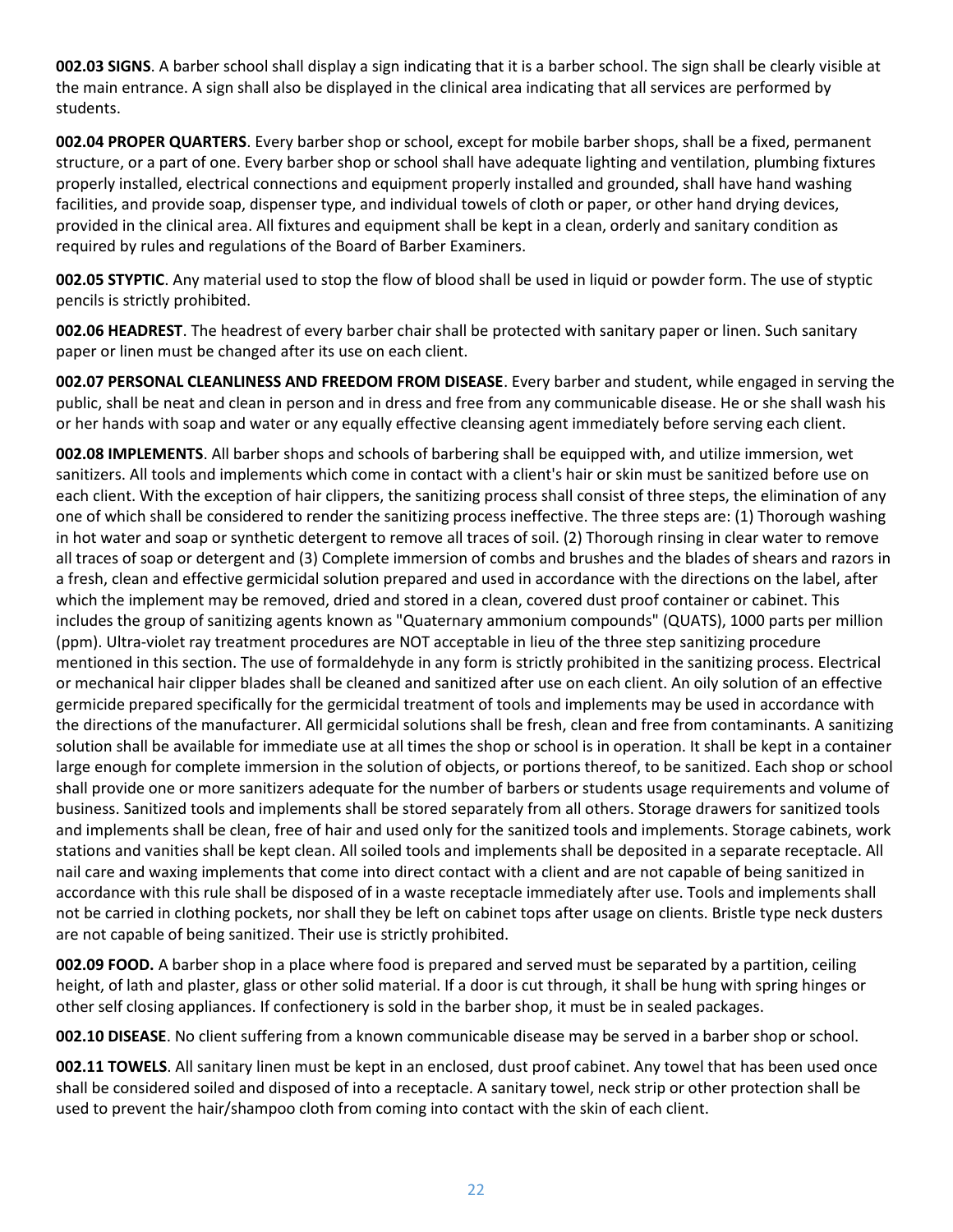**002.12 TOILET FACILITIES**. All barber shops and schools shall have acceptable toilet facilities as required by the Rules and Regulations of the Board of Barber Examiners. Toilet facilities shall have hand washing facilities and provide soap, dispenser type, and individual towels of cloth, paper or other hand drying devices.

**002.13 PETS**. No pets or animals shall be permitted in the shop or school premise. This prohibition does not apply to trained, certified service animals or to fish in a covered aquarium.

**002.14 SMOKING, INTOXICATING BEVERAGES, CONTROLLED SUBSTANCES PROHIBITED**. Licensees and students of barbering are prohibited from smoking while actively engaged in serving the public. No owner/lessee shall knowingly permit employees/lessors, students or clients to use, consume, serve or in any manner possess or distribute intoxicating beverages or controlled substances, unless prescribed by a physician, upon its premises during the hours the shop or school is open to the public.

**002.15 COMPLIANCE**. It shall be the personal responsibility of every licensee who is licensed under the laws of Nebraska relating to the practice of barbering, to observe these laws, the rules and regulations of the Board of Barber Examiners, Department of Environmental Quality concerning water supply and waste water disposal and Health and Human Services with the local board of health having jurisdiction.

# **CHAPTER 14-- Practice and Procedure for Hearings in Contested Cases**

#### *001. General.*

**001.01. Application of Model Rules**. These rules are adapted from model rules of the Attorney General, as practicable under the circumstances, and apply to hearings in contested cases before the Board of Barber Examiners.

**001.02. Definitions.** The following definitions shall apply as used throughout these rules and regulations.

**001.02A. Board** shall mean the Board of Barber Examiners. The term **President** shall mean the chairperson of the Board or, in the absence of the President, the Vice President, and in the absence of both, any other member designated by the President or by a majority of the Board to serve.

**001.02B. Contested case** shall mean a proceeding before the Board in which the legal rights, duties, or privileges of specific parties are required by law or constitutional right to be determined after a Board hearing.

**001.02C. Ex parte communication** shall mean an oral or written communication which is not on the record in a contested case with respect to which reasonable notice to all parties was not given. Ex parte communication shall not include:

**001.02C1**. Communications which do not pertain to the merits of a contested case;

**001.02C2**. Communications required for the disposition of ex parte matters as authorized by law;

**001.02C3**. Communications in a ratemaking or rulemaking proceeding; and

**001.02C4**. Communications to which all parties have given consent.

**001.02D**. **Hearing officer** shall mean the person or persons conducting a hearing, contested case, or other proceeding pursuant to the Administrative Procedure Act, whether designated as the presiding officer, administrative law judge, or some other title designation.

**001.02E. Party** means the person by or against whom a contested case is brought or a person allowed to intervene in a contested case.

**001.02F. Petition** means the initial document filed by the Board that sets forth a claim and request for Board action.

#### *002. Prohibitions against ex parte communications.*

**002.01. Prohibitions; when applicable.** The prohibitions found in this section shall apply beginning at the time notice for hearing is given. The Board may designate an earlier time, but such earlier time shall be required to be set forth in the Board's rules of procedure.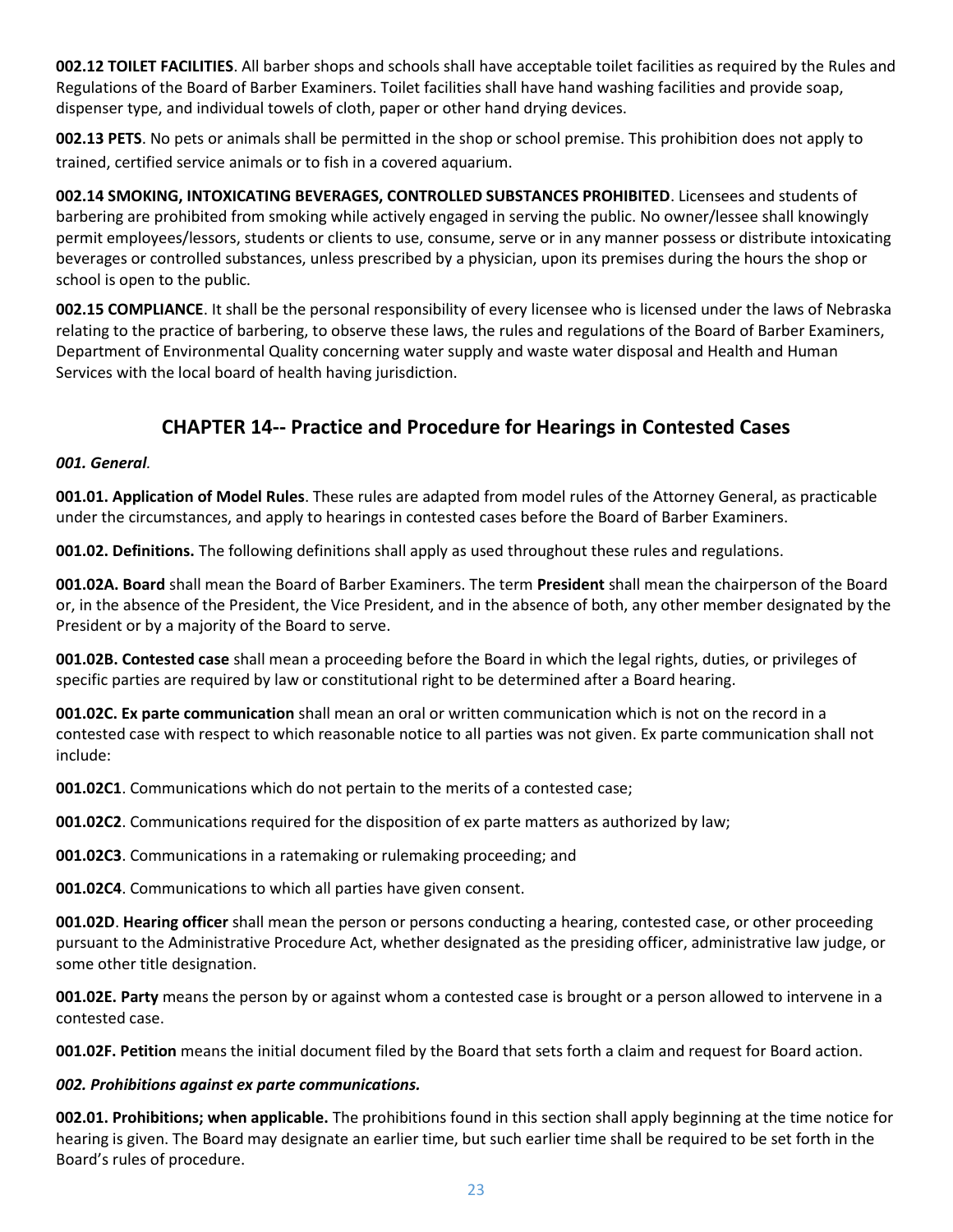#### **002.02. Prohibitions; to whom applicable.**

**002.02A. Parties and public.** No party in a contested case or other person outside the Board having an interest in the contested case shall make or knowingly cause to be made an ex parte communication to the hearing officer or to a Board member or employee who is or may reasonably be expected to be involved in the decision-making process of the contested case.

**002.02B. Persons in decision-making roles.** No hearing officer or Board member or employee who is or may reasonably be expected to be involved in the decision-making process of the contested case shall make or knowingly cause to be made an ex parte communication to any party in a contested case or other person outside the Board having an interest in the contested case.

**002.02C. Investigators.** No Board member or employee engaged in the investigation or enforcement of a contested case shall make or knowingly cause to be made an ex parte communication to a hearing officer or Board member or employee who is or may reasonably be expected to be involved in the decision-making process of the contested case.

**002.03. Disclosure of contacts**. The hearing officer or Board member or employee who is or may reasonably be expected to be involved in the decision-making process of the contested case who receives or who makes or knowingly causes to be made an ex parte communication set forth in subsections 002.02A through 002.02C shall file in the record of the contested case:

**002.03A**. All such written communications;

**002.03B.** Memoranda stating the substance of all such oral communications; and

**002.03C.** All written responses and memoranda stating the substance of all oral responses to all the ex parte communications.

**002.03D**. The filing shall be made within two working days of the receipt or making of the ex parte communication. Notice of the filing, with an opportunity to respond, shall be given to all parties of record.

**002.03E**. Filing and notice of filing provided under subsection

**002.03D** shall not be considered on the record and reasonable notice for purposes of the definition of ex parte communication.

#### *003. Intervention in a contested case.*

**003.01.** Intervention in a contested case shall be allowed when the following requirements are met:

**003.01A**. A petition for intervention must be submitted in writing to the hearing officer or designee at least five days before the hearing. Copies must be mailed by the petitioner for intervention to all parties named in the hearing officer's notice of the hearing;

**003.01B.** The petition must state facts demonstrating that the petitioner's legal rights, duties, privileges, immunities, or other legal interests may be substantially affected by the proceeding or that the petitioner qualifies as an intervenor under any provision of law; and

**003.01C.** The hearing officer or designee must determine that the interests of justice and the orderly and prompt conduct of the proceedings will not be impaired by allowing the intervention.

**003.02.** The hearing officer or designee may grant a petition for intervention at any time upon determining that the intervention sought is in the interests of justice and will not impair the orderly and prompt conduct of the proceedings.

**003.03.** If a petitioner qualifies for intervention, the hearing officer or designee may impose conditions upon the intervenor's participation in the proceedings, either at the time that intervention is granted or at any subsequent time. Those conditions may include:

**003.03A.** Limiting the intervenor's participation to designated issues in which the intervenor has a particular interest demonstrated by the petition;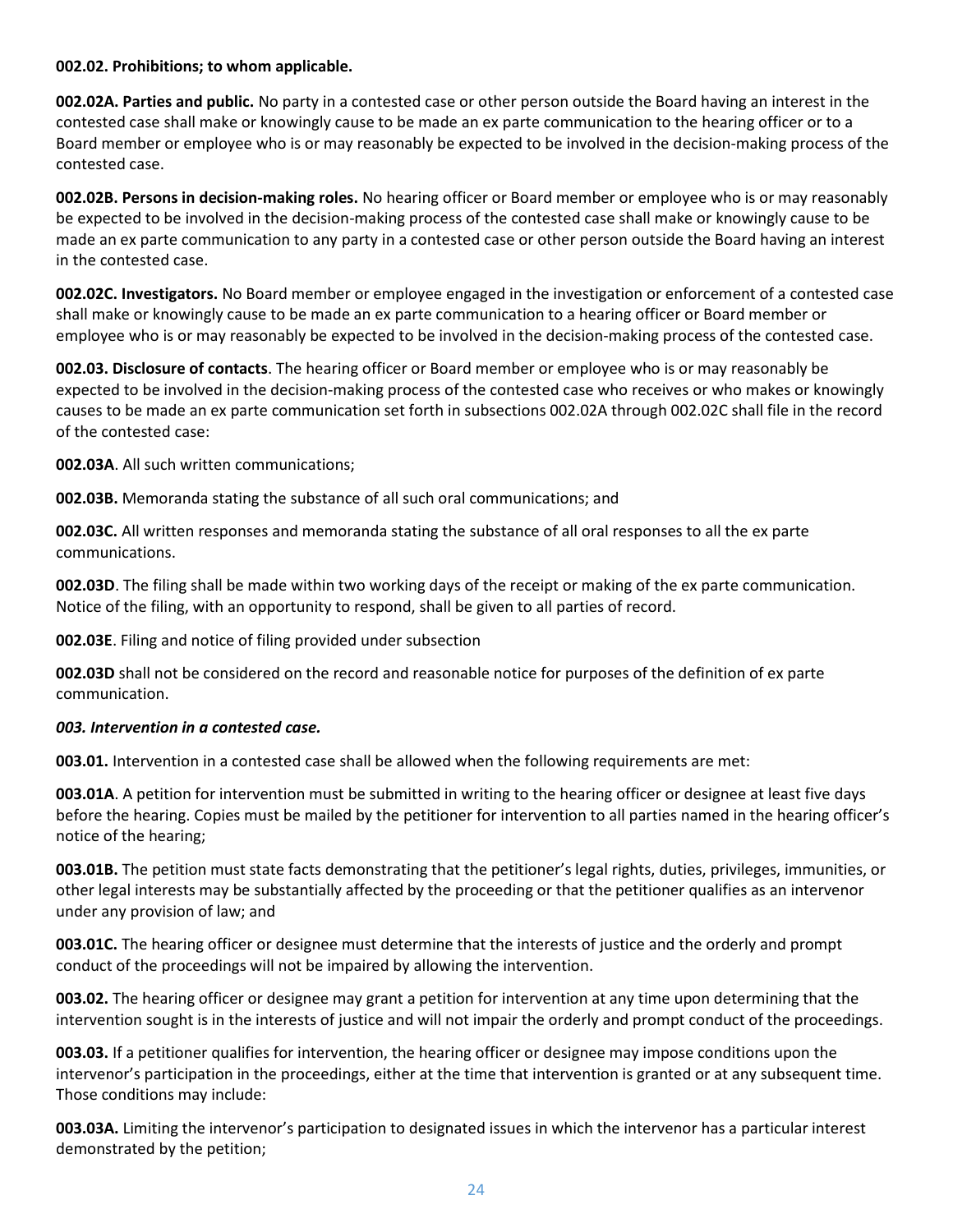**003.03B.** Limiting the intervenor's use of discovery, cross-examination, and other procedures so as to promote the orderly and prompt conduct of the proceedings; and

**003.03C.** Requiring two or more intervenors to combine their presentation of evidence and argument, crossexamination, discovery, and other participation in the proceedings.

**003.04.** The hearing officer or designee, at least 24 hours before the hearing, shall issue an order granting or denying each pending petition for intervention, specifying any conditions and briefly stating the reasons for the order.

**003.04A.**The hearing officer or designee may modify the order at any time, stating the reasons for the modification.

**003.04B.**The hearing officer or designee shall promptly give notice of an order granting, denying, or modifying intervention to the petitioner for intervention and to all parties.

#### *004. Commencement of a contested case.*

**004.01.** The contested case begins either with the filing of a petition and request for hearing, or the denial of an application and request for hearing, with the Board. The petition is the initial document filed by or with the Board that sets forth a claim and request for Board action. No petition needs to be filed in the case of a hearing on an application for a barber school, shop, booth rental permit, individual license or registration, or other approval the Board is authorized to grant. The application and request for hearing by the applicant shall take the place of a petition.

**004.02.** The parties to a contested case shall be the petitioner or person by whom a contested case is brought and the respondent or person against whom a contested case is brought.

**004.03.** A party may appear on his or her own behalf in a contested case proceeding or may be represented by an attorney or other representative as permitted by law. In all actions involving the suspension or revocation of a license or permit, the Board may request the Attorney General to file the petition or, at the discretion of the Board, the petition may be filed by the Director. The Board may also request that the Attorney General take part in proceedings involving applications for a license, permit or other approval the Board is authorized to grant.

**004.04.** The pleadings in a contested case may include a petition, the application, answer, reply, notice, motion, stipulation, objection or order or other formal written document filed in a proceeding before the Board. Other than an application, any pleading filed in a contested case shall meet the following requirements:

**004.04A.** The pleading shall contain a heading specifying the name of the Board and the title or nature of the pleading, shall state material factual allegations and state concisely the action the Board is being requested to take, shall contain the name and address of the petitioner, and shall be signed by the party filing the pleading, or when represented by an attorney, the signature of that attorney.

**004.04A1.** Attorneys shall also include their address, telephone number and bar number.

**004.04A2.**The initial petition shall also contain the name and address of the respondent.

**004.04B.** All pleadings shall be made on white, letter-sized (8½ x 11) paper and shall be legibly typewritten, photostatically reproduced, printed or handwritten. If handwritten, a pleading must be written in ink.

**004.05.** All pleadings shall be filed with the Board at its official office. Filing may be accomplished by personal delivery or mail, or by facsimile or other electronic methods when authorized by the Board, and will be received during regular office hours of the Board . Regular office hours for the Board are from 8:00 a.m. to 5:00 p.m., Central Time, Monday through Friday, exclusive of state or federal holidays. When a filing is submitted after regular business hours, or when a filing date falls on a weekend or legal holiday, the filing date for such filing shall be the next business day.

**004.06.** The Board shall serve a copy of the petition on each respondent listed in the petition personally or by first-class or certified mail. Written proof of such service shall be filed with the Board. Each respondent who chooses to file a responsive pleading must do so within 20 days from the date of personal service or the date of Board mailing of the petition.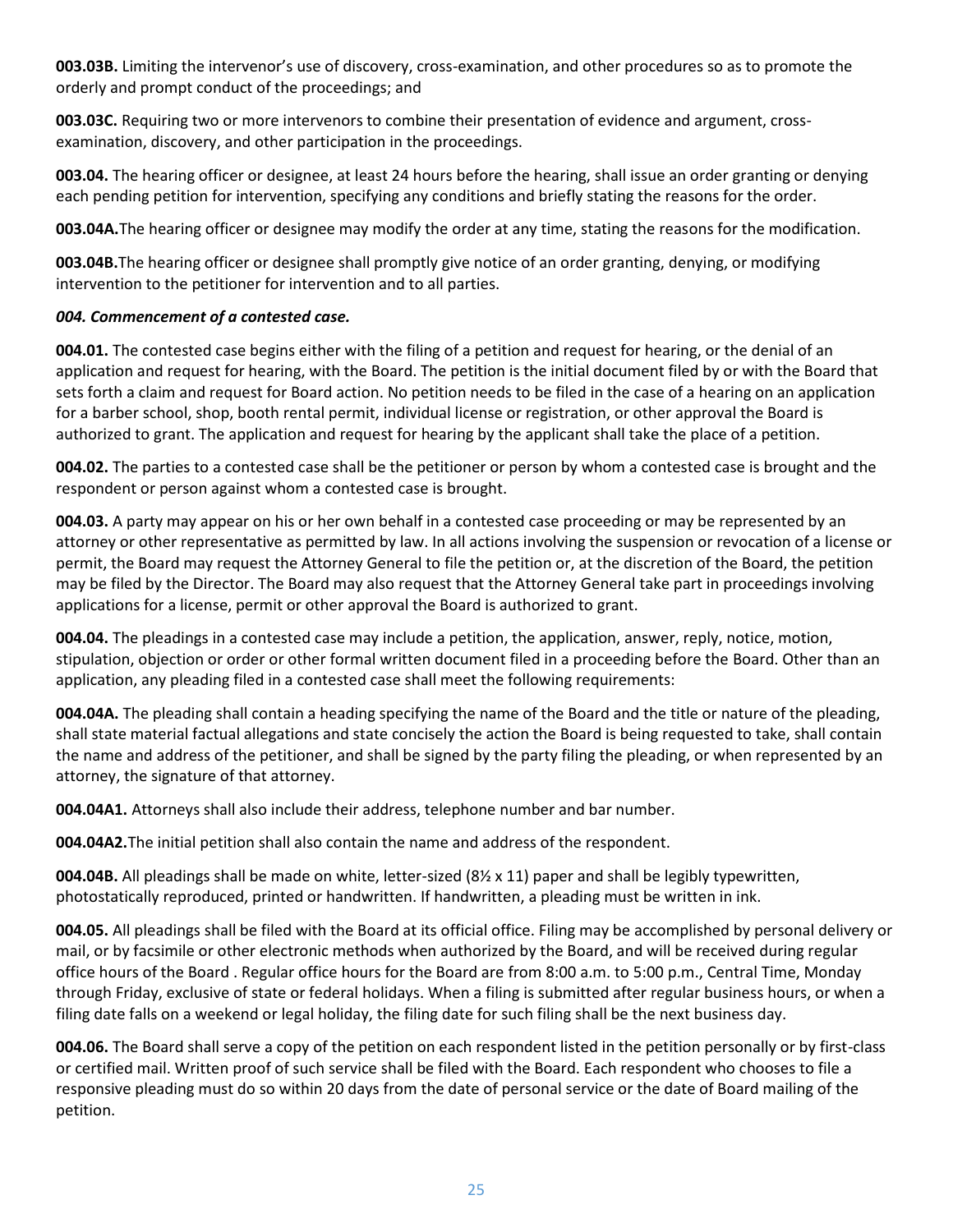**004.07.** All pleadings subsequent to the initial petition shall be served by the party filing such pleading upon all attorneys of record or other representatives of record and upon all unrepresented parties. Service shall be made personally or by first-class or certified mail. Written proof of such service shall be filed with the Board.

**004.08.** Unless state law provides that a hearing is not required, a hearing date shall be set by the Board in accordance with statutory requirements. Under 71-218, the Board may not refuse to renew, suspend or revoke any certificate of registration or approval under 71-217 unless the person accused has been given at least twenty (20) days' notice in writing of the charge against him. In all other cases, twenty (20) days' prior notice shall be required. A written notice of the time and place of hearing and the name of the hearing officer, if known, shall be served by the Board upon all attorneys of record or other representatives of record and upon all unrepresented parties.

All notices given shall comply with the requirements of 71-218, 71-234, and 84-913. The notice must include a proof of such service and will be filed with the Board. The Board may give further notice by publication. A hearing, when requested by an applicant, a licensee, a permit holder, other interested party or the Board, shall be held by the Board in all cases when:

**004.08A** An application for an individual license has been denied for reasons other than failure of the examination.

**004.08B** An application for issuance of an individual license without examination has been denied.

**004.08C** An application for a barber shop or barber school license or a booth rental permit has been denied.

**004.08D** An application for approval of a barber instructor course or for one-year of supervised training of an assistant barber instructor has been denied.

**004.08E** An individual is charged with a violation by an inspector.

**004.08F** The Board, in any other case, is considering the suspension or revocation of a license issued under the Barber Act.

**004.09.** In computing time prescribed or allowed by these rules and regulations or by any applicable statute in which the method of computing time is not specifically provided, days will be computed by excluding the day of the act or event and including the last day of the period. If the last day of the period falls on a Saturday, Sunday, or state holiday, the period shall include the next working day.

#### *005. Hearing officer; criteria.*

**005.01.** The Board may be authorized by law to delegate to a hearing officer other than the agency head or governing board the functions of conducting a prehearing conference and/or a hearing and submitting a recommended decision to the Board.

**005.02.** A person who has served as investigator, prosecutor, or advocate in a contested case or in its prehearing stage may not serve as hearing officer or assist or advise a hearing officer in the same proceeding except as provided in subsection 005.04.

**005.03.** A person who is subject to the authority, direction, or discretion of one who has served as investigator, prosecutor, or advocate in a contested case or in its prehearing stage may not serve as hearing officer or advise a hearing officer in the same proceeding except as provided in subsection 005.04.

**005.04.** If all parties consent, a person who has served as, or who is subject to the authority, direction, or discretion of one who has served as investigator, prosecutor, or advocate in a contested case or in its prehearing stage may assist a hearing officer in the preparation of orders.

**005.05.** A person who has participated in a determination of probable cause or other equivalent preliminary determination in a contested case may serve as hearing officer or assist or advise a hearing officer in the same proceeding.

**005.06.** A person may serve as hearing officer at successive stages of the same contested case.

#### *006. Prehearing Procedures*.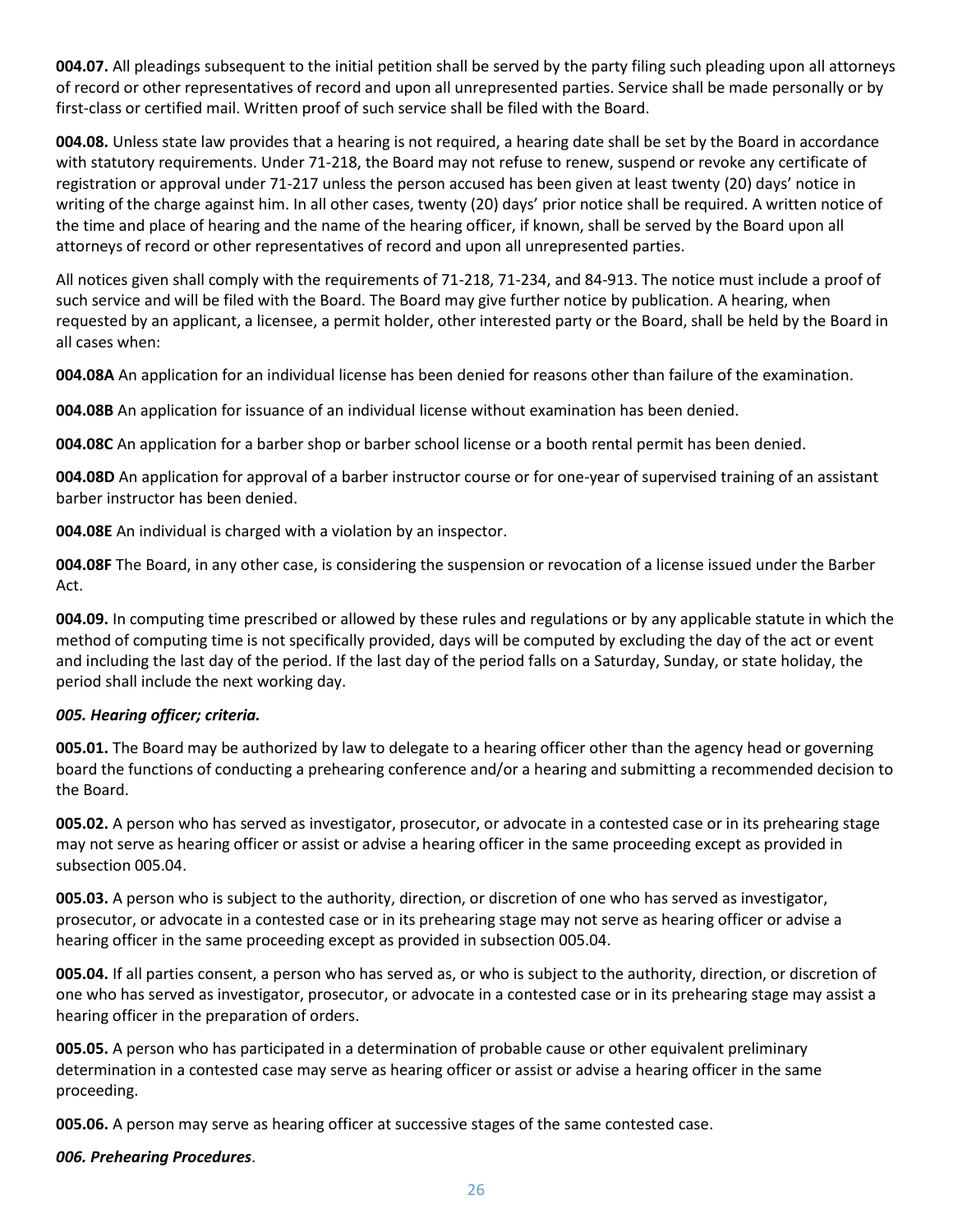**006.01. Prehearing conferences and orders**. A hearing officer designated to conduct a hearing may determine, subject to the Board's rules and regulations, whether a prehearing conference will be conducted. If a prehearing conference is not held, a hearing officer for the hearing may issue a prehearing order, based on the pleadings, to regulate the conduct of the proceedings.

**006.01A.**If a prehearing conference is conducted:

**006.01A1.** The hearing officer shall promptly notify the Board of the determination that a prehearing conference will be conducted. The Board may assign another hearing officer for the prehearing conference; and

**006.01A2.**The hearing officer for the prehearing conference shall set the time and place of the conference and give reasonable written notice to all parties and to all persons who have filed written petitions to intervene in the matter. The Board shall give notice to other persons entitled to notice.

**006.01A3.**The notice referred to in subsection 006.01A2 shall include the following: telephone number of the hearing officer for the prehearing conference;

**006.01A3(a).** The names and mailing addresses of all parties and other persons to whom notice is being given by the hearing officer;

**006.01A3(b).** The name, official title, mailing address, and telephone number of any counsel or employee who has been designated to appear for the Board;

**006.01A3(c).**The official file or other reference number, the name of the proceeding, and a general description of the subject matter;

**006.01A3(d).** A statement of the time, place, and nature of the prehearing conference;

**006.01A3(e).** A statement of the legal authority and jurisdiction under which the prehearing conference and the hearing are to be held;

**006.01A3(f).** The name, official title, mailing address, and telephone number of the hearing officer for the prehearing conference;

**006.01A3(g).** A statement that a party who fails to attend or participate in a prehearing conference, hearing, or other stage of a contested case or who fails to make a good faith effort to comply with a prehearing order may be held in default under the Administrative Procedure Act; and

**006.01A3(h).** Any other matters that the hearing officer considers desirable to expedite the proceedings.

**006.01B.** The hearing officer shall conduct a prehearing conference, as may be appropriate, to deal with such matter as exploration of settlement possibilities, preparation of stipulations, clarification of issues, rulings on identity and limitation of the number of witnesses, objections to proffers of evidence, determination of the extent to which direct evidence, rebuttal evidence, or cross-examination will be presented in written form and the extent to which telephone, television, or other electronic means will be used as a substitute for proceedings in person, order of presentation of evidence and cross-examination, rulings regarding issuance of subpoenas, discovery orders, and protective orders, and such other matters as will promote the orderly and prompt conduct of the hearing. The hearing officer shall issue a prehearing order incorporating the matters determined at the prehearing conference.

**006.01C.** The hearing officer may conduct all or part of the prehearing conference by telephone, television, or other electronic means if each participant in the conference has an opportunity to participate in, to hear, and, if technically feasible, to see the entire proceeding while it is taking place.

**006.02.** Discovery in contested cases.

**006.02A.** The hearing officer or a designee, at the request of any party or upon the hearing officer's own motion, may issue subpoenas, discovery orders, and protective orders in accordance with the rules of civil procedure except as may otherwise be prescribed by law.. In case of the disobedience of any person in complying with any order of the Board, or a subpoena issued by the Board or any of its members, or on the refusal to testify to any matter regarding he or she may be lawfully interrogated, the judge of any district court of the county in which the person resides, on application by any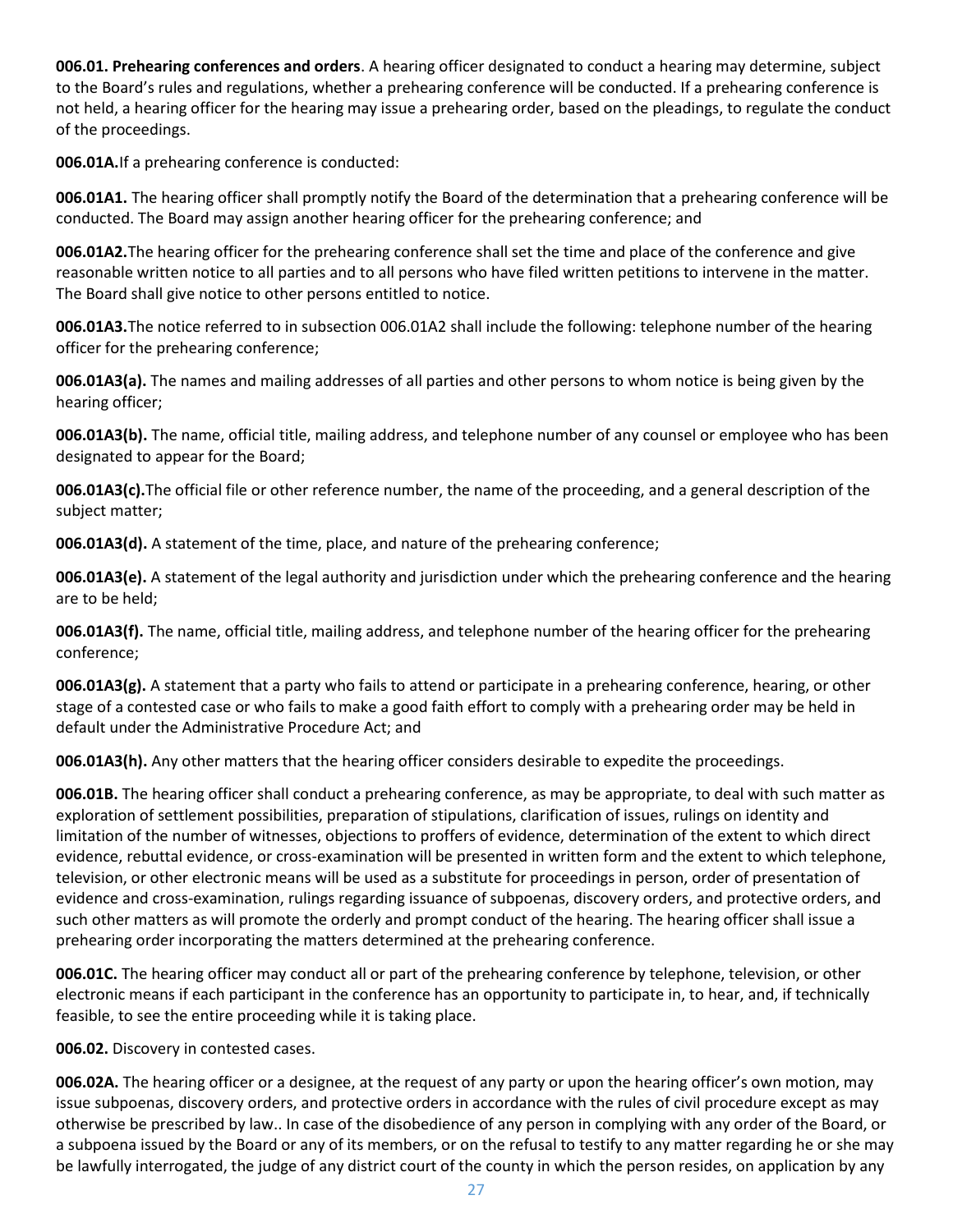member of the Board, shall compel obedience by attachment proceedings as for contempt, as in the case of the disobedience of a subpoena issued from such court or a refusal to testify therein.

**006.02B.** Any prehearing motion to compel discovery, motion to quash, motion for protective order or other discoveryrelated motion shall:

**006.02B1.** Quote the interrogatory, request, question, or subpoena at issue, or be accompanied by a copy of the interrogatory, request, subpoena or excerpt of a deposition;

**006.02B2.** State the reasons supporting the motion;

**006.02B3.** Be accompanied by a statement setting forth the steps or efforts made by the moving party or his or her counsel to resolve by agreement the issues raised and that agreement has not been achieved; and

**006.02B4.** Be filed with the Board. The moving party must serve copies of all such motions to all parties to the contested case.

**006.02C.** Other than is provided in subsection 006.02B4 above, discovery materials need not be filed with the Board.

**006.03. Continuances.** The hearing officer may, in his or her discretion, grant extensions of time or continuances of hearings upon the hearing officer's own motion or at the timely request of any party for good cause shown. A party must file a written motion for continuance which states in detail the reasons why a continuance is necessary and serve a copy of the motion on all other parties.

**006.03A. Good cause**. Good cause for an extension of time or continuance may include, but is not limited to, the following:

**006.03A1.** Illness of the party, legal counsel or witness;

**006.03A2.** A change in legal representation; or

**006.03A3.** Settlement negotiations are underway.

#### **006.04. Amendments.**

**006.04A.** A petition may be amended at any time before an answer is filed or is due if notice is given to the respondent or his or her attorney. In all other cases, a petitioner must request permission to amend from the hearing officer.

**006.04B.** A hearing officer may also allow, in his or her discretion, the filing of supplemental pleadings alleging facts material to the case occurring after the original pleadings were filed. A hearing officer may also permit amendment of pleadings where a mistake appears or where amendment does not materially change a claim or defense.

**006.05. Informal Disposition***.* Unless otherwise precluded by law, informal disposition may be made of any contested case by stipulation, agreed settlement, consent order, or default.

**006.06 Motions.** Motions shall be in writing, shall state briefly the action or relief being sought and shall include the grounds for the motion. Motions shall be filed with the Board at its official office and a copy mailed or personally delivered to the hearing officer and to the other party or parties. If the party making the motion wishes to be heard, a request for argument should be included in the motion. A hearing officer may decide all motions with or without argument, but when argument is had, will notify the parties of the time and place to appear.

**006.07 Witness Fees**. Each witness who shall appear in obedience to a subpoena before the Board shall receive for his or her attendance the fees provided for witnesses in civil cases in the district court of this state and mileage at the rate provided in section 81-1176 for state employees, which shall be paid upon the presentation of proper vouchers, approved by any two members of the Board.

#### *007. Conducting a contested case hearing.*

**007.01. Order.** At the discretion of the hearing officer, the hearing may be conducted in the following order: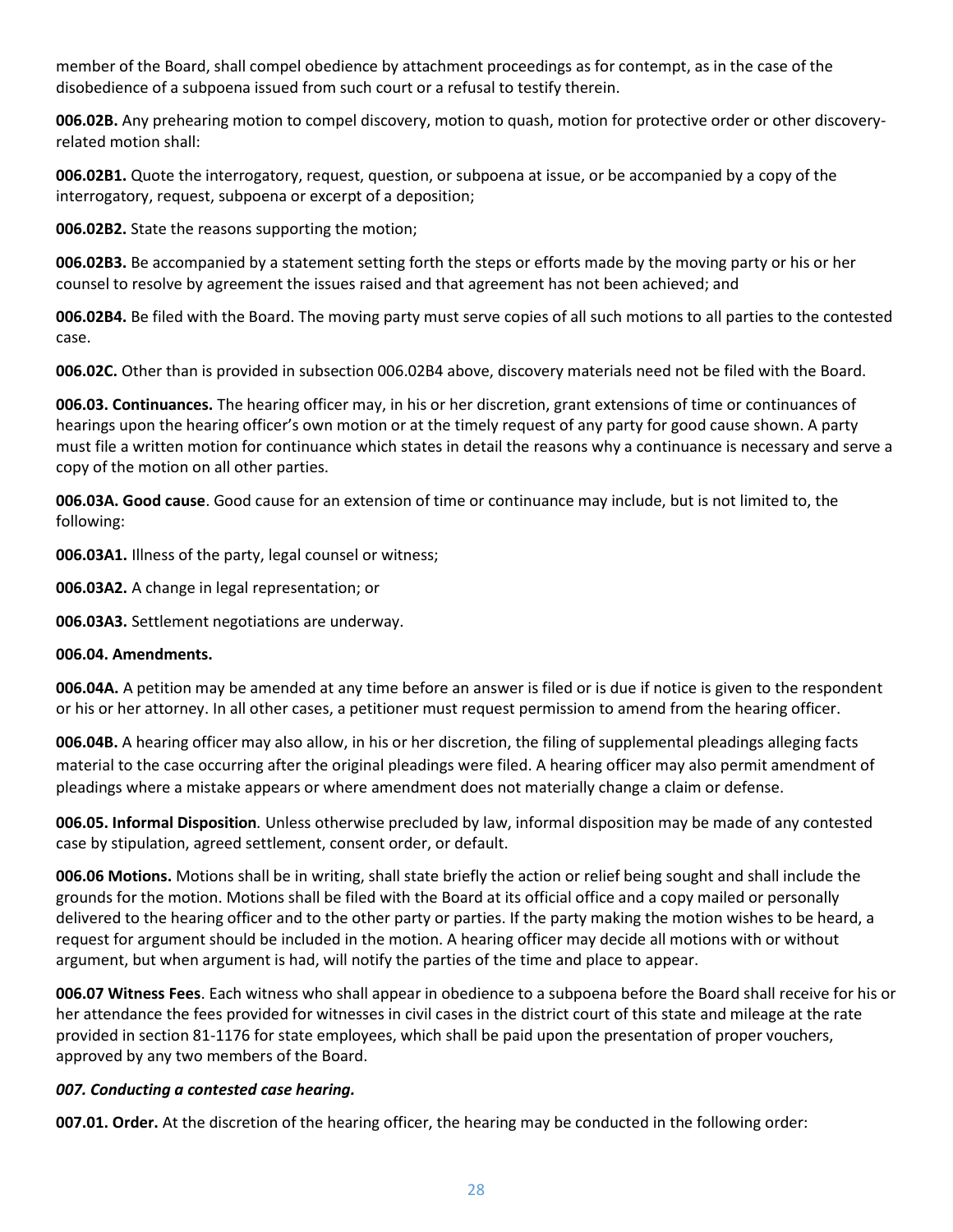**007.01A.**The hearing is called to order by the hearing officer. Any preliminary motions, stipulations or agreed orders are entertained.

**007.01B.**Each party may be permitted to make an opening statement. Opening statements take place in the same order as the presentation of evidence.

#### **007.01C Presentation of evidence**.

**007.01C1.** Evidence will be received in the following order:

**007.01C1(a).** Evidence is presented by the petitioner;

**007.01C1(b).** Evidence is presented by the respondent;

**007.01C1(c).** Rebuttal evidence is presented by the petitioner; and

**007.01C1(d).** Surrebuttal evidence is presented by the respondent.

**007.01C2.** With regard to each witness who testifies, the following examination may be conducted:

**007.01C2(a).** Direct examination conducted by the party who calls the witness;

**007.01C2(b).** Cross-examination by the opposing party;

**007.01C2(c).** Redirect examination by the party who called the witness; and

**007.01C2(d).** Recross-examination by the opposing party.

**007.01D.** After the evidence is presented, each party may have opportunity to make a closing argument. Closing arguments shall be made in the same order as the presentation of evidence. The hearing officer may request that the parties submit briefs in lieu of closing arguments.

**007.01E.** The hearing officer may continue a hearing from day to day or adjourn it to a later date by announcement at the hearing or by appropriate notice to all parties.

**007.01F.** To maintain decorum of the proceedings, the hearing officer may exclude from the hearing room or from further participation in the proceedings, any person, other than a party, who engages in improper conduct at the hearing.

#### **007.02.** Evidence.

**007.02A.** In contested cases the Board or hearing officer may admit and give probative effect to evidence which possesses probative value commonly accepted by reasonably prudent persons in the conduct of their affairs and may exclude incompetent, irrelevant, immaterial and unduly repetitious evidence.

**007.02B.** Any party to a formal hearing before a Board, from which a decision may be appealed to the courts of this state, may request that the Board be bound by the rules of evidence applicable in district court by delivering to the Board at least three days prior to the holding of the hearing a written request therefore. Such request shall include the requesting party's agreement to be liable for the payment of costs incurred thereby and upon any appeal or review thereof, including the cost of court reporting services which the requesting party shall procure for the hearing.

**007.02C.** Documentary evidence may be received in the form of copies or excerpts or incorporated by reference.

**007.02D.** All evidence including records and documents in the possession of the Board of which it desires to avail itself shall be offered and made a part of the record in the case. No factual information or evidence other than the record shall be considered in the determination of the case.

**007.02E.** A hearing officer or designee may administer oaths and issue subpoenas in accordance with the rules of civil procedure except as may otherwise be prescribed by law.

**007.02F.** The Board shall give effect to the rules of privilege recognized by law.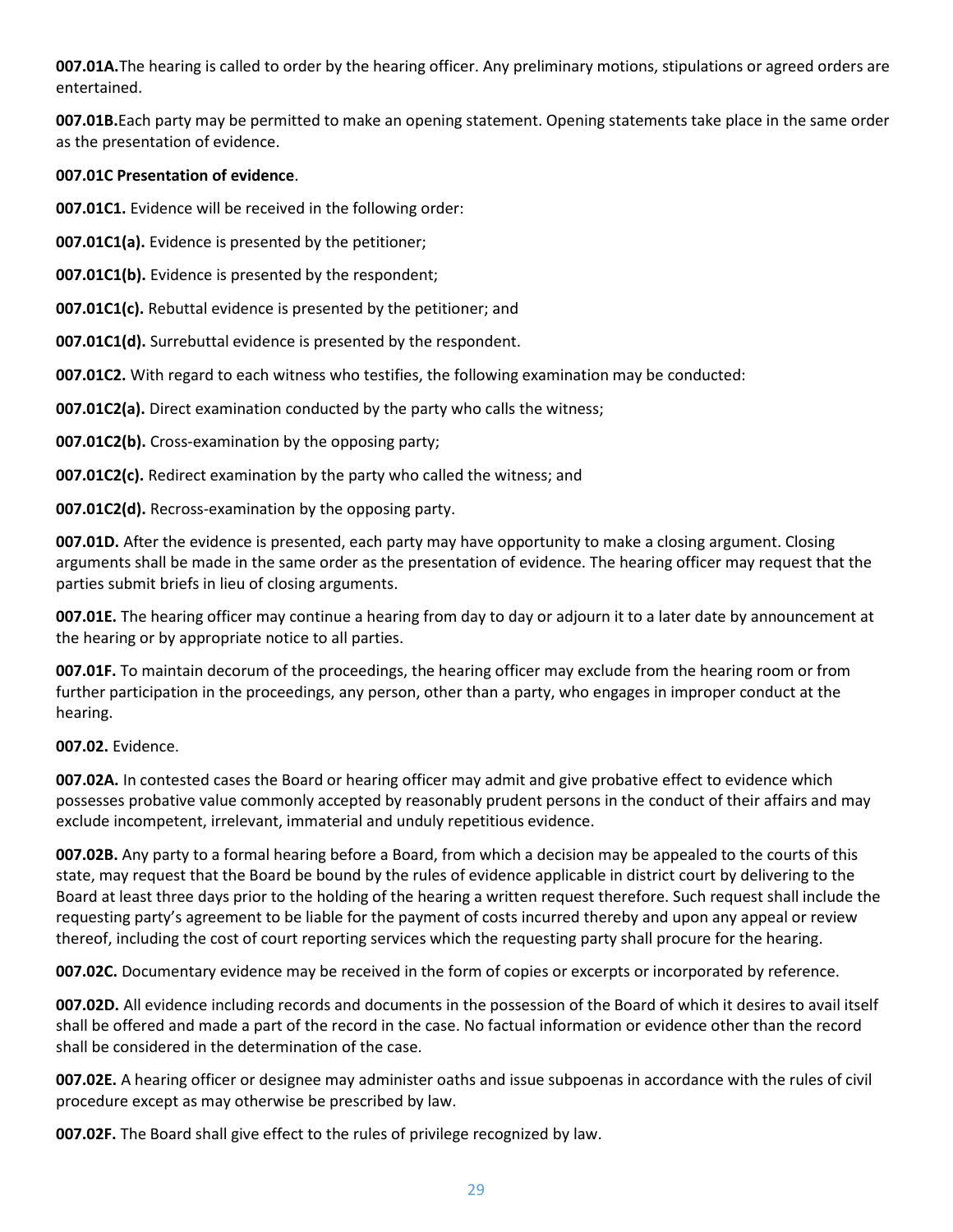**007.02G.** The Board may take official notice of cognizable facts and in addition may take official notice of general, technical, or scientific facts within its specialized knowledge and the rules and regulations adopted and promulgated by the Board.

**007.02G1.** Parties shall be notified either before or during the hearing or by reference in preliminary reports or otherwise of materials so noticed.

**007.02G2.** Parties shall be afforded an opportunity to contest facts so noticed.

**007.02G3.** The record shall contain a written record of everything officially noticed.

**007.02H.** The Board may utilize its experience, technical competence and specialized knowledge in the evaluation of the evidence presented to it.

**007.03. Conducting the hearing by electronic means**. The hearing officer may conduct all or part of the hearing by telephone, television, or other electronic means if each participant in the hearing has an opportunity to participate in, to hear, and, if technically feasible, to see the entire proceeding while it is taking place.

#### **007.04. Official record.**

**007.04A.** The Board shall prepare an official record, which shall include testimony and exhibits, in each contested case, but it shall not be necessary to transcribe the record of the proceedings unless requested for purpose of rehearing or appeal, in which event the transcript and record shall be furnished by the Board upon request and tender of the cost of preparation.

**007.04B.** Board shall maintain an official record of each contested case under the Administrative Procedure Act for at least four years following the date of the final order.

**007.04C.** The Board record shall consist only of the following:

**007.04C1.** Notices of all proceedings;

**007.04C2**. Any pleadings, motions, requests, preliminary or intermediate rulings and orders, and similar correspondence to or from the Board pertaining to the contested case;

**007.04C3.** The record of the hearing before the Board, including all exhibits and evidence introduced during such hearing, a statement of matters officially noticed by the Board during the proceeding, and all proffers of proof and objections and rulings thereon; and

**007.04C4.** The final order.

**007.04D.** As provided in section 002.03 the hearing officer or, Board member or employee who is or may reasonably be expected to be involved in the decision making process of the contested case who receives or who makes or knowingly causes to be made an ex parte communication as set forth in that subsection shall make the appropriate filings which shall be included in the official record of the contested case.

**007.04E.** Except to the extent that the Administrative Procedure Act or another statute provides otherwise, the Board record shall constitute the exclusive basis for Board action in contested cases under the act and for judicial review thereof.

**007.05. Costs.** All costs of a formal hearing shall be paid by the party or parties against whom a final decision is rendered.

#### *008. Decision and order in a contested case.*

**008.01.** Every decision and order adverse to a party to the proceeding, rendered by the Board in a contested case, shall be in writing or stated in the record and shall be accompanied by findings of fact and conclusions of law.

**008.01A Hearing Officer Recommendations**. The hearing officer shall issue recommended findings of fact and conclusions of law and proposed order and shall file them with the Board, together with the transcript of hearing and record of the hearing. A copy of the recommendations of the hearing officer shall be served on all parties.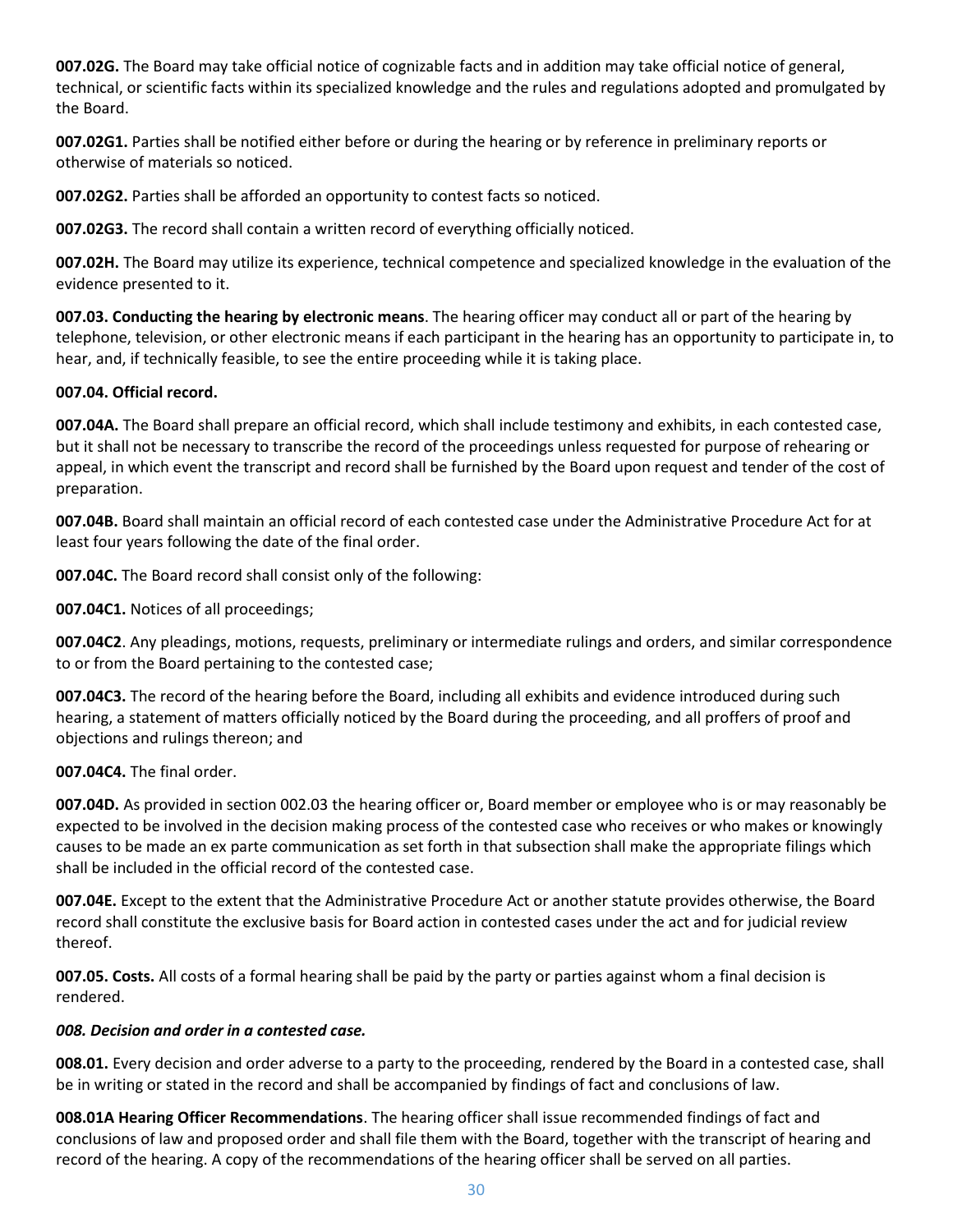**008.01B Board Review.** The Board shall review the recommendations of the hearing officer and may adopt the recommendations or modify them in whole or in part in rendering its decision and order. The Board may use a telephone conference call to meet to render a decision. (See Op. Neb. Att'y Gen. No. 99046 (November 15, 1999).

**008.02.** The decision and order should include:

**008.02A.** The name of the Board and name of the proceeding;

**008.02B.** The time and place of the hearing;

**008.02C.** The names of all parties or their attorneys who entered an appearance at the hearing;

**008.02D.** The findings of fact consisting of a concise statement of the conclusions upon each contested issue of fact;

**008.02E.** The conclusions of law consisting of the applications of the controlling law to the facts found and the legal results arising therefrom; and

**008.02F.** The order consisting of the action taken by the Board as a result of the facts found and the legal conclusions arising therefrom.

**008.02F1** If the Board orders the suspension or revocation of a license or permit, it shall be for a definite period of time fixed in the Order.

**008.03.** Parties to the proceeding shall be notified of the decision and order in person or by mail. A copy of the decision and order and accompanying findings and conclusions shall be delivered or mailed upon request to each party or his or her attorney of record.

#### *009. Appeals.*

**009.01.** Any person aggrieved by a final decision in a contested case is entitled to judicial review under the Administrative Procedure Act or to resort to such other means of review as may be provided by law.

**009.02.** Parties desiring to appeal a Board decision must file a petition for review in the district court of the county where the Board action is taken within thirty days after the service of the final decision by the Board. The thirty day period for appeal commences to run from the date of mailing of the notice of order and decision to the parties or their attorneys of record. Service of the petition and summons must be made in accordance with Nebraska law.

**009.03**. Unless otherwise provided by statute, the procedures of Neb. Rev. Stat. § 84-917 govern the procedure for taking an appeal.

### **CHAPTER 15--PETITIONING FOR RULEMAKING**

*001 General information***.** These rules are adopted from the model rules promulgated by the Attorney General and apply to petitions for rulemaking before the Board of Barber Examiners.

#### *002 Rule Making Petition***.**

**002.01 Petition**. Any person may petition the Board requesting the promulgation, amendment, or repeal of a rule or regulation.

**002.02 Form**. The petition shall:

**002.02A**. Be clearly designated as a petition for a rules change;

**002.02B**. In the case of a proposed new rule or amendment of an existing rule, shall set forth the desired rule in its entirety;

**002.02C.** In the case of a petition for the repeal of an existing rule, such shall be stated and the rule proposed to be repealed shall either be set forth in full or shall be referred to by agency rule number;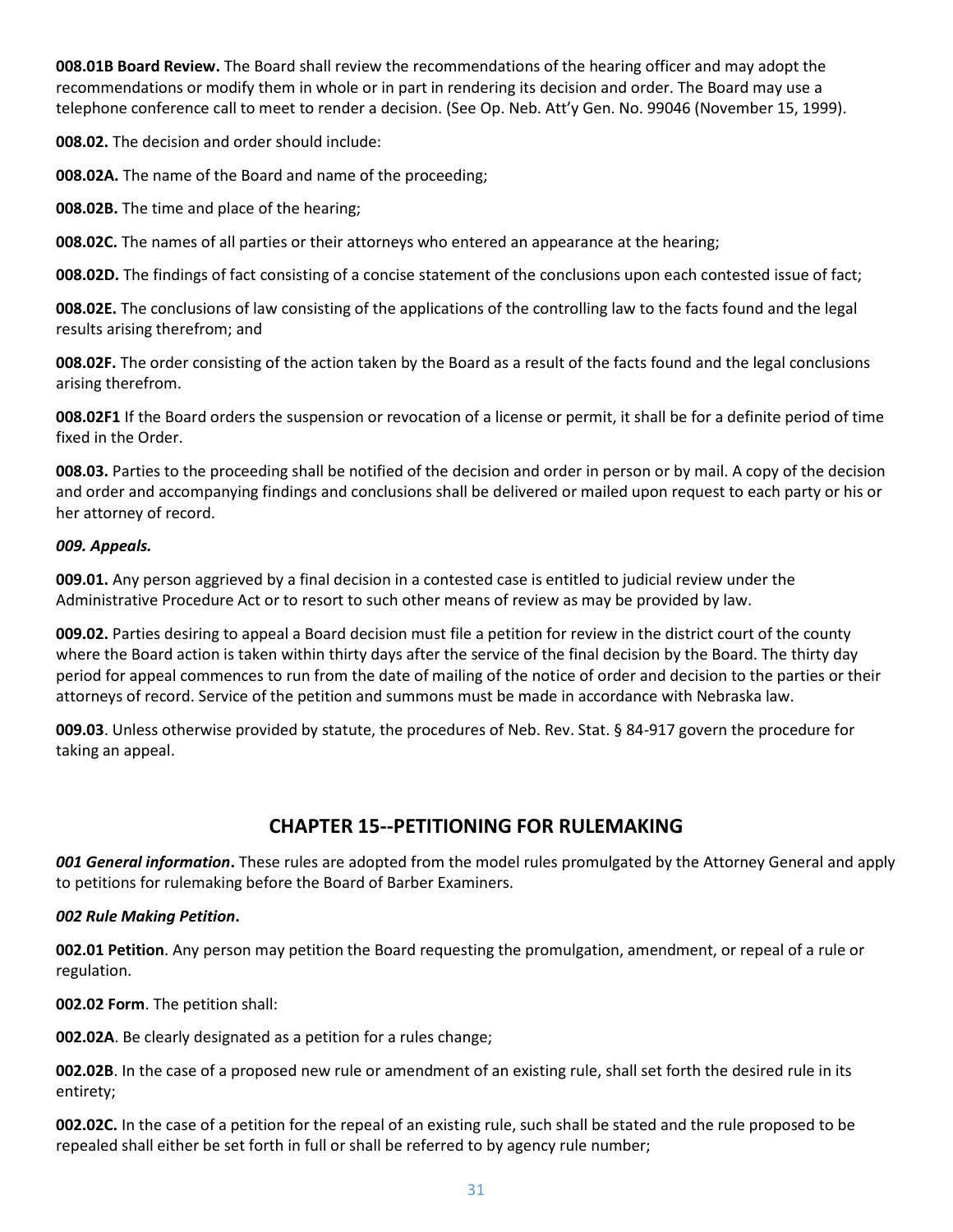**002.02D**. Describe the reason for the rules change

**002.02E**. Include an address and telephone where the petitioner can be reached during regular work hours; and

**002.02F**. Be signed by:

**002.02F(1)**. The petitioner or his or her attorney in which case the attorney shall also state his or her address and telephone number;

**002.02F(2)**. A duly authorized officer of the petitioner, if petitioner is a corporation or other legal entity.

#### *003 Petition Consideration and Disposition.*

**003.01**. Within sixty (60) days after submission of a petition, the Board shall:

**003.01A**. Deny the petition in writing, stating its reasons therefor;

**003.01B**. Initiate rulemaking or regulation making proceedings in accordance with the Administrative Procedure Act;

**003.01C.** If otherwise lawful, adopt a rule or regulation.

# **CHAPTER 16-- DECLARATORY ORDERS**

#### *001 General Information.*

**001.01 Application of these Model Rules.** These rules are adapted as far as practicable from model rules of the Attorney General and govern declaratory orders of the Board of Barber Examiners.

**001.02 Scope of this Chapter.** This chapter pertains solely to the procedures to be used by any person or entity seeking issuance of a declaratory order by the Board of Barber Examiners.

*002 Definitions. As used in this chapter:* 

**002.01 Board** shall mean the Board of Barber Examiners.

**002.03 Argument** shall mean the oral statement of the petitioner or any other party which explains his or her view of the facts and issue to be decided, the law applicable to the question presented, and the reasoning that connects the facts and law.

**002.04 Contested case** shall mean a proceeding before the Board in which the legal rights, duties, or privileges of specific parties are required by law or constitutional right to be determined after hearing before the Board.

**002.05 Declaratory order proceeding** shall mean a proceeding initiated by a petitioner seeking issuance of a binding order by the Board as to the applicability of specified circumstances to a statute, rule, regulation, or order within the primary jurisdiction of the Board.

**002.06 Hearing officer** shall mean the person or persons conducting a declaratory order proceeding pursuant to the Administrative Procedure Act, whether designated as the presiding officer, administrative law judge, or some other title.

**002.07 Intervenor(s)** shall mean persons, political subdivisions, corporations, organizations, or other entities who have or claim to have any interest, legal right, duty, privilege, or immunity, which would be directly affected by the Board's issuance of a binding declaratory order.

**002.08 Necessary party** shall mean a person who or an entity which has a specific interest in the applicability of the statute, rule, regulation, or order, as distinguished from a general interest such as may be the concern of the public at large. A necessary party is one which is or would be adversely affected in a legally cognizable way by the uncertainty sought to be resolved.

**002.09 Parties** shall mean persons, political subdivisions, corporations, organizations, or other entities subject to the jurisdiction of the Board who are involved in a declaratory order proceeding according to the procedures set forth in this chapter.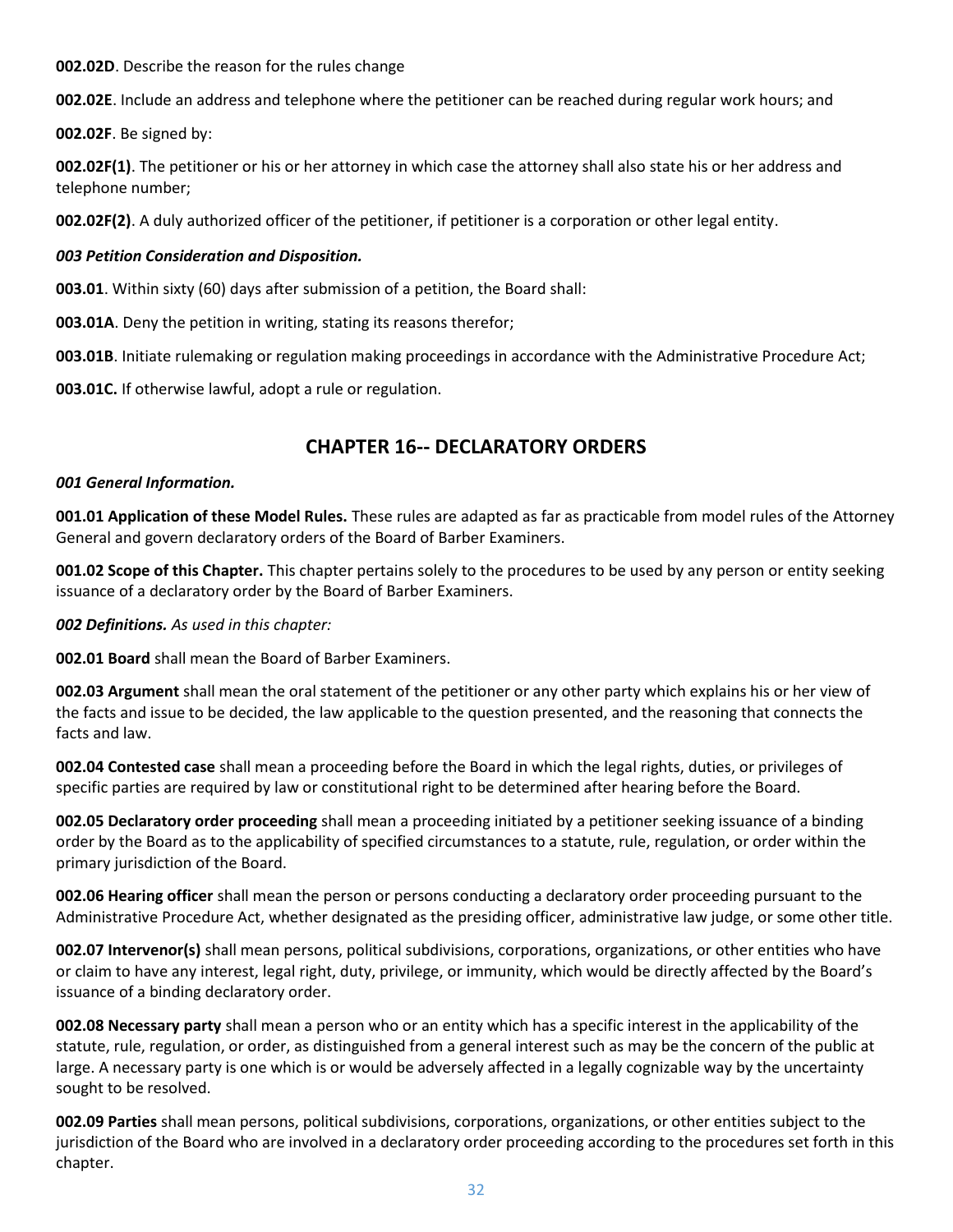**002.10 Petition** shall mean the document filed in accordance with section 003 of this chapter to initiate a declaratory order proceeding.

**002.11 Petitioner(s**) shall mean a party or parties who have filed a petition with the Board seeking issuance of a declaratory order.

**002.12 Pleading** shall mean any written petition, answer, or motion used in any declaratory order proceeding before the Board as set forth in this chapter.

#### *003 Petition for Declaratory Order.*

**003.01 Generally.** A request for a declaratory order must be made by a petition that meets the requirements of section 003.

**003.02 Who May File.** Any person may petition the Board for issuance of a declaratory order as to the applicability to specified circumstances of a statute, rule, regulation, or order which is within the primary jurisdiction of the Board.

**003.03 When Orders Appropriate.** A declaratory order may be requested on the applicability of a statute, rule, regulation, or order enforced by the Board. "Applicability" refers to the appropriateness of the relation of the law to the person, property, or state of facts, or its relevance under the circumstances given. It may include such questions as whether the law applies at all, to whom it applies, when it applies, how it applies, or which law applies. Considerations as to whether issuance of a declaratory order is appropriate include:

**003.03A** A declaratory order may be requested only on the applicability of existing statutes and rules and regulations.

**003.03B** A declaratory order may be requested to obtain a determination of proposed conduct, not to obtain a determination of the effect of conduct that has already occurred.

**003.03C** A declaratory order is not a mechanism for review or appeal of a decision made by the Board in a contested case.

**003.03D** A declaratory order may not be requested to obtain a declaration by the Board that a statute or regulation is unconstitutional or that a regulation of the Board is invalid.

**003.03E** A declaratory order may not be issued by the Board that would substantially prejudice the rights of a person who would be a necessary party and who does not consent in writing to the determination of the matter by a declaratory order proceeding.

**003.04 Form of Petition.** A petition for declaratory order shall be in the form of either a pleading or letter which shall contain each of the following:

**003.04A** A caption, which shall include:

**003.04A1** The venue: BEFORE THE BOARD OF BARBER EXAMINERS OF THE STATE OF NEBRASKA;

**003.04A2** A heading specifying the subject matter and the name of the petitioner; and

**003.04A3** The name of the pleading: PETITION FOR DECLARATORY ORDER.

**003.04B** The statements required in subsection 003.05 of this chapter.

**003.04C** The signature of the petitioner, or when represented by an attorney, the signature of the attorney.

**003.04D** The name and address of the petitioner, and when represented by an attorney, the name, address, telephone number, and bar number of the attorney.

**003.04E Size and Paper**. The petition shall be made on white, letter-sized (8-1/2 x 11") paper.

**003.04F Print**. The petition shall be legibly typewritten, photostatically reproduced, printed, or handwritten. If handwritten, the petition must be written in ink. Only one side of a page shall contain any writing.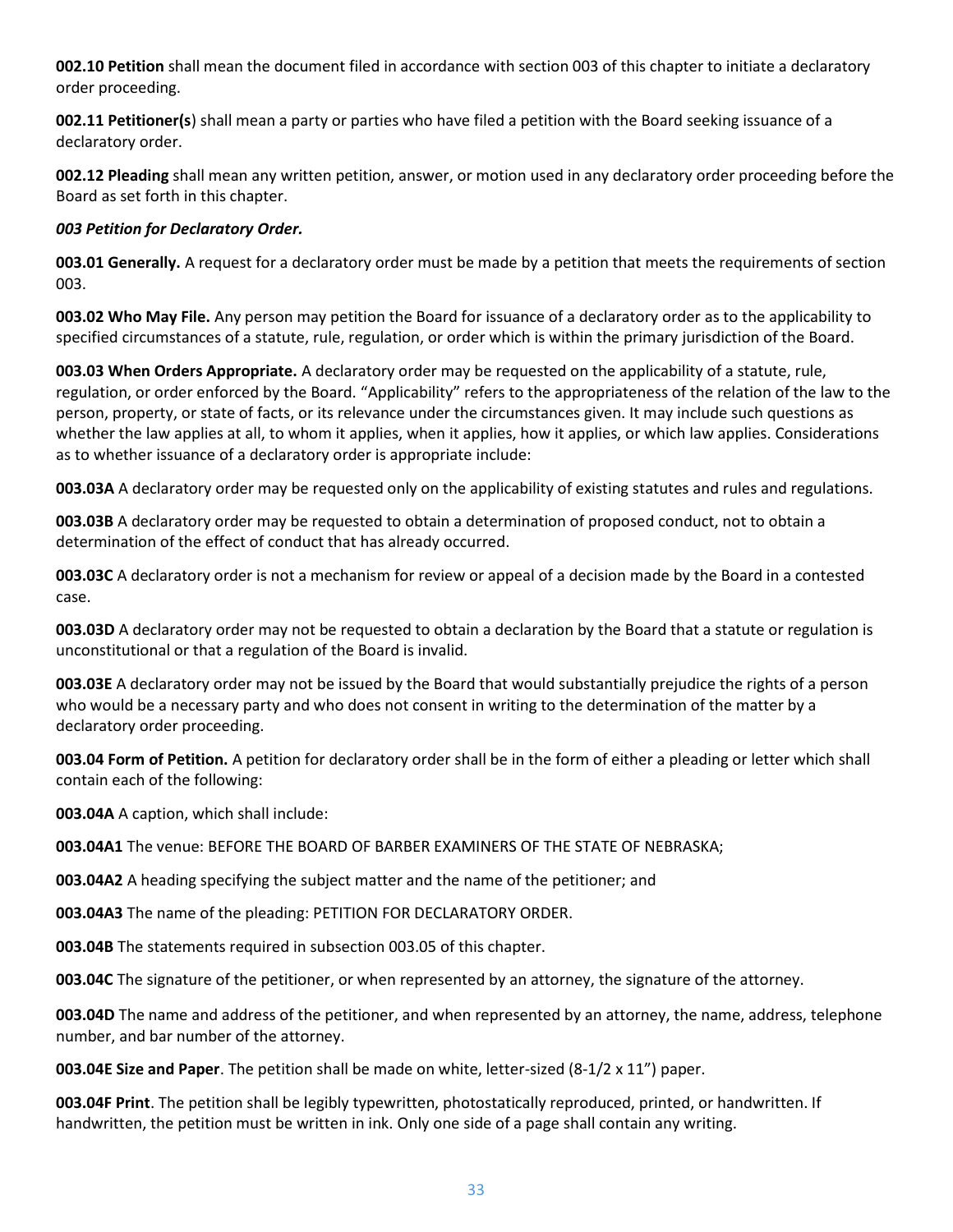**003.04G Attachments**. Any documents attached to a petition shall be securely fastened to the pleading and shall meet the requirements of 003.04E and 003.04F and, when possible, be reproduced on 8-1/2 x 11" paper or placed in an 8- 1/2x 11" envelope and clearly marked as an attachment to the petition.

**003.05 Contents of Petition.** To be considered, the petition shall include the following:

**003.05A** The name and address of the petitioner;

**003.05B** The name and address of all persons or may have a specific interest in the applicability of the statute, rule, regulation, or order or who may be adversely affected by the issue sought to be resolved by the petitioner.

**003.05C** The statute, rule, regulation, or order upon which the petitioner seeks issuance of a declaratory order;

**003.05D** A detailed statement of all of the material facts and specific circumstances which apply to petitioners request for issuance of a declaratory order;

**003.05E** All propositions of law or contentions asserted by the petitioner;

**003.05F** A demand for the relief to which the petitioner alleges entitlement. The petition shall state the petitioner's position as to how the Board should rule and why the Board should rule in the manner requested; and

**003.05G** Any documents pertinent to the petition that the petitioner wishes to be considered by the Board.

**003.06 The petition** shall be subscribed and verified by the petitioner. If the petitioner is a corporation, political subdivision, or other entity, then the petition shall be subscribed and verified by a duly authorized agent of the petitioning entity.

**003.07 Sample Petition.** The petitioner may use the sample form of a petition which is attached as "Appendix A" and incorporated within this chapter. The petitioner may also prepare a reasonable facsimile of "Appendix A" so long as the requirements of subsections 003.04, 003.05, and 003.06 of this chapter are satisfied.

**003.08 Written Consents.** The petitioner shall also attach to the petition any written consents obtained from any necessary party that the petition may be determined by use of a declaratory order proceeding.

#### *004 Submission and Service of Declaratory Order Petition.*

**004.01** The original petition for declaratory order shall be filed with the Board by mail or in person during the Board's normal business hours.

**004.02** The petition shall be deemed as filed when it is actually received by the Board. The Board shall date stamp all petitions upon receipt.

**004.03** At the same time the petition is filed with the Board, the petitioner shall serve a copy of the petition, by certified mail, return receipt requested, on all necessary parties, including all persons, political subdivisions, corporations, organizations, or other entities who are known to have or claim any interest, legal right, duty, privilege, or immunity which would be directly affected by issuance of a declaratory order in this matter by the Board.

#### *005 Disposition of the Petition.*

**005.01 Generally.** Upon the filing of a petition, the Board may consider the petition, refer the petition to an appropriate licensing or governing board, or delegate the matter to a designated hearing officer, Board, or Board employee to consider the petition and recommend a decision to the Board. In reviewing the petition, the Board may, in its discretion, do one or more of the following:

**005.01A** Require that additional information be submitted before the petition will be further considered;

**005.01B** Require a petitioner to provide notice to persons or entities who may be necessary parties and other persons that a request for a declaratory order has been filed with the Board;

**005.01C** Schedule a date, time, and location at which the petitioner and any other parties to the proceeding may make an oral presentation on the petition;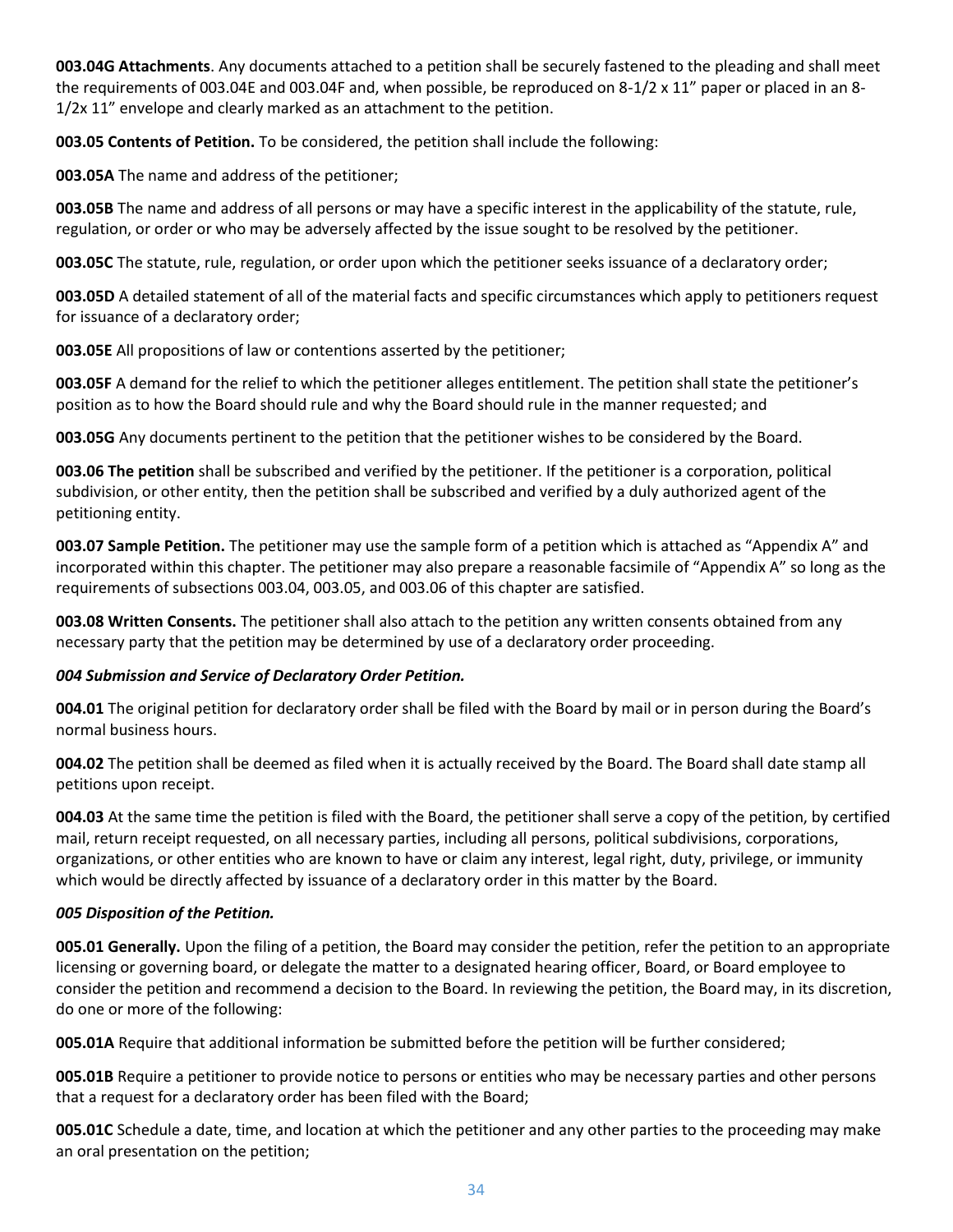**005.01D** Consider the petition and any attachments without oral presentation.

**005.02** Within thirty (30) days after the petition is filed, the Board shall, in writing:

**005.02A** Issue an order declaring the applicability of the statute, regulation, rule, or order in question to the specified circumstances; or

**005.02B** Agree to issue an order by a specified time declaring the applicability of the statute, regulation, rule, or order in question to the specified circumstances; or

**005.02C** Set the matter for specified proceedings as set forth in subsection 005.01 of this Chapter; or

**005.02D** Decline to issue a declaratory ruling, stating the reasons for the Board's decision.

**005.03** Notwithstanding section 005.02 of this rule, the Board may determine at any time that it will not issue a declaratory order if issuance of an order under the circumstances would be contrary to any provisions of section 009 of this Chapter. The Board shall notify the petitioner and, if applicable, any intervenor or necessary party in writing when the Board determines not to issue a declaratory order.

#### *006 Intervention in Declaratory Order Proceeding.*

**006.01** Intervention by any person or entity in a declaratory order proceeding shall be allowed when the following requirements are met:

**006.01A.** A petition for intervention must be submitted in writing to the Board. Copies must be mailed to all parties to the proceeding.

**006.01B**. The contents of the petition must be as specified in 006.02.

**006.01C.** The Board must determine that the interests of justice and the orderly and prompt conduct of the proceedings will not be impaired by allowing the intervention.

**006.02 Contents of Petition.** The petition for intervention shall be submitted to the Board, in writing, on 8 1/2x 11" white paper, and shall include each of the following:

**006.02A** The statute, regulation, rule, or order that may apply to or effect the person, property, entity, or facts at issue in the matter;

**006.02B** A statement of facts sufficient to show the intervenor's interest;

**006.02C** A statement of facts which demonstrate that the intervenor's legal rights, duties, privileges, immunities, or other legal interests may be substantially affected by the proceeding or that the intervenor may intervene pursuant to a provision of law;

**006.02D** All propositions of law or contentions asserted by the intervenor; and

**006.02E** A statement of the specific relief requested by the intervenor.

**006.03** The Board may, at its discretion, invite any person or entity to file a petition for intervention.

**006.04** The Board shall grant a petition for intervention if the requirements of § 006.01 and § 006.02 are satisfied.

**006.05** The Board shall deny a petition for intervention upon determining that the interests of justice or the orderly and prompt conduct of the proceedings would be impaired by allowing the intervention.

**006.06** The Board's decision to grant or deny a petition for intervention shall be in writing and served upon all parties.

#### *007 Declaratory Order Proceedings.*

**007.01 Oral Argument, When.** Oral argument shall be had only on specific order of the Board. A petitioner, intervenor, necessary party, or the agency may submit a motion for oral argument to the Board. If opportunity for oral argument is granted, then argument shall be scheduled to be conducted not more than forty-five (45) days after filing of the petition.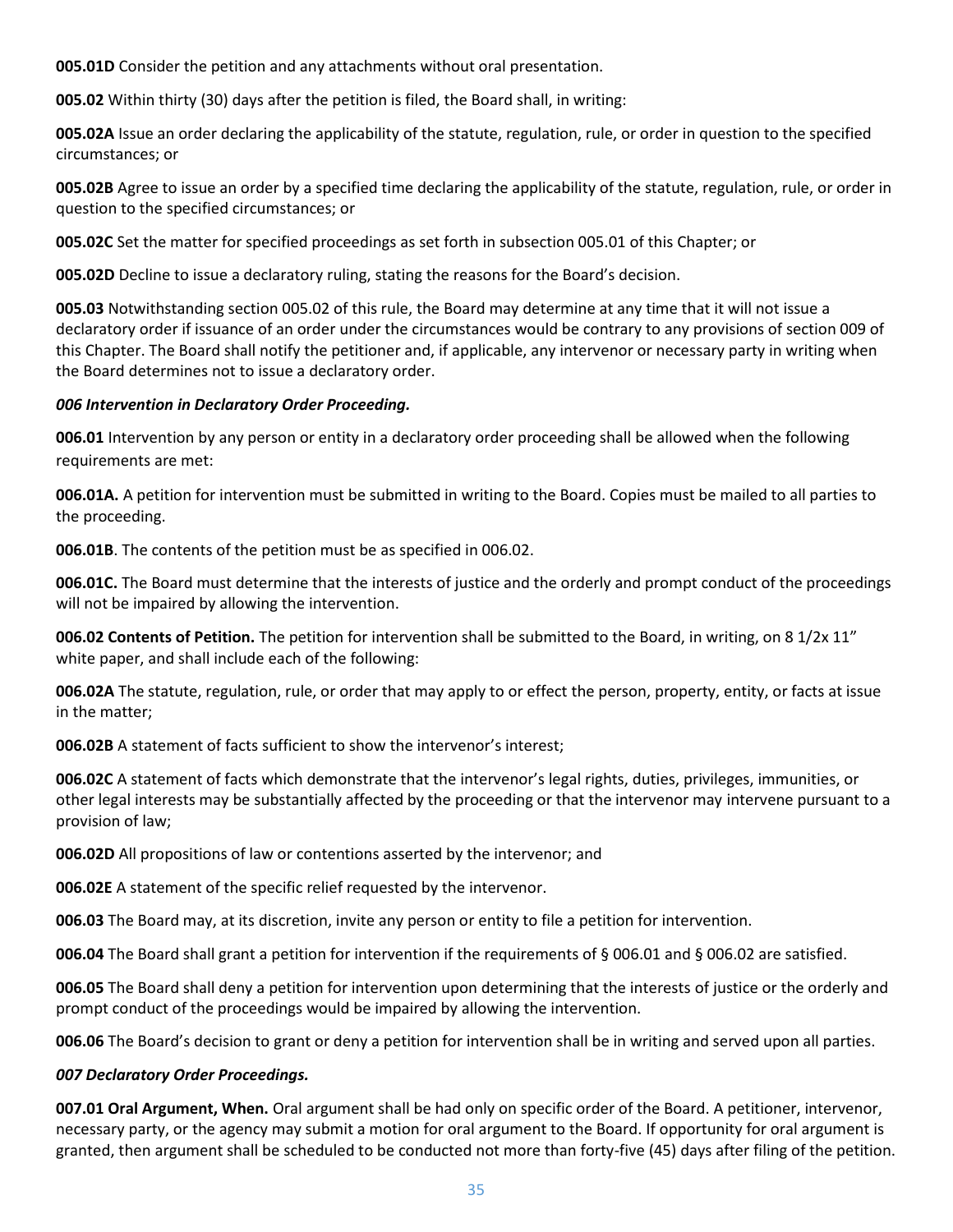Petitioner and all other parties or, when represented, their attorneys, shall be served by the Board with a notice of the date, time, and location for oral argument. The Board shall provide each of the parties with notice of the proceeding not less than seven (7) days in advance of the scheduled date. Service shall be made by certified mail, return receipt requested.

**007.02 Oral Argument, Procedure.** Oral argument will be made before a hearing officer or before any representative of the Board who is authorized to render or to recommend a decision to the Board. The hearing officer or Board representative shall be in control of the proceeding and shall:

**007.02A** Identify the proceeding and introduce himself or herself and identify each party for the record;

**007.02B** Hear the oral argument of the petitioner, intervenor, or necessary parties;

**007.02C** Close the proceedings.

**007.03** At the declaratory order proceeding, Board staff shall have the right to present oral argument.

**007.04** The hearing officer or representative may impose reasonable time limits on the amount of time allocated to each party for oral argument.

**007.05** The parties and Board staff may file briefs in support of their respective positions. The hearing officer may fix the time and order of filing briefs and may direct that briefs be submitted prior to the date of oral argument.

**007.06** The oral argument may be conducted either in person or by telephone conference call.

#### *008 Issuance of Declaratory Order.*

**008.01** The Board shall issue its declaratory order within sixty (60) days of the date on which the petition was filed.

**008.02** The declaratory order shall be in writing and shall include the following:

**008.02A** The names of all parties to the proceeding upon which the order is based;

**008.02B** The facts upon which the order is based;

**008.02C** The statute, regulation, rule, or order at issue in the matter;

**008.02D** The Board's conclusion as to the applicability of the statute, regulation, rule, or order to the facts;

**008.02E** The Board's conclusion as to the legal effect or result of applying the statute, regulation, rule, or order to the facts; and

**008.02F** The reasons relied upon by the Board to support its conclusions.

**008.03** A copy of the declaratory order shall be served upon each party by certified mail, return receipt requested.

**008.04 Effect of Declaratory Order**. A declaratory order shall have the same status and binding effect as any other order issued in a contested case.

**008.05 No Response within 60 Days**. If the Board has not issued a declaratory order within sixty (60) days after the petition has been filed, then the petition shall be deemed to have been denied by the Board.

#### *009 Circumstances Under Which Board will not Issue Declaratory Orders.*

**009.01** Grounds upon which the Board shall refuse to issue a declaratory order include, but are not limited to, the following:

**009.01A** The petition requests a declaratory order on a matter that is outside the scope of authority of the Board;

**009.01B** The petition requests review or appeal of a decision made by the Board in a contested case;

**009.01C** The petition requests a declaratory order on the effect of past conduct;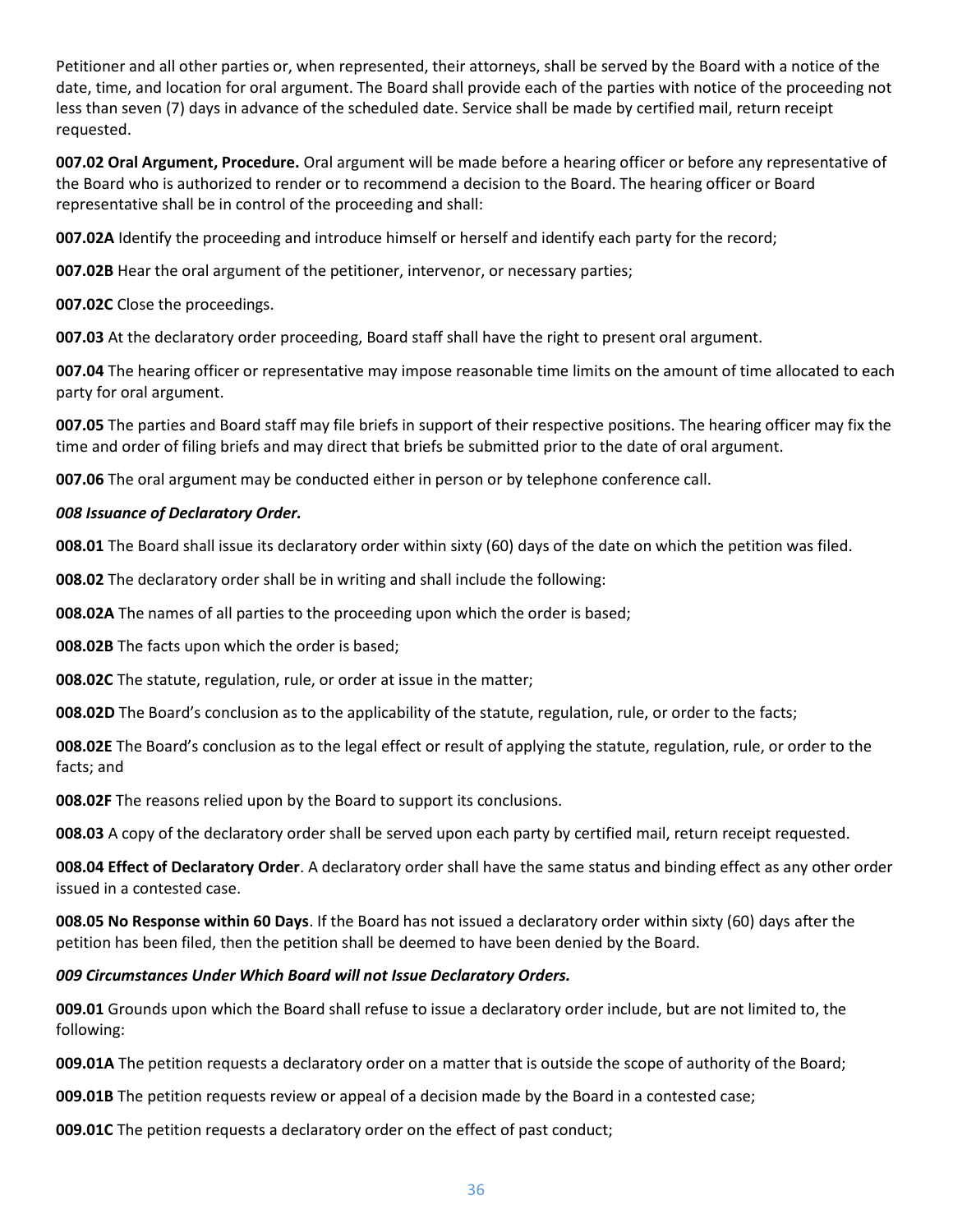**009.01D** An investigation for purposes of a formal adjudication, a contested case, or a petition to issue, amend, or repeal regulations is pending before the Board involving the petitioner on substantially the same or similar facts or issues raised in the petition;

**009.01E** The petition seeks a declaration that a statute or rule or regulation is unconstitutional or invalid;

**009.01F** The issue raised in the petition has been settled by a change in circumstances or other means so as to render moot the need for a declaratory order;

**009.01G** An order would substantially prejudice the rights of a person or entity who would be a necessary party and who does not consent in writing to the determination of the matter by a declaratory order proceeding;

**009.01H** An order would not resolve the controversy or uncertainty; or

**009.01I** The question posed or facts presented are insufficiently specific, overly broad, or are otherwise inappropriate as a basis upon which to decide the matter.

**009.02** Grounds upon which the Board may determine to refuse to issue a declaratory order include, but are not limited to, the following:

**009.02A** Refusal is necessary to assure adequate allocation of resources are available for issuing rulings on petitions raising questions of greater urgency or significance;

**009.02B** The question presented is of such complexity that the Board has had insufficient opportunity or resources to develop a fully matured ruling;

**009.02C** The petitioner fails to submit any additional information requested by the Board or submits such information after the date established by the Board.

*010 Appeal.* A declaratory order is subject to review in the manner provided for review of contested cases by the Administrative Procedure Act, Neb. Rev. Stat. § 84-901 - § 84-920. Specific procedures for appeal are set forth in Neb. Rev. Stat. § 84-917.

APPENDIX A

BEFORE THE BOARD OF BARBER EXAMINERS

STATE OF NEBRASKA

| In the matter of                         |                     |
|------------------------------------------|---------------------|
|                                          |                     |
| the application of [name] ) PETITION FOR |                     |
|                                          | ) DECLARATORY ORDER |

1. Petitioner's name and address;

2. The name and address of all persons who or entities which may have a specific interest in the applicability of the statute, rule, regulation, or order, or who may be adversely affected by the issue sought to be resolved;

3. All material facts and specific circumstances;

4. All rules of law which apply;

5. Petitioner's demand for relief.

DATED on this day of  $\frac{1}{2}$   $\frac{1}{2}$ .

#### **VERIFICATION**

STATE OF  $\qquad \qquad$  )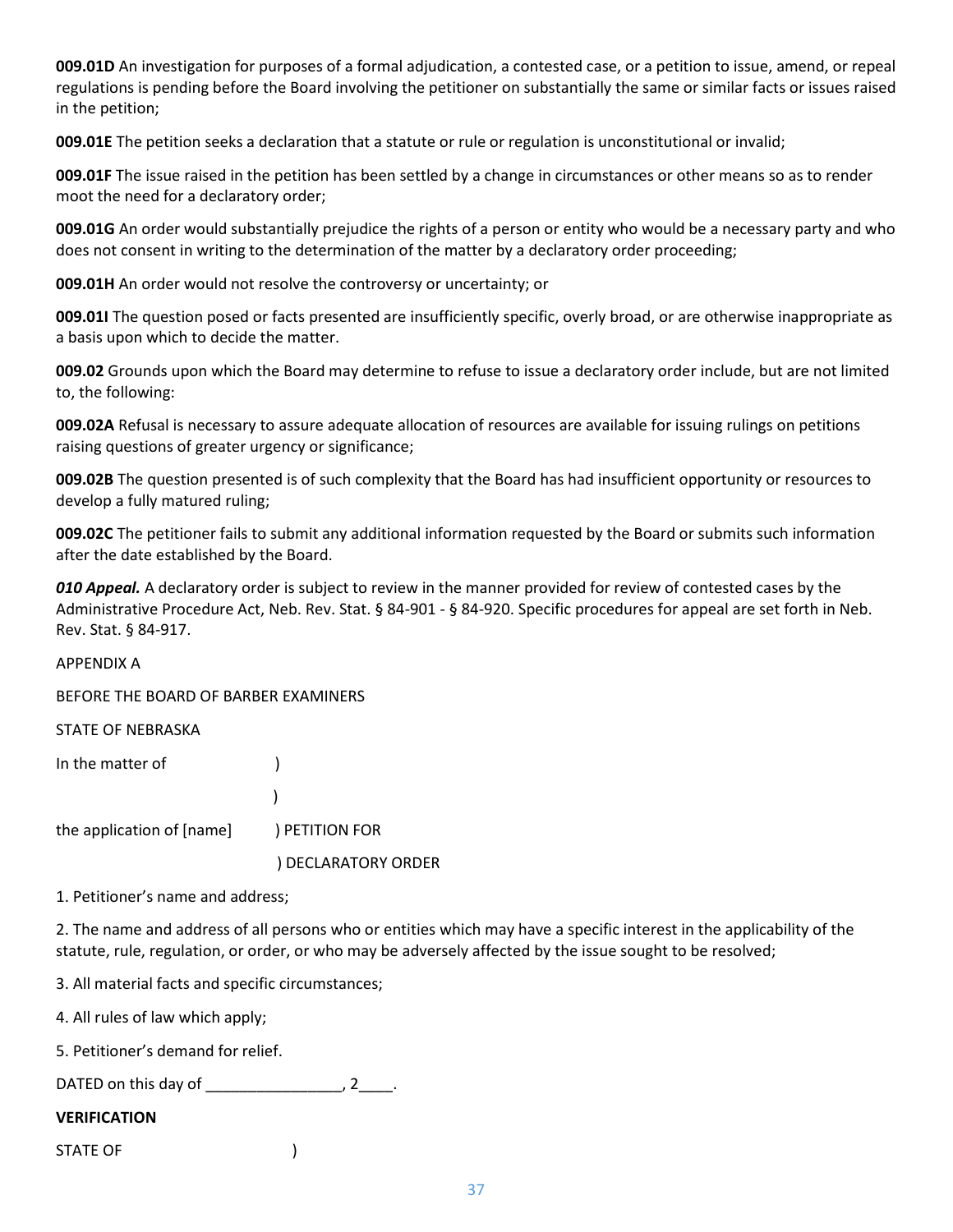$\int$  ss.

COUNTY OF THE STATE (SOUNTY OF

[name] , being first duly sworn, states that he/she is the petitioner/petitioner's agent in the above entitled matter; that he/she has read the foregoing **Petition For Declaratory Order**; and that the allegations of fact therein are true.

| [Petitioner's signature]                         |  |
|--------------------------------------------------|--|
| SUBSCRIBED and sworn to before me on this day of |  |
| <b>NOTARY SEAL</b>                               |  |
| [Notary signature]                               |  |

\_\_\_\_\_\_\_\_\_\_\_\_\_\_\_\_\_\_\_\_\_\_\_\_\_\_\_\_\_\_\_\_\_\_\_\_\_\_\_\_\_\_\_\_

# **CHAPTER 17 —PROCEDURES FOR NEGOTIATED RULEMAKING**

*001 Application of these Model Rules.* These rules and regulations are adapted from model rules of procedure developed by the Attorney General and apply to negotiated rulemaking proceedings before the Board of Barber Examiners.

*002 Negotiated rulemaking generally.* The purpose of these regulations is to establish a framework for the conduct of negotiated rulemaking consistent with the Administrative Procedure Act and the Negotiated Rulemaking Act. The negotiated rulemaking process can be used by state agencies, whenever appropriate, to resolve controversial issues prior to the commencement of formal rulemaking. Negotiated rulemaking is not a substitute for the requirements of the Administrative Procedure Act, but may be used as a supplemental procedure to permit the direct participation of affected interests in the development of new rules or the amendment or repeal of existing rules. The negotiated rulemaking process also does not preclude other Board efforts or processes designed to reach consensus with affected or interested persons concerning the content of rules or regulations. A consensus agreement on a proposed rule reached by a negotiated rulemaking committee may be modified by the Board as a result of a subsequent formal rulemaking process.

*003 Definitions.* For purposes of this Chapter:

**003.01 APA** shall mean the Administrative Procedure Act, Neb. Rev. Stat. §§ 84-901 through 84-920.

**003.02 Agency or Board** shall mean the Board of Barber Examiners.

**003.03 Consensus** shall mean unanimous concurrence among the interests represented on a negotiated rulemaking committee unless the committee agrees upon another specified definition.

**003.04 Convenor** shall mean a person who impartially assists an

agency in determining whether establishment of a negotiated rulemaking committee is feasible and appropriate for a particular rulemaking procedure.

**003.05 Facilitator** shall mean a person who impartially aids in the discussion and negotiations among the members of a negotiated rulemaking committee to develop a proposed rule. A facilitator shall not have decision-making authority.

**003.06 Interest** shall mean, with respect to an issue or matter, multiple parties that have a similar point of view or that are likely to be affected in a similar manner.

**003.07 Negotiated rulemaking** shall mean rulemaking through the use of a negotiated rulemaking committee.

**003.08 Negotiated rulemaking committee** or **committee** shall mean an advisory committee established to consider and discuss issues for the purpose of reaching a consensus in the development of a proposed rule.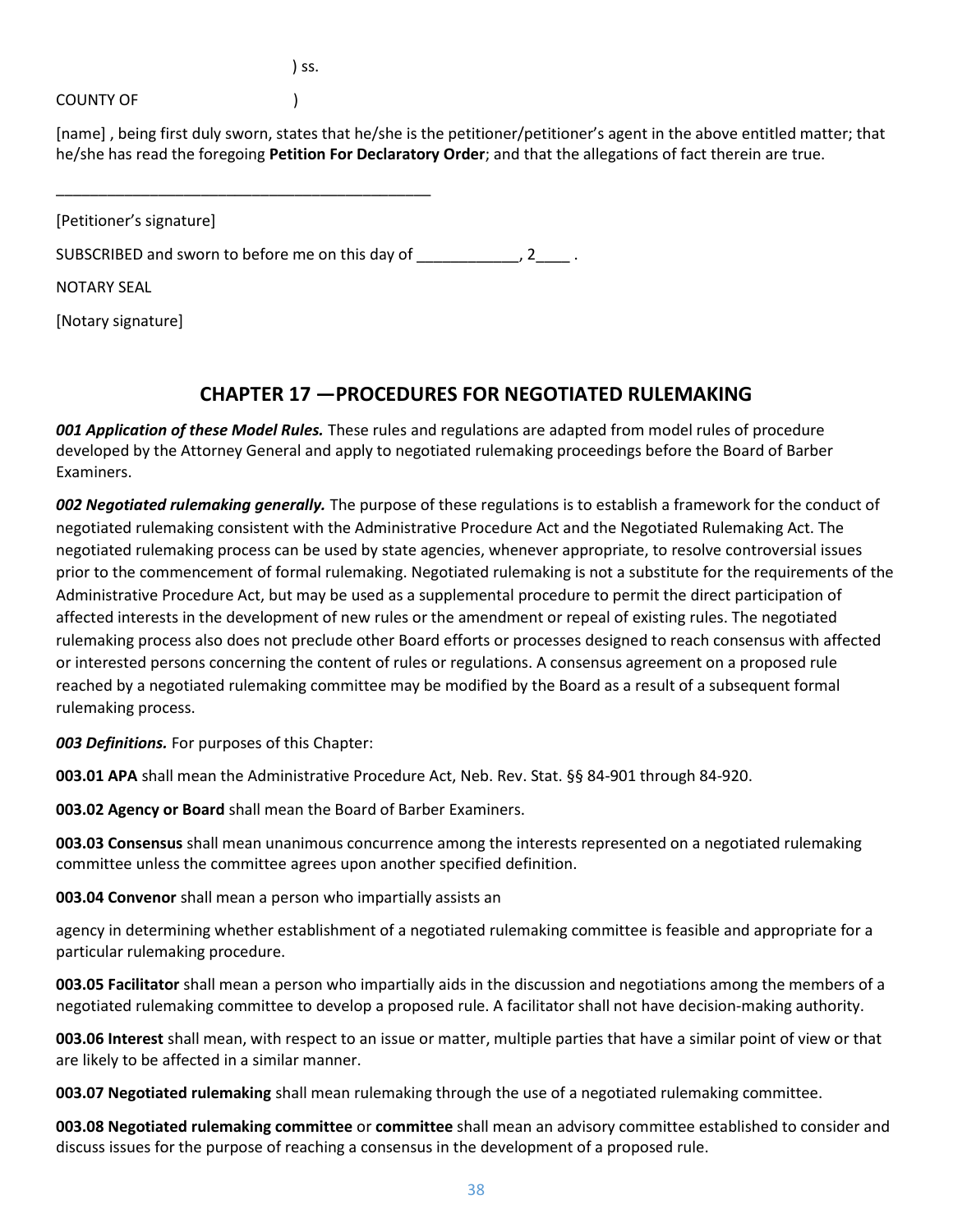**003.09 Person** shall mean an individual, partnership, limited liability company, corporation, association, governmental subdivision, agency, or public or private organization of any character.

**003.10 Rule or regulation** shall mean any rule, regulation, or standard issued by an agency, including the amendment or repeal thereof whether with or without prior hearing and designed to implement, interpret, or make specific the law enforced or administered by it or governing its organization or procedure, but not including rules and regulations concerning the internal management of the agency not affecting private rights, private interest, or procedures available to the public and not including permits, certificates of public convenience and necessity, franchises, rate orders and rate tariffs, and any rules of interpretation thereof, and for the purposes of the APA, every rule and regulation which shall prescribe a penalty shall be presumed to have general applicability or to affect private rights and interests.

**004 Establishment of a Negotiated Rulemaking Committee; criteria. The Board may establish a negotiated rulemaking** committee to negotiate and develop a proposed rule if the Board determines that the use of the negotiated rulemaking procedure is in the public interest. In making that determination, the Board shall consider whether:

**004.01** There is a need for the rule.

**004.02** There are a limited number of identifiable interest that will be significantly affected by the rule.

**004.03** There is a reasonable likelihood that a committee can be convened with a balanced representation of persons who:

**004.03A** Can adequately represent the interests identified; and

**004.03B** Are willing to negotiate in good faith to reach a consensus on the proposed rule.

**004.04** There is a reasonable likelihood that a committee will reach a consensus on the proposed rule within a fixed period of time.

**004.05** The negotiated rulemaking procedure will not unreasonably delay the notice of proposed formal rulemaking and the issuance of the final rule pursuant to the APA.

**004.06** The Board has adequate resources and is willing to commit those resources, including technical assistance, to the committee.

**004.07** The Board, to the maximum extent possible consistent with the legal obligations of the Board, will use the consensus of the committee as the basis for the rule proposed by the Board in the formal rulemaking process of the APA.

*005 Convenors; selection; duties.* The Board, at its discretion, may use the services of a convenor.

**005.01** The Board may employ or contract for the services of an organization or individual to serve as a convenor or may use the services of a state employee to act as a convenor. A convenor shall not have a financial or other interest that would preclude him or her from serving in an impartial and independent manner. The Board shall determine whether a person under consideration as a convenor or facilitator of a negotiated rulemaking committee has such an interest. A person disqualified under this criterion shall be dropped from further consideration.

**005.02** The convenor may assist the Board in making the determination of need for a negotiated rulemaking process discussed in section 004 above. The convenor may also assist the Board in:

**005.02A** Identifying persons who will be significantly affected by a proposed rule.

**005.02B** Conducting discussions with affected persons of the issues of concern and ascertaining whether the establishment of a negotiated rulemaking committee is feasible and appropriate for the particular rulemaking.

**005.03** The convenor shall report findings and make recommendations to the Board. Upon the request of the Board, the convenor shall ascertain the names of persons who are willing and qualified to represent the interests that will be significantly affected by the proposed rule. That report by the convenor and any recommendations of the convenor shall be public records and made available to the public for review upon request.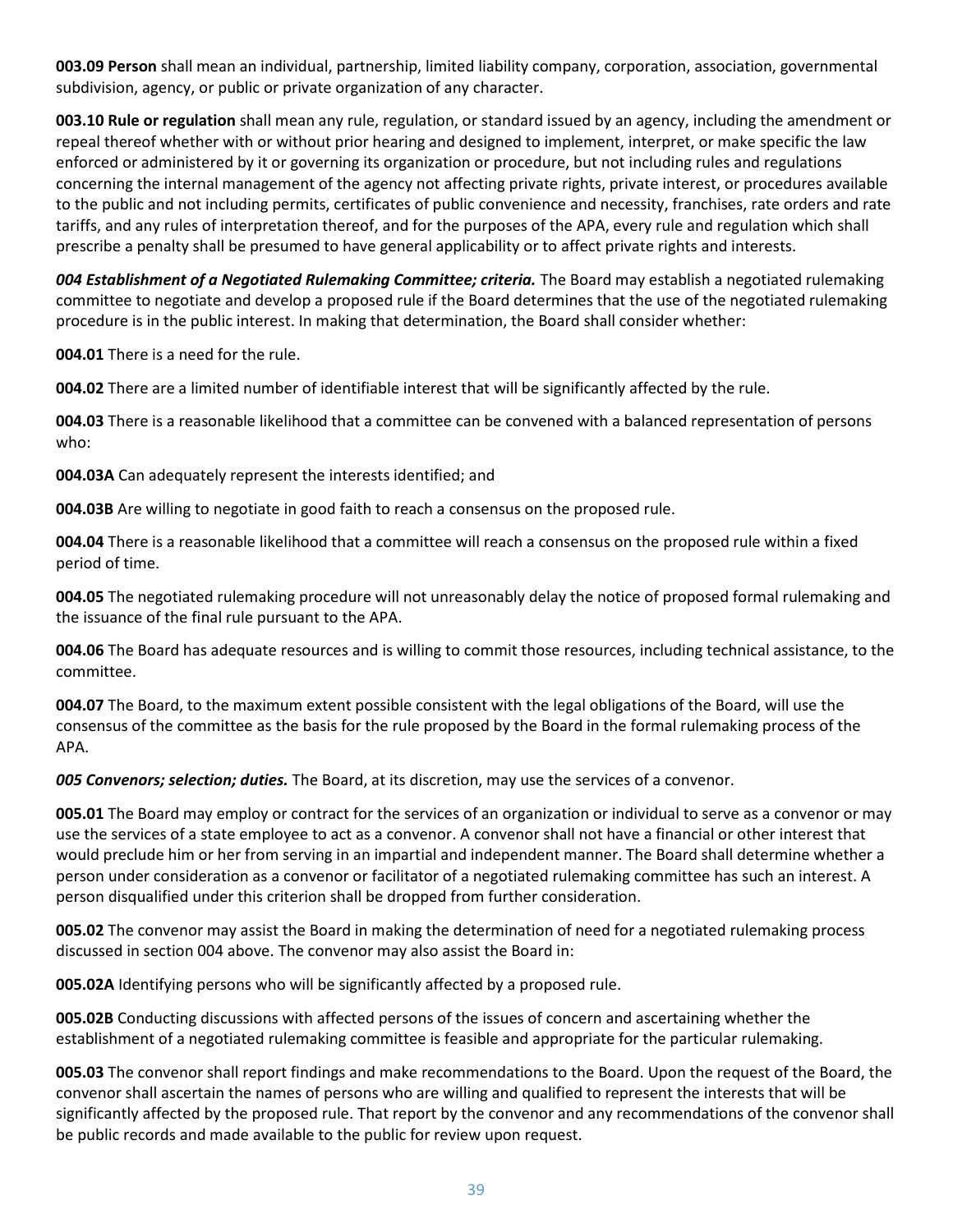*006 Petitions for the use of a negotiated rulemaking committee.* Any person may petition the Board to request the use of a negotiated rulemaking committee in the development or revision of a rule, as provided below.

**006.01** A negotiated rulemaking process may be requested on any topic appropriate for a rule or regulation by the Board.

**006.01A** A negotiated rulemaking process may be requested only to develop or revise rules which carry out statutes that are within the authority of the Board to implement.

**006.01B** A negotiated rulemaking process may not be requested to develop a rule or regulation to vary or change the specific terms of a statute.

**006.01C** A negotiated rulemaking process may not be requested to negotiate a rule on a matter which is not within the definition of a rule or regulation as set forth in subsection **003.10.** 

**006.02** A request for the use of a negotiated rulemaking procedure shall be made by a petition that meets the requirements of form set out in this subsection. In the event it does not, the Board may refuse to accept it.

**006.02A** A petition may be in the form of a pleading that contains a caption, heading, and name as set forth on Attachment 1, which is attached to these rules and made a part of them by reference.

**006.02B** A petition may also be made in the form of a letter so long as the letter contains all of the information required by these regulations and is clearly delineated as a petition for negotiated rulemaking.

**006.02C** All petitions must be on white, letter sized paper (8 ½ by 11) of standard weight.

**006.02D** Petitions must be legible, and may be typewritten, photostatically reproduced, printed, or handwritten. If handwritten, petitions must be in ink. Only one side of a page of a petition shall contain any writing.

**006.02E** Any documents that are intended to accompany a petition shall be securely fastened, clearly marked as attachments to the petition, and meet the other requirements of this section as to size, print and legibility.

**006.03** A petition for a negotiated rulemaking procedure shall meet the following requirements for content and substance. In the event that it does not, the Board may refuse to accept it.

**006.03A** The petition must identify the general subject matter about which the negotiated rulemaking procedure is requested, including the statutes or legislative bill(s) which provide authority for the desired regulation, and, if amendments to existing regulations are sought, identification of the regulations by title, chapter, and name.

**006.03B** The petition must identify the specific issue(s) proposed for inclusion in the negotiated rulemaking process.

**006.03C** The petition must discuss the facts surrounding each problem or issue proposed for inclusion in the negotiated rulemaking process.

**006.03D** The petition must discuss why a negotiated rulemaking process is in the public interest, including information on each of the criteria set out in subsections 004.01 through 004.05 above. The petition may also include information on the criteria included in subsections 004.06 and 004.07 above; to the extent such information is available to the petitioner. The petitioner may also submit such other information as may assist the Board in making a decision.

**006.03E** The petition must identify persons who will be significantly affected by any rule which might result from the proposed negotiated rulemaking process, to the extent known by the petitioner. The petitioner may also suggest the names of persons who are willing and qualified to represent the interests that will be significantly affected by the negotiated rulemaking and the proposed rule.

**006.04** A petition for a negotiated rulemaking process hall be filed with the Board. Filing may be made by personal delivery during regular Board office hours or by mail.

**006.05** Upon the filing of a petition for a negotiated rulemaking procedure, the Board may designate a Board employee or use the services of a convenor to recommend to the Board whether a negotiated rulemaking process should be initiated.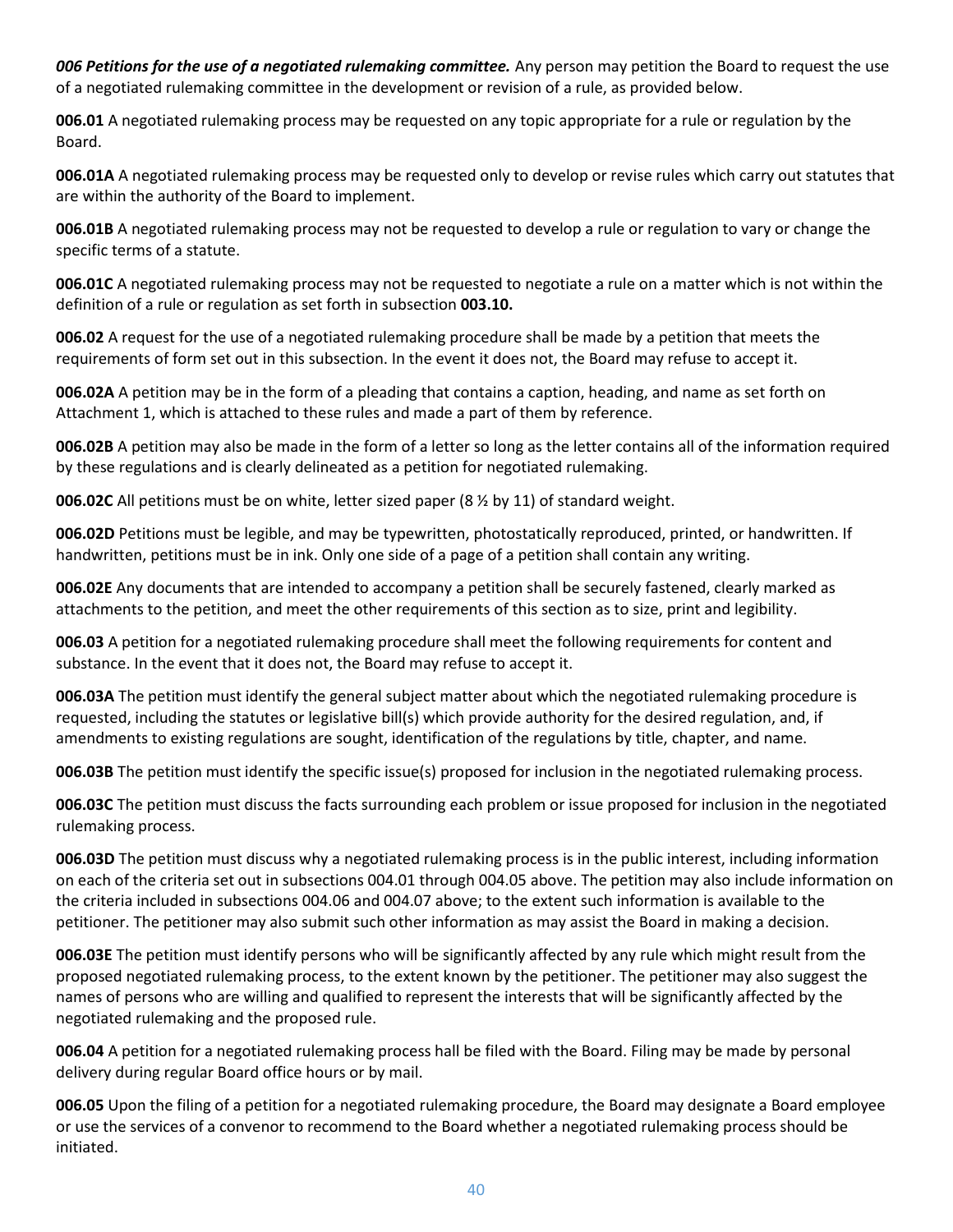**006.06** Within sixty (60) days after submission of a petition for a negotiated rulemaking procedure, the Board shall:

**006.06A** Deny the petition in writing, stating the reason(s) for denial; or

**006.06B** Initiate the negotiated rulemaking process as provided by these rules.

**006.07** The decision of the Board with respect to a petition for a negotiated rulemaking procedure may be made in the form of a pleading or a letter clearly designated as the decision on the petition. The petitioner shall be served with a copy of the Board's final decision by certified mail, return receipt requested.

**006.08** A decision by the Board with respect to a petition for a negotiated rulemaking procedure is not subject to judicial review, although nothing herein shall bar a judicial review if such is otherwise provided by law.

*007 Notice of a Negotiated Rulemaking Committee; Comment; Applications for Membership.* If the Board decides to go forward with the establishment of a negotiated rulemaking committee, Board shall proceed with the following process.

**007.01** The Board shall give notice to the Secretary of State, publish notice in a newspaper having general circulation in the state, and, as appropriate, publish notice in other newspapers and publications. The notice shall include:

**007.01A** An announcement that the Board intends to establish a negotiated rulemaking committee to negotiate and develop a proposed rule.

**007.01B** A description of the subject and scope of the rule to be developed and the issues to be considered.

**007.01C** A list of interests likely to be significantly affected by the proposed rule.

**007.01D** A list of the persons proposed to represent the affected interest and the Board.

**007.01E** A proposed schedule for completing the work of the committee.

**007.01F** An explanation of how a person may apply for or nominate another person for membership on the committee.

**007.02** Persons interested in making comments upon the formation of a particular proposed negotiated rulemaking committee shall have thirty (30) days from the date of publication of the notice concerning the committee to do so. Such comments shall be in writing, and shall either be personally delivered to the Board or mailed to the Board at its business office.

**007.03** Persons interested in applying for membership on a particular proposed negotiated rulemaking committee or in nominating other persons for such membership shall have thirty (30) days from the date of publication of the notice concerning that committee to do so. Persons making application for membership or nominations for membership shall do so on Attachment 2 which is attached to these regulations and made of part of these regulations by reference, and which shall be provided by the Board.

*008 Establishment of a Negotiated Rulemaking Committee; Procedure*. After publication of notice and termination of the comment and membership application period, the Board will consider the comments and membership applications for a particular negotiated rulemaking committee and determine whether such a committee can adequately represent the interests of the persons that will be significantly affected by a proposed rule, and whether such a committee is feasible and appropriate in the particular rulemaking. In making the final determination as to creation of a negotiated rulemaking committee, the Board may use the services of a convenor as set out in Section 005 above. In making the final determination as to creation of a negotiated rulemaking committee, the Board will apply the criteria set out in 004 above.

**008.01** If, after such a determination, the Board decides that a negotiated rulemaking procedure is feasible, it shall establish a negotiated rulemaking committee as provided in these regulations. The committee will negotiate issues and develop proposed rules for use by the Board in formal rulemaking.

**008.02** If, after such a determination, the Board decides not to establish a negotiated rulemaking committee, the Board shall: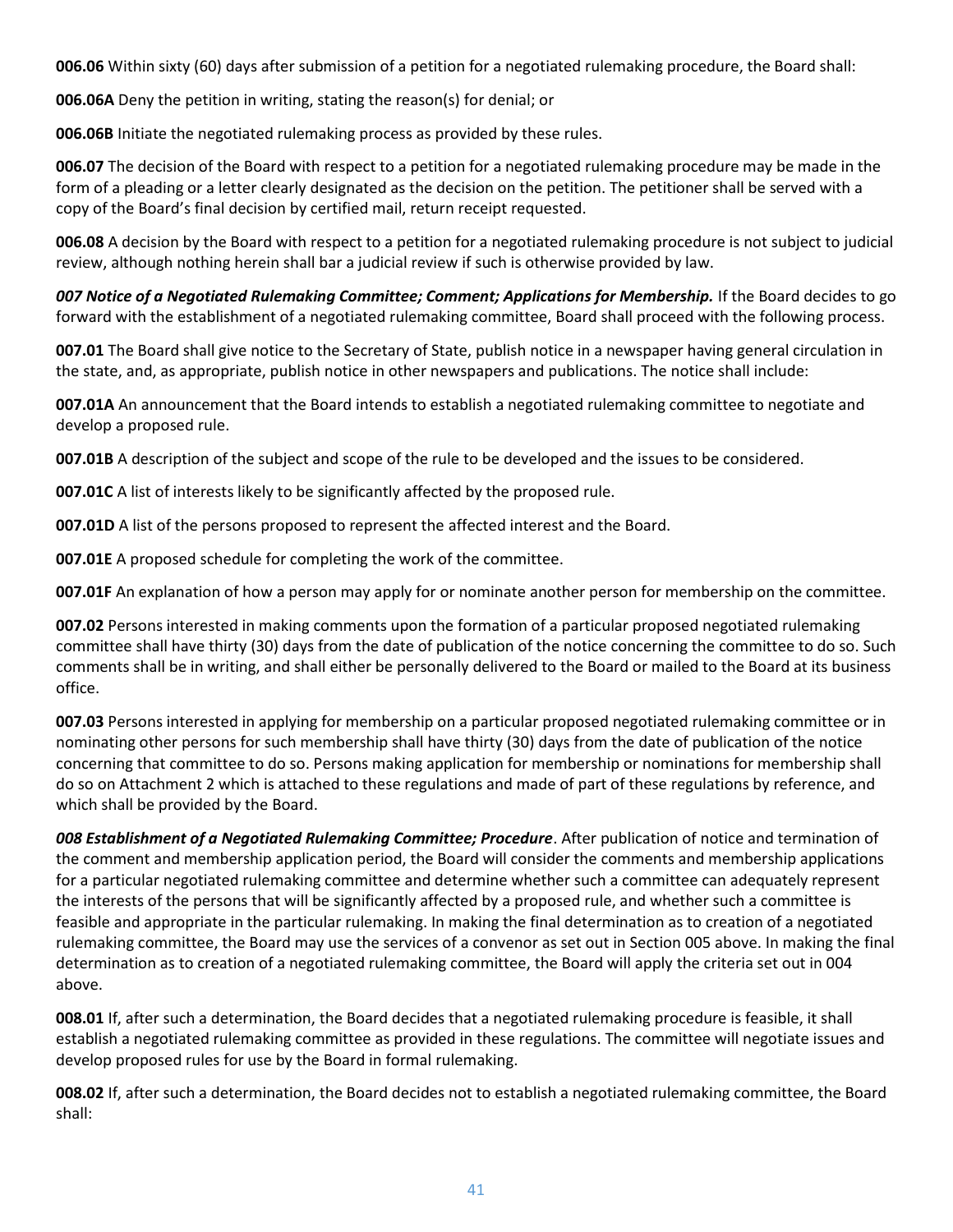**008.02A** Notify the persons who commented on, applied for membership on or nominated persons for membership on the particular negotiated rulemaking committee of the reasons for the decision not to establish such a committee.

**008.02B** Publish notice of the decision not to establish the particular negotiated rulemaking committee in a newspaper having general circulation in the state, and, as appropriate, in other newspapers and publications.

*009 Negotiated Rulemaking Committee; membership.* All members of a negotiated rulemaking committee shall participate in the deliberations of the committee with the same rights and responsibilities as other members.

**009.01** Members of a negotiated rulemaking committee may include:

**009.01A** A person designated by the Board to represent the Board. This person shall be authorized to fully represent the Board in the discussions and negotiations of the committee.

**009.01B** Persons selected by the Board as willing and qualified to represent the interests that will be significantly affected by the proposed rule.

**009.01C** Persons contacted and recruited by the negotiated rulemaking committee itself by consensus as essential to the success of the negotiated rulemaking process.

**009.01D** Persons selected by the negotiated rulemaking committee by consensus upon committee review of a petition for membership or nomination as set out in subsection 006.02 below.

**009.02** Persons who will be significantly affected by a proposed rule and who believe that their interests will not be adequately represented by any person on a negotiated rulemaking committee may petition for or nominate another person for membership on the negotiated rulemaking committee.

**009.02A** Each petition or nomination for committee membership shall be in writing and be submitted to the negotiated rulemaking committee by delivering or mailing the same to the Board. All such petitions or nominations shall include:

**009.02A1** Identification of the applicable negotiated rulemaking proceeding.

**009.02A2** The name of the petitioner or nominee, and a description of the interests the person represents.

**009.02A3** Evidence that the petitioner or nominee is authorized to represent parties related to the interest the person proposes to represent.

**009.02A4** A written commitment that the petitioner or nominee will actively participate in good faith in the development of the rule under consideration.

**009.02A5** An explanation of reasons that the persons already on the negotiated rulemaking committee do not adequately represent the interests of the person submitting the petition or nomination.

**009.02B** Persons wishing to file such a petition for membership or nomination to a negotiated rulemaking committee may use the form attached hereto as Attachment 3. Attachment 3 is made a part of these regulations by reference. Persons wishing to file such a petition for membership or nomination to a negotiated rulemaking committee may also do so by letter, provided that the letter contains the information set forth above.

**009.02C** Upon receiving a petition for membership on or nomination to a particular negotiated rulemaking committee, the committee in question shall decide, by consensus at its next meeting, whether or not to expand its membership.

*010. Negotiated rulemaking committee; operation.* A negotiated rulemaking committee established under these rules shall consider the matter proposed by the Board for consideration and shall attempt to reach consensus concerning a proposed rule and any other matter the committee determinates is relevant to the proposed rule.

**010.01** A negotiated rulemaking committee may adopt procedures or ground rules for the operation of the committee consistent with these rules and the pertinent Nebraska statutes.

**010.02** The Board shall provide appropriate administrative support to a negotiated rulemaking committee including technical assistance and support.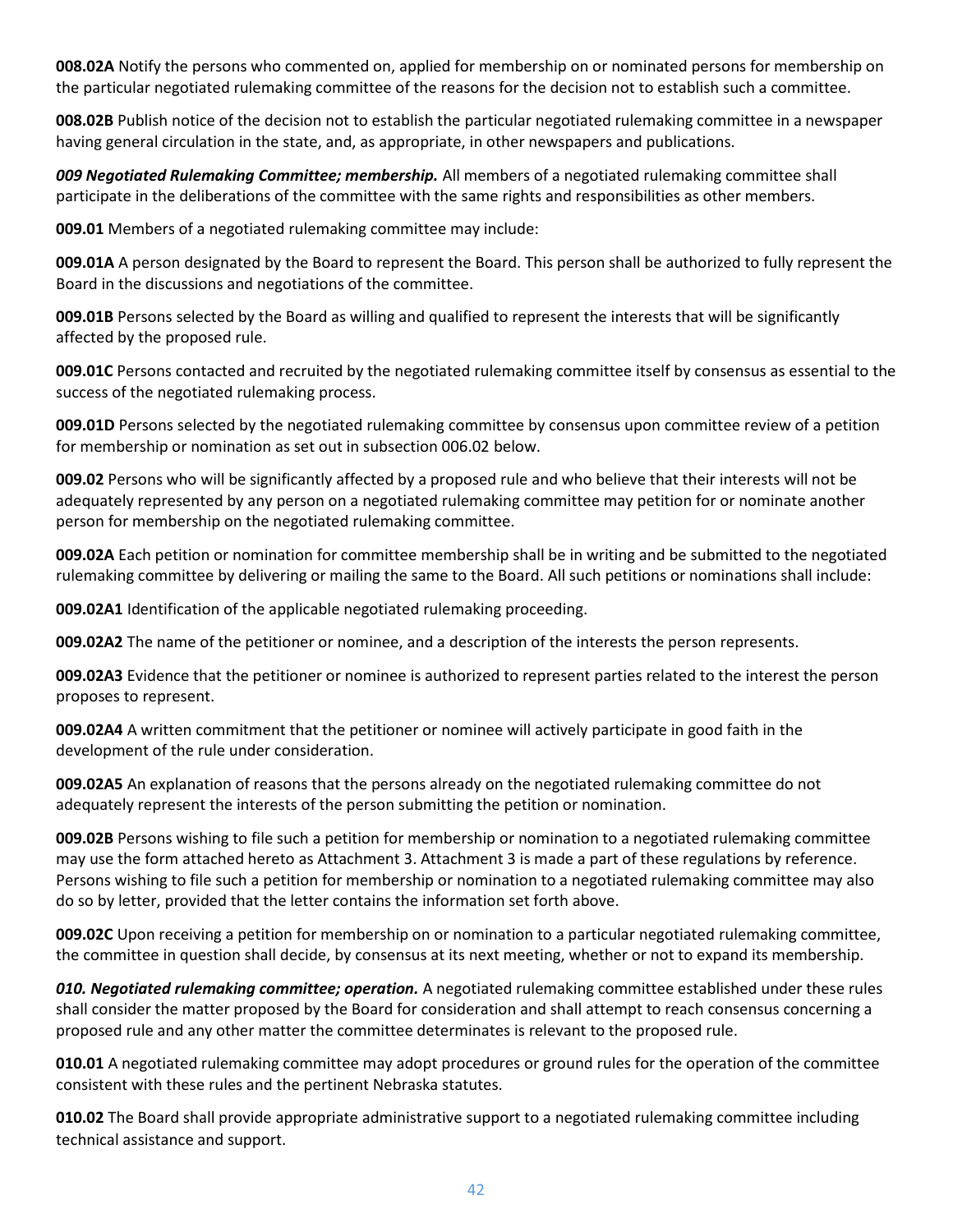**010.03** The person representing the Board on a negotiated rulemaking committee shall participate in the deliberations of the committee with the same rights and responsibilities as other members of the committee and shall be authorized to fully represent the Board in the discussions and negotiations of the committee.

**010.04** If a negotiated rulemaking committee achieves consensus on a proposed rule at the conclusion of the negotiations, the committee shall transmit to the Board a report containing the proposed rule.

**010.05** If a negotiated rulemaking committee does not reach a consensus on the proposed rule, the committee shall transmit to the Board a report specifying areas in which the committee reached consensus and the issues that remain unresolved. The committee may include in the report any other information, recommendations, or materials that the committee considers appropriate. Any member of the committee may include as an addendum to the report additional information, recommendations or materials.

*011 Facilitators; selection; duties.* A facilitator shall be selected to assist a negotiated rulemaking committee with its duties.

**011.01** The Board may nominate a person to serve as a facilitator for the negotiations of a negotiated rulemaking committee, subject to the approval of the committee by consensus. If the committee does not approve the Board's nomination for facilitator, the Board shall submit a substitute nomination. If the committee does not approve the substitute nomination of the Board for facilitator, the committee shall select, by consensus, a person to serve as facilitator.

**011.02** The Board may employ or contract for an organization or an individual to serve as a facilitator for a negotiated rulemaking committee or the Board may use the services of a state employee to act as a facilitator. A person designated by the Board to represent it on a negotiated rulemaking committee with respect to substantive issues may not serve as the facilitator. A facilitator shall not have a financial or other interest that would preclude him or her from serving in an impartial and independent manner. The Board shall determine whether a person under consideration for facilitator has such an interest. A person disqualified under this criterion shall be dropped from further consideration.

**011.03** A facilitator approved or selected by a committee shall:

**011.03A** Preside at the meetings of the committee in an impartial manner.

**011.03B** Impartially assist members in conducting discussions and negotiations and reaching consensus.

**011.03C** Manage the keeping of minutes and records.

*012 Negotiated rulemaking committee; expenses.* Members of a negotiated rulemaking committee shall be responsible for their own expenses of participation. However, the Board may pay for a committee member's actual and necessary expenses incurred in serving on the committee as provided in Neb. Rev. Stat. §§ 81-1174 through 81-1177 and a reasonable per diem rate of compensation if:

**012.01** The committee member certifies a lack of adequate financial resources to participate on the committee using the form at Attachment 4 which is attached to these regulations and made a part of them by reference; and

**012.02** The Board determines that the committee member's participation is necessary to assure an adequate representation of the interests of the members.

*013 Grants or gifts*. The Board may accept grants or gifts from any source to fund the negotiated rulemaking process if:

**013.01** Information on the name of the person giving the grant or gift and the amount of the grant or gift is available to the public;

**013.02** The grant or gift is given to and accepted by the Board without placing any condition on the membership of a negotiated rulemaking committee or the outcome of the negotiated rulemaking process; and

**013.03** There is consensus among the members of the negotiated rulemaking committee that the acceptance of the grant or gift will not diminish the integrity of the negotiated rulemaking process.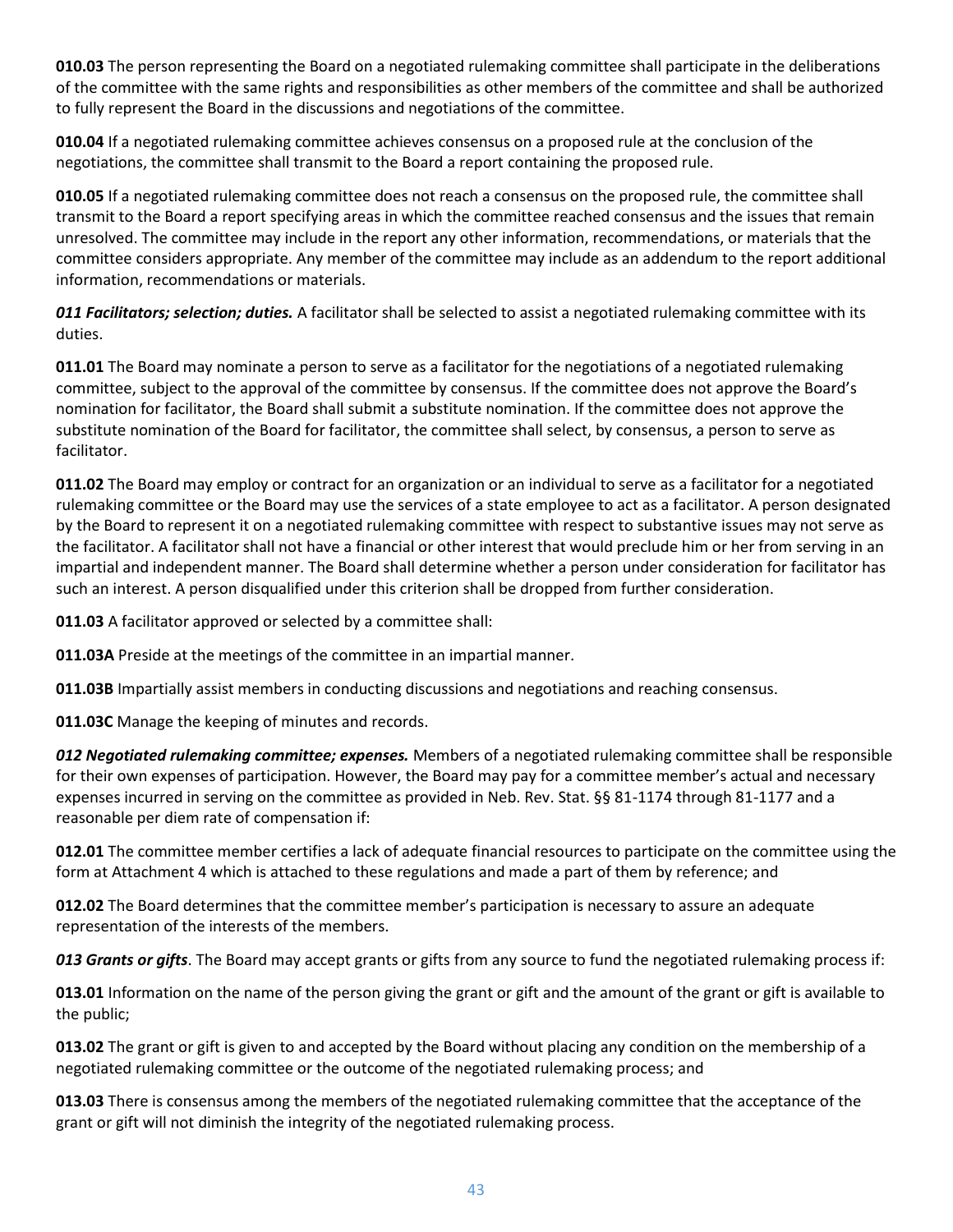*014 Negotiated rulemaking committee; termination*. A negotiated rulemaking committee shall terminate upon the adoption of the final rule under consideration by the Board pursuant to the APA, unless the Board, after consulting the committee, or the committee itself, specifies an earlier termination date.

*015 Negotiated rulemaking procedure; judicial review.* Any action of the Board relating to establishing, assisting or terminating a negotiated rulemaking committee under the Negotiated Rulemaking Act shall not be subject to judicial review, except that nothing in the section shall bar judicial review if such judicial review is otherwise provided by law.

#### **51 NAC - ATTACHMENT 1**

#### **SAMPLE**

BEFORE THE BOARD OF BARBER EXAMINERS

STATE OF NEBRASKA

In the Matter of [insert statute ) numbers or name] by [insert name ) Petition for Negotiated

COMES NOW the petitioner, [insert name of Petitioner], according to the Nebraska Negotiated Rulemaking Act and according to the Board of Barber Examiners rules and regulations for Petitions for Negotiated Rulemaking, and requests that the Board of Barber Examiners establish a negotiated rulemaking committee as set forth in this Petition.

In support of this request, the Petitioner states as follows:

of Petitioner] ) Rulemaking

1. The Board of Barber Examiners administers the provisions of [insert sections of the statutes or legislative bill numbers for which negotiated rulemaking is sought], and is responsible for development of rules and regulations to implement these statutes.

2. Petitioner seeks a negotiated rulemaking procedure to [check one]:

( ) develop new rules

() amend existing rules, specifically \_\_\_\_ NAC \_\_\_\_, entitled \_\_\_\_\_\_\_\_\_\_\_\_\_\_\_\_\_\_\_

() repeal certain existing rules, specifically \_\_\_\_ NAC \_\_\_\_, entitled \_\_\_\_\_\_\_\_\_

3. A negotiated rulemaking committee should be established to negotiate and develop rules on each of the following issues concerning the statute(s), legislative bill(s) or regulation(s) identified above [identify each issue as to each statute, legislative bill or regulation and the general scope of the rulemaking proposed]:

4. The facts surrounding each of the issues listed in paragraph 3 above are as follows:

5. Establishment of a negotiated rulemaking committee would be in the public interest under each of the following criteria based upon the information the Petitioner hereby submits.

A. There is a need for rulemaking on the issue(s) identified above because:

B. There are a limited number of identifiable interests that will be significantly affected by the rule, including the following interests:

C. There is a reasonable likelihood that a negotiated rulemaking committee can be convened with a balanced representation of people (1) who can adequately represent the interests identified above and (2) are willing to negotiate in good faith to reach a consensus on the proposed rule, as shown by the following:

D. There is a reasonable likelihood that a committee will reach a consensus on the proposed rule within a fixed period of time because:

E. The use of this procedure will not unreasonably delay formal rulemaking and issuance of a final rule because: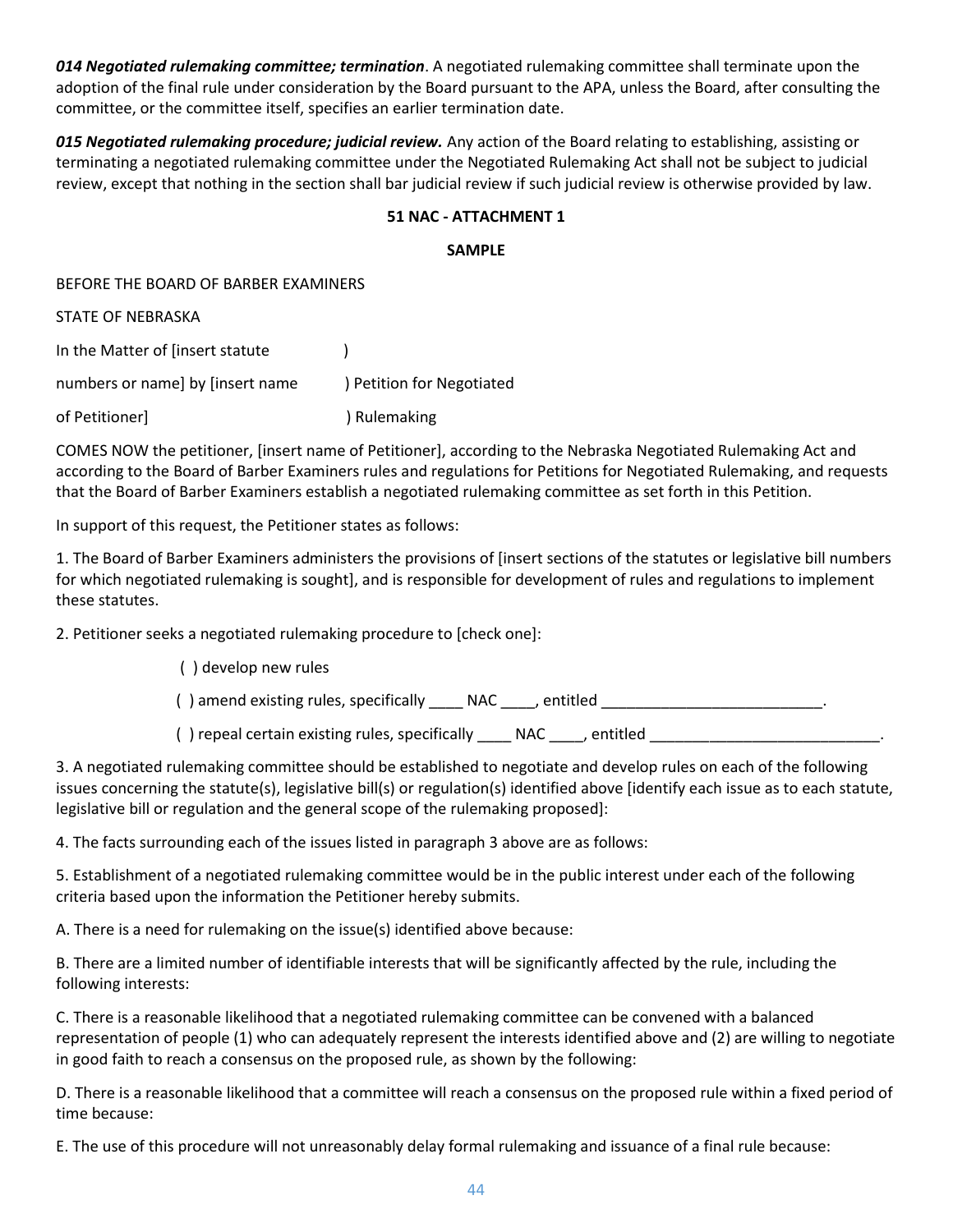F. [Optional for response by Petitioner] The [insert name of agency] should commit its resources, including technical assistance, to such a committee because:

G. [Optional for response by Petitioner] The [insert name of agency] should, to the maximum extent possible consistent with its legal obligations, use a consensus of such a committee as the basis for a rule to be adopted under the Administrative Procedure Act because:

6. The following persons will be significantly affected by any rule which might result from the negotiated rulemaking procedure which is the subject of this Petition [identify such persons by name and address where possible]:

7. The following persons may be willing and qualified to represent the interests that will be significantly affected by any rule which might result from the negotiated rulemaking procedure which is the subject of this Petition [identify such persons by name and address where possible]:

8. Petitioner offers the following additional information for use by this agency in consideration of this request [if any]:

9. Petitioner has attached the following documents in support of this request [list all documents attached]:

Dated this \_\_\_\_\_\_\_\_ day of \_\_\_\_\_\_\_\_\_, 2\_\_\_\_.

Signature of Petitioner

List Petitioner's name [typed or printed]

\_\_\_\_\_\_\_\_\_\_\_\_\_\_\_\_\_\_\_\_\_\_\_\_\_\_\_\_\_\_\_

List Petitioner's full mailing address

List Petitioner's telephone number [including area code]

BEFORE THE BOARD OF BARBER EXAMINERS

STATE OF NEBRASKA

In the Matter of the Negotiated ) Rulemaking Committee for (a) application/Nomination [Insert name of the proposed ) for membership Negotiated Rulemaking Committee], ) on the committee.

 $\rule{1em}{0.15mm}$  NAC  $\rule{1em}{0.15mm}$  )

#### **APPLICATION FOR MEMBERSHIP**

(complete if applicable)

1. The undersigned person (the applicant) hereby applies for membership on the above-referenced negotiated rulemaking committee proposed by this agency.

Name of applicant (typed or printed)

\_\_\_\_\_\_\_\_\_\_\_\_\_\_\_\_\_\_\_\_\_\_\_\_\_\_\_\_\_\_\_\_\_\_\_

\_\_\_\_\_\_\_\_\_\_\_\_\_\_\_\_\_\_\_\_\_\_\_\_\_\_\_\_\_\_\_\_\_\_\_

Full address of applicant

\_\_\_\_\_\_\_\_\_\_\_\_\_\_\_\_\_\_\_\_\_\_\_\_\_\_\_\_\_\_\_\_\_\_\_\_\_\_\_\_\_\_\_\_\_\_\_\_\_\_

Applicant's telephone number (including area code)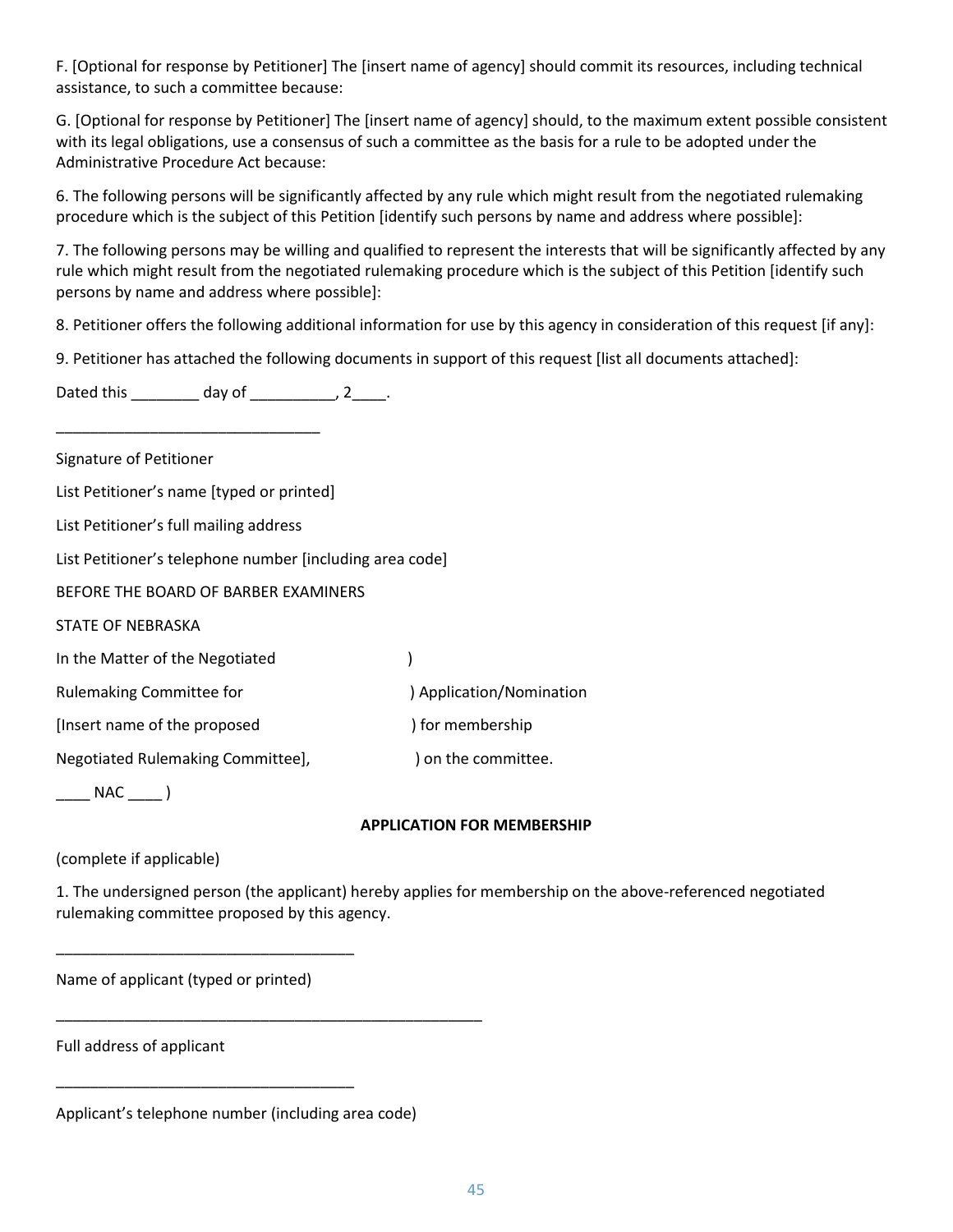2. The applicant represents the following identifiable interest which will be significantly affected by the proposed administrative rule to be considered by the above-referenced negotiating rulemaking committee:

3. The applicant is authorized to represent parties related to the interest listed above because:

4. The applicant can adequately represent the parties and interest listed above because:

5. In support of his or her application, the applicant has attached the

following documents to this petition (list all attachments):

6. By signing this application, the applicant hereby certifies that he or she will represent the interest identified above to the best of his or her ability in the negotiation process, and that he or she is willing to actively negotiate in good faith to reach a consensus on the proposed rule to be considered by the above-referenced negotiated rulemaking committee.

\_\_\_\_\_\_\_\_\_\_\_\_\_\_\_\_\_\_\_\_\_ Date\_\_\_\_\_\_\_\_\_\_\_\_\_\_\_\_\_\_\_\_\_\_\_\_\_\_\_\_\_\_

Signature of Applicant

#### **NOMINATION FOR MEMBERSHIP**

(complete if applicable)

1. The undersigned person (the nominating party) hereby nominates the following person (the nominee) for membership on the above-referenced negotiated rulemaking committee proposed by this agency.

Name of nominee (typed or printed)

\_\_\_\_\_\_\_\_\_\_\_\_\_\_\_\_\_\_\_\_\_\_\_\_\_\_\_\_\_\_\_\_\_\_

\_\_\_\_\_\_\_\_\_\_\_\_\_\_\_\_\_\_\_\_\_\_\_\_\_\_\_\_\_\_\_\_\_\_\_

Full address of nominee

Nominee<s telephone number (including area code)

\_\_\_\_\_\_\_\_\_\_\_\_\_\_\_\_\_\_\_\_\_\_\_\_\_\_\_\_\_\_\_\_\_\_\_\_\_\_\_\_\_\_\_\_\_\_\_\_\_\_

2. The nominee represents the following identifiable interest which will be significantly affected by the proposed administrative rule to be considered by the above-referenced negotiated rulemaking committee:

3. The nominee is authorized to represent parties related to the interest listed above because:

4. The nominee can adequately represent the interest and parties listed above because:

5. In support of the nomination of the nominee, the nominating party has attached the following documents to this petition (list attachments):

6. The nominating party believes that the nominee will represent the interest identified above to the best of his or her ability and that the nominee is willing to negotiate in good faith to reach a consensus on the proposed rule to be considered by the above-referenced negotiated rule making committed because:

\_\_\_\_\_\_\_\_\_\_\_\_\_\_\_\_\_\_\_\_\_\_\_\_\_\_\_\_\_\_\_\_\_\_\_\_\_ Date \_\_\_\_\_\_\_\_\_\_\_\_\_

Signature of Nominating Party

Name of nominating party (printed or typed)

\_\_\_\_\_\_\_\_\_\_\_\_\_\_\_\_\_\_\_\_\_\_\_\_\_\_\_\_\_\_\_\_\_\_\_\_\_\_\_\_\_\_\_\_

\_\_\_\_\_\_\_\_\_\_\_\_\_\_\_\_\_\_\_\_\_\_\_\_\_\_\_\_\_\_\_\_\_\_\_\_\_\_\_\_\_\_\_\_\_\_\_\_\_\_\_\_\_\_\_

Full address of nominating party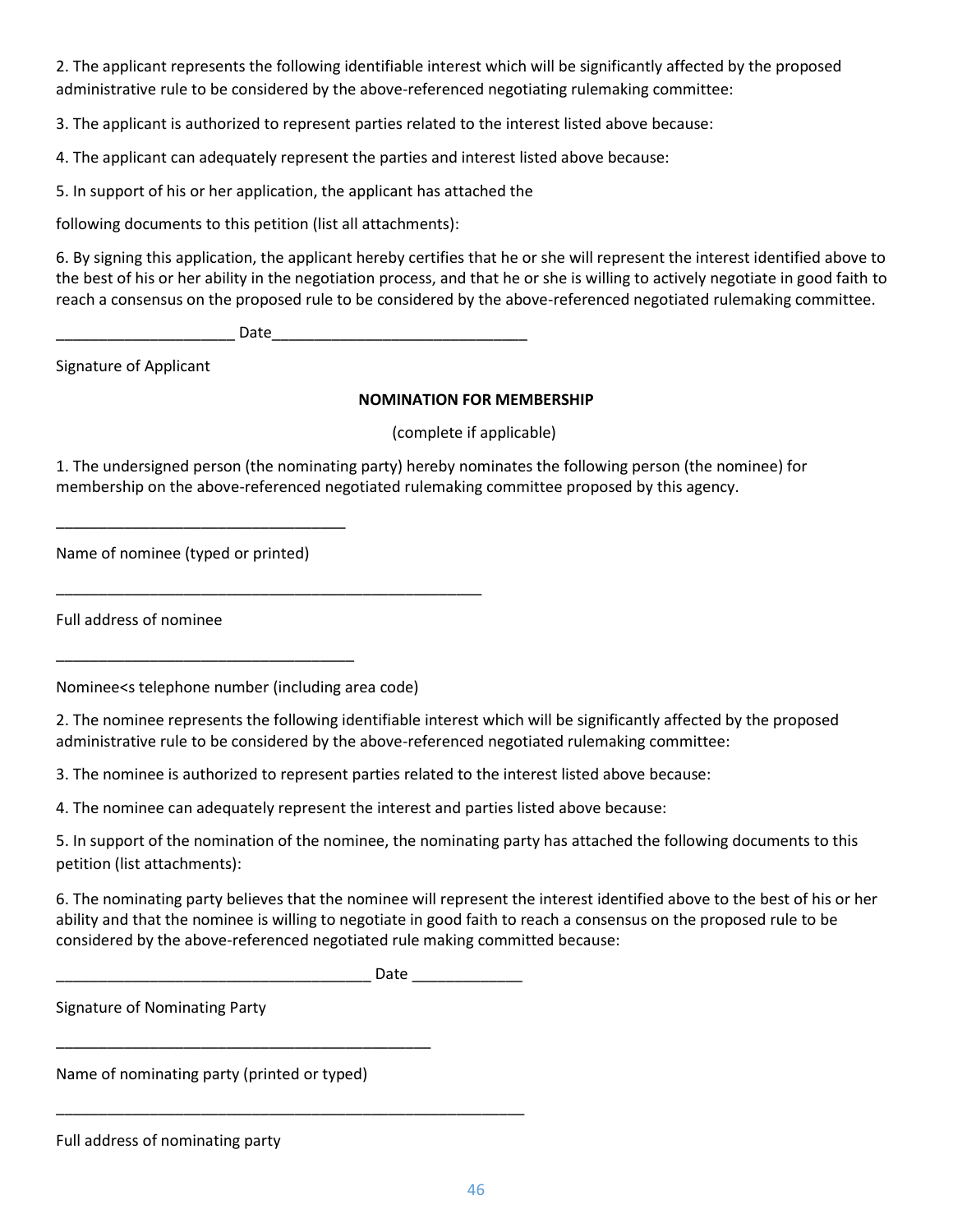Telephone number of nominating party (include area code)

\_\_\_\_\_\_\_\_\_\_\_\_\_\_\_\_\_\_\_\_\_\_\_\_\_\_\_\_\_\_\_\_\_\_\_\_\_\_\_\_\_\_\_\_\_\_

#### **51 NAC - ATTACHMENT 3**

#### **SAMPLE**

BEFORE THE BOARD OF BARBER EXAMINERS

STATE OF NEBRASKA

In the Matter of the Negotiated ) Application/Nomination

Rulemaking Committee for (a) a percent of the problems (Rulemaking Committee for

[Insert name of the proposed ) on the committee

Negotiated Rulemaking Committee],  $\qquad$  ) (interest inadequately

 $\Box$  NAC  $\Box$ . ) represented)

#### **APPLICATION FOR MEMBERSHIP**

#### (complete if applicable)

1. The undersigned person (the applicant) hereby applies for membership on the above-referenced negotiated rulemaking committee.

Name of applicant (typed or printed)

\_\_\_\_\_\_\_\_\_\_\_\_\_\_\_\_\_\_\_\_\_\_\_\_\_\_\_\_\_\_\_\_\_\_\_

\_\_\_\_\_\_\_\_\_\_\_\_\_\_\_\_\_\_\_\_\_\_\_\_\_\_\_\_\_\_\_\_\_\_\_

Full address of applicant

Applicant's telephone number (including area code)

\_\_\_\_\_\_\_\_\_\_\_\_\_\_\_\_\_\_\_\_\_\_\_\_\_\_\_\_\_\_\_\_\_\_\_\_\_\_\_\_\_\_\_\_\_\_\_\_\_\_

2. The applicant represents the following identifiable interest which will be significantly affected by the proposed administrative rule being considered by the above-referenced negotiating rulemaking committee:

3. The applicant is authorized to represent parties related to the interest listed above because:

4. The applicant can adequately represent the parties and interest listed above because:

5. Reasons that persons already serving on the above-referenced

negotiated rule making committee do not adequately represent the interest listed in paragraph 2 above include:

6. In support of his or her application, the applicant has attached the

following documents to this petition (list all attachments):

7. By signing this application, the applicant hereby certifies that he or she will represent the interest identified above to the best of his or her ability in the negotiation process, and that he or she is willing to actively negotiate in good faith to reach a consensus on the proposed rule being considered by the above-referenced negotiated rulemaking committee.

\_\_\_\_\_\_\_\_\_\_\_\_\_\_\_\_\_\_\_\_\_\_\_\_\_\_\_\_\_\_\_\_\_ Date \_\_\_\_\_\_\_\_\_\_\_\_\_\_\_\_\_

Signature of Applicant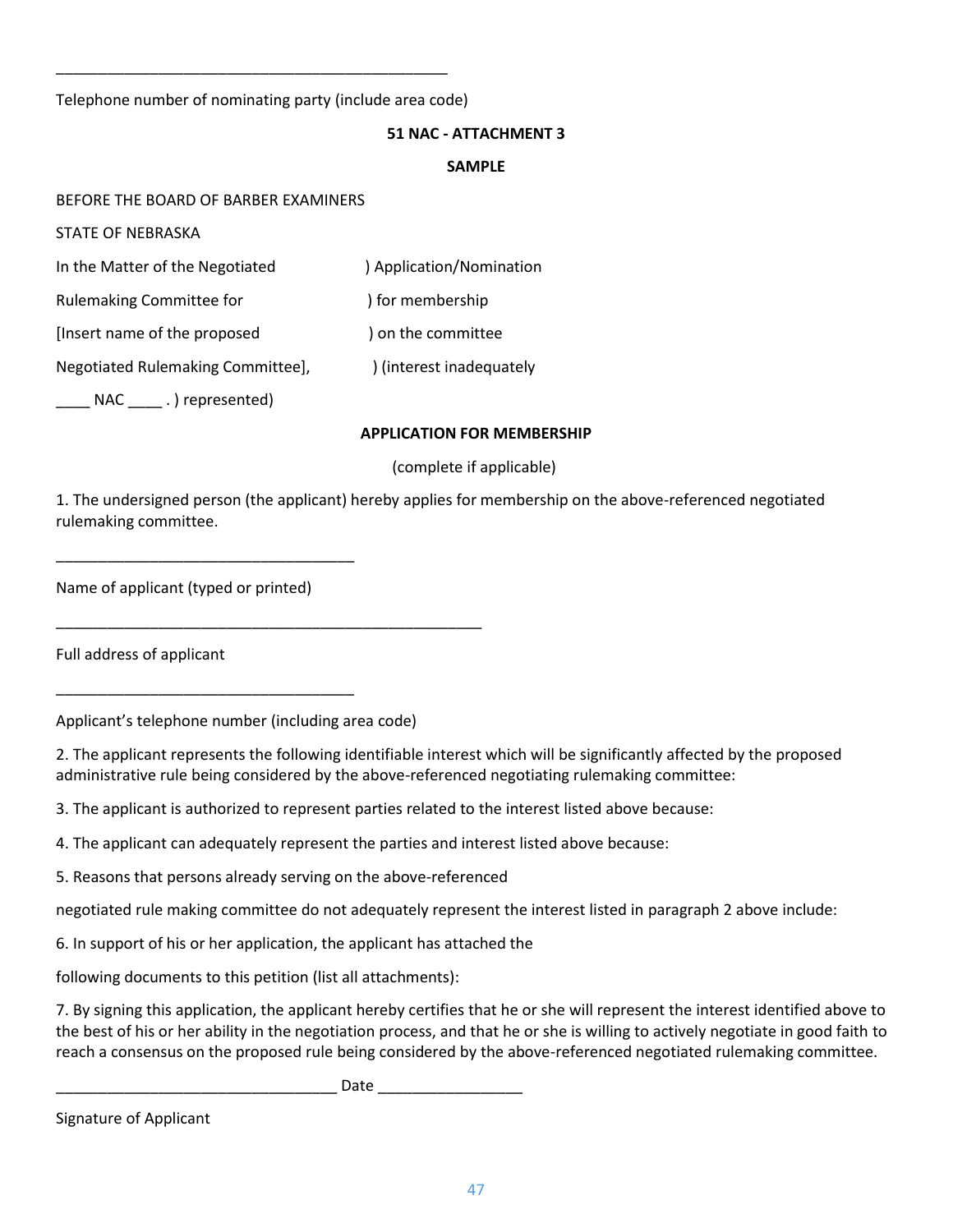#### **NOMINATION FOR MEMBERSHIP**

(complete if applicable)

1. The undersigned person (the nominating party) hereby nominates the following person (the nominee) for membership on the above-referenced negotiated rulemaking committee.

Name of nominee (typed or printed)

\_\_\_\_\_\_\_\_\_\_\_\_\_\_\_\_\_\_\_\_\_\_\_\_\_\_\_\_\_\_\_\_\_\_

\_\_\_\_\_\_\_\_\_\_\_\_\_\_\_\_\_\_\_\_\_\_\_\_\_\_\_\_\_\_\_\_\_\_\_

Full address of nominee

Nominee<s telephone number (including area code)

\_\_\_\_\_\_\_\_\_\_\_\_\_\_\_\_\_\_\_\_\_\_\_\_\_\_\_\_\_\_\_\_\_\_\_\_\_\_\_\_\_\_\_\_\_\_\_\_\_\_

2. The nominee represents the following identifiable interest which will be significantly affected by the proposed administrative rule being considered by the above-referenced negotiated rulemaking committee:

3. The nominee is authorized to represent parties related to the interest listed above because:

4. The nominee can adequately represent the interest listed above because:

5. Reasons that persons already serving on the above-referenced

negotiated rule making committee do not adequately represent the interest listed in paragraph 2 above include:

6. In support of the nomination of the nominee, the nominating party has attached the following documents to this petition (list all attachments):

7. The nominating party believes that the nominee will represent the interest identified above to the best of his or her ability and that the nominee is willing to actively negotiate in good faith to reach a consensus on the proposed rule to be considered by the above-referenced negotiated rule making committed because:

\_\_\_\_\_\_\_\_\_\_\_\_\_\_\_\_\_\_\_\_\_\_\_\_\_\_\_\_\_\_\_\_\_\_\_\_\_ Date \_\_\_\_\_\_\_\_\_\_\_\_\_

Signature of Nominating Party

Name of nominating party

(printed or typed)

Full address of nominating party

Telephone number of nominating party (include area code)

\_\_\_\_\_\_\_\_\_\_\_\_\_\_\_\_\_\_\_\_\_\_\_\_\_\_\_\_\_\_\_\_\_\_\_\_\_\_\_\_\_\_\_\_\_\_

\_\_\_\_\_\_\_\_\_\_\_\_\_\_\_\_\_\_\_\_\_\_\_\_\_\_\_\_\_\_\_\_\_\_\_\_\_\_\_\_\_\_\_\_\_\_\_\_\_\_\_\_\_\_\_

\_\_\_\_\_\_\_\_\_\_\_\_\_\_\_\_\_\_\_\_\_\_\_\_\_\_\_\_\_\_\_\_\_\_\_\_\_\_\_\_\_\_\_\_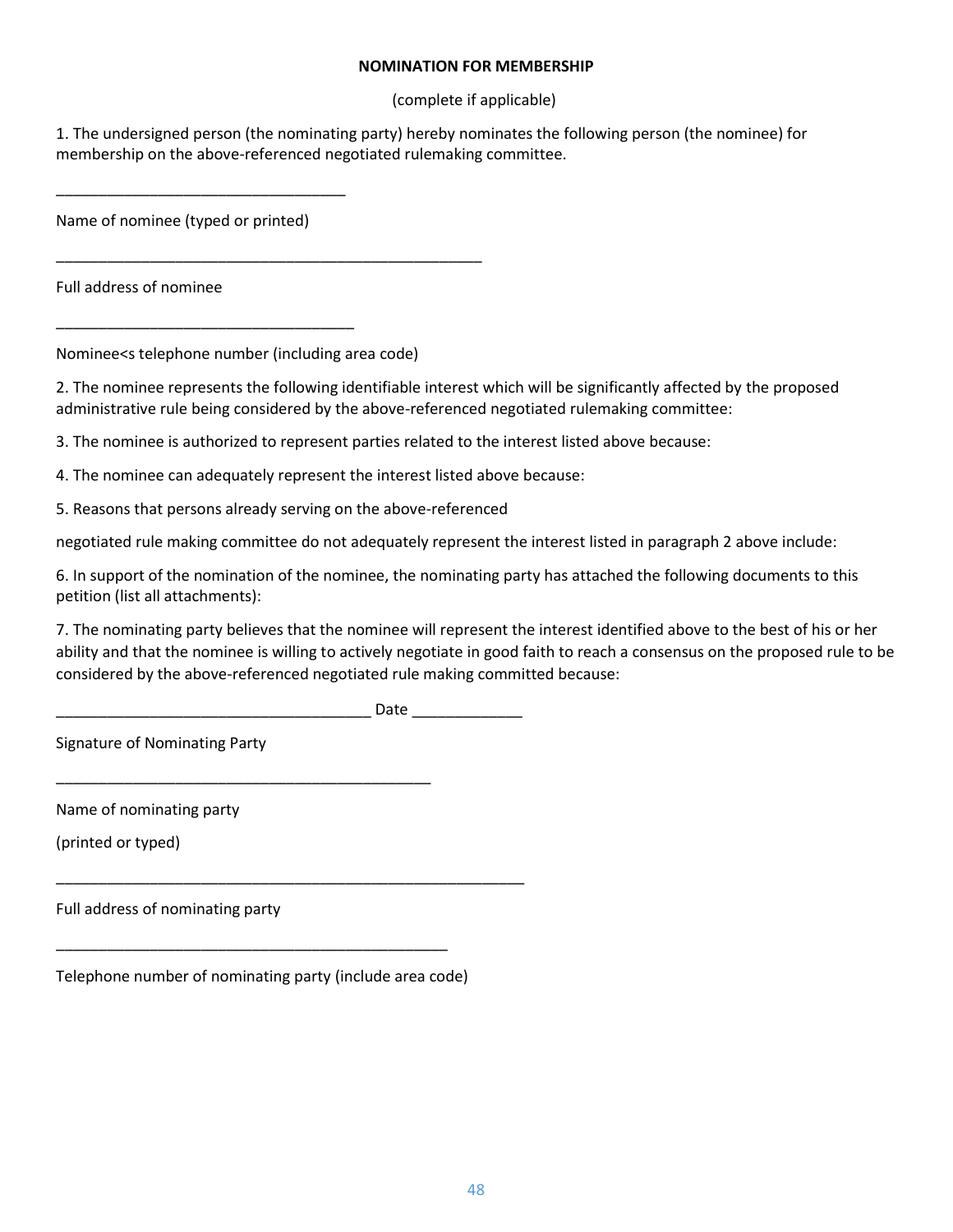#### **51 NAC - ATTACHMENT 4**

#### **SAMPLE**

#### BEFORE THE BOARD OF BARBER EXAMINERS

STATE OF NEBRASKA

| In the matter of the Negotiated   | Certification of |
|-----------------------------------|------------------|
| <b>Rulemaking Committee for</b>   | ) Financial      |
| [Insert name of the proposed      | ) Need           |
| Negotiated Rulemaking Committee], |                  |
| NAC .                             |                  |
| STATE OF NEBRASKA                 |                  |
|                                   | ) ss.            |
| <b>COUNTY OF</b>                  |                  |

COMES NOW the undersigned, being first duly sworn, and hereby states and certifies as follows:

1. I am a member of the above-referenced negotiated rulemaking committee created by the Board of Barber Examiner.

2. In connection with my duties on that committee, I represent [insert the name of the appropriate identified interest].

3. In connection with my duties on that committee, I have incurred or will incur expenses and/or other costs.

4. I certify that I have a lack of adequate financial resources to serve on the above-referenced negotiated rulemaking committee, and that I need financial assistance from this agency in order to serve.

Signature of Affiant

\_\_\_\_\_\_\_\_\_\_\_\_\_\_\_\_\_\_\_\_\_\_\_\_\_\_\_\_\_\_\_\_\_\_

\_\_\_\_\_\_\_\_\_\_\_\_\_\_\_\_\_\_\_\_\_\_\_\_\_\_\_\_\_\_

Subscribed and sworn to before me this \_\_\_\_\_\_ day of \_\_\_\_\_\_\_\_\_, 2\_\_\_\_.

Notary Public